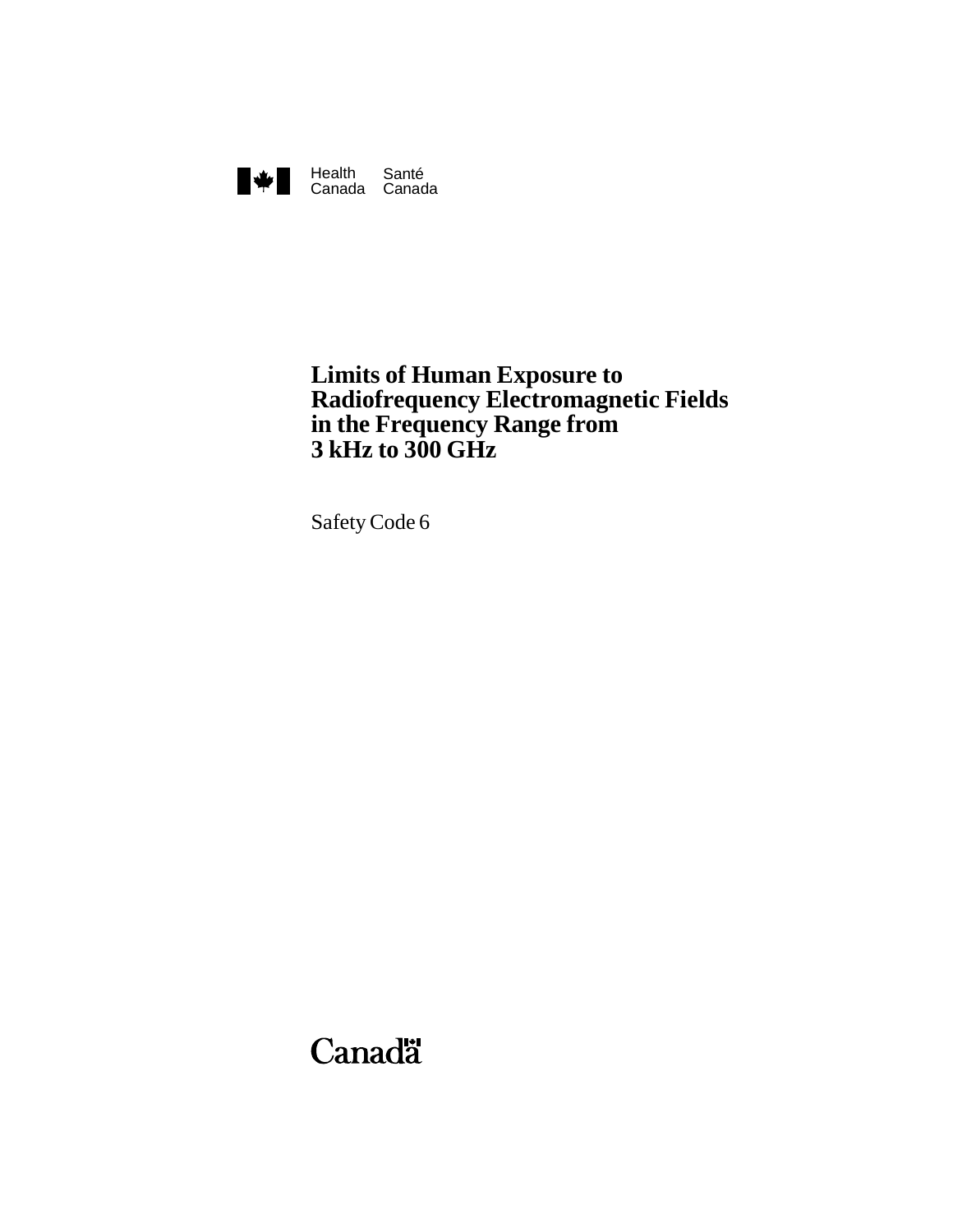# **Limits of Human Exposure to Radiofrequency Electromagnetic Fields in the Frequency Range from 3 kHz to 300 GHz**

SafetyCode 6

Environmental Health Directorate Health Protection Branch

Published by authority of the Minister of Health

Également disponible en français sous le titre : *Limites d'exposition humaine aux champs de radiofréquences électromagnétiques dans la gamme de fréquences de 3 kHz à 300 GHz*

99-EHD-237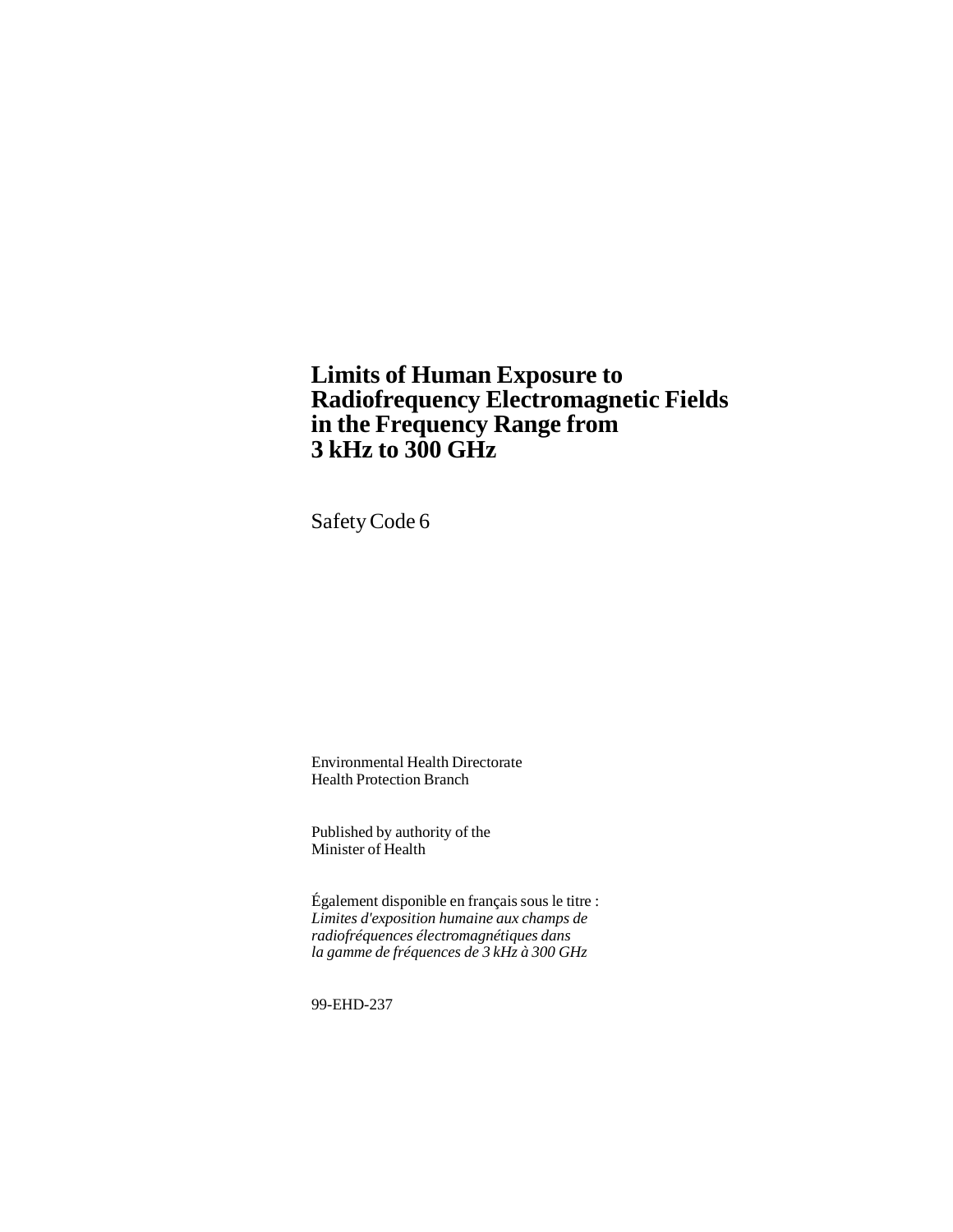# **[Preface](#page-4-0)**

<span id="page-2-0"></span>Our mission is to help the people of Canada maintain and improve their health.

*Health Canada*

This document is one of <sup>a</sup> series of Safety Codes prepared by the Radiation Protection Bureau of Health Canada. These Safety Codes specify the requirements for the safe use of radiation emitting devices. This Code replaces the previous Safety Code 6, EHD-TR-160, published in 1991 and reprinted in 1994 as 93-EHD-160. The rationale for changes to the previous Safety Code is given in Appendix VII.

The aim of this Code is to set out safety requirements for the installation and use of radiofrequency (RF) and microwave devices that operate in the frequency range from 3 kHz to 300 GHz. The exposure criteria in this Code are not intended to apply to the deliberate exposure for treatment purposes of patients by, or under the direction of, practitioners in the healing arts.

The safety procedures and installation guidelines given in this Code are for instructing and guiding employees of federal government departments and agencies. These guidelines may be adopted by the provinces, industry or other interested parties. The Department of National Defence shall conform to the requirements of this Safety Code, excep<sup>t</sup> in such cases where it considers such compliance would have <sup>a</sup> detrimental effect on its activities in suppor<sup>t</sup> of training and operations of the Canadian Forces.

The objective of this Code is to establish guidelines for limiting RF and microwave exposure. As such, the document does not describe techniques for product performance evaluation. However, some basic principles and methods for evaluation of exposure levels are included in order to assist readers who are not familiar with RF measurements and evaluation. The Bureau recommends that organizations which adopt this Code develop their own procedures for compliance and exposure evaluation.

In <sup>a</sup> field where technology is advancing rapidly and where unexpected and unique problems may occur, this Code cannot cover all possible situations and blind adherence to rules cannot substitute for the exercise of sound judgement. Consequently, specifications and recommendations in this Code may require some modifications under certain circumstances. This, however, should be done in consultation with experts competent in the field of RF radiation protection. This Code will be reviewed and revised periodically and <sup>a</sup> particular

Website address: **www.hc-sc.gc.ca/rpb**

© Minister of Public Works and Government Services, Canada 1999 Cat. H46-2/99-237EISBN 0-662-28032-6

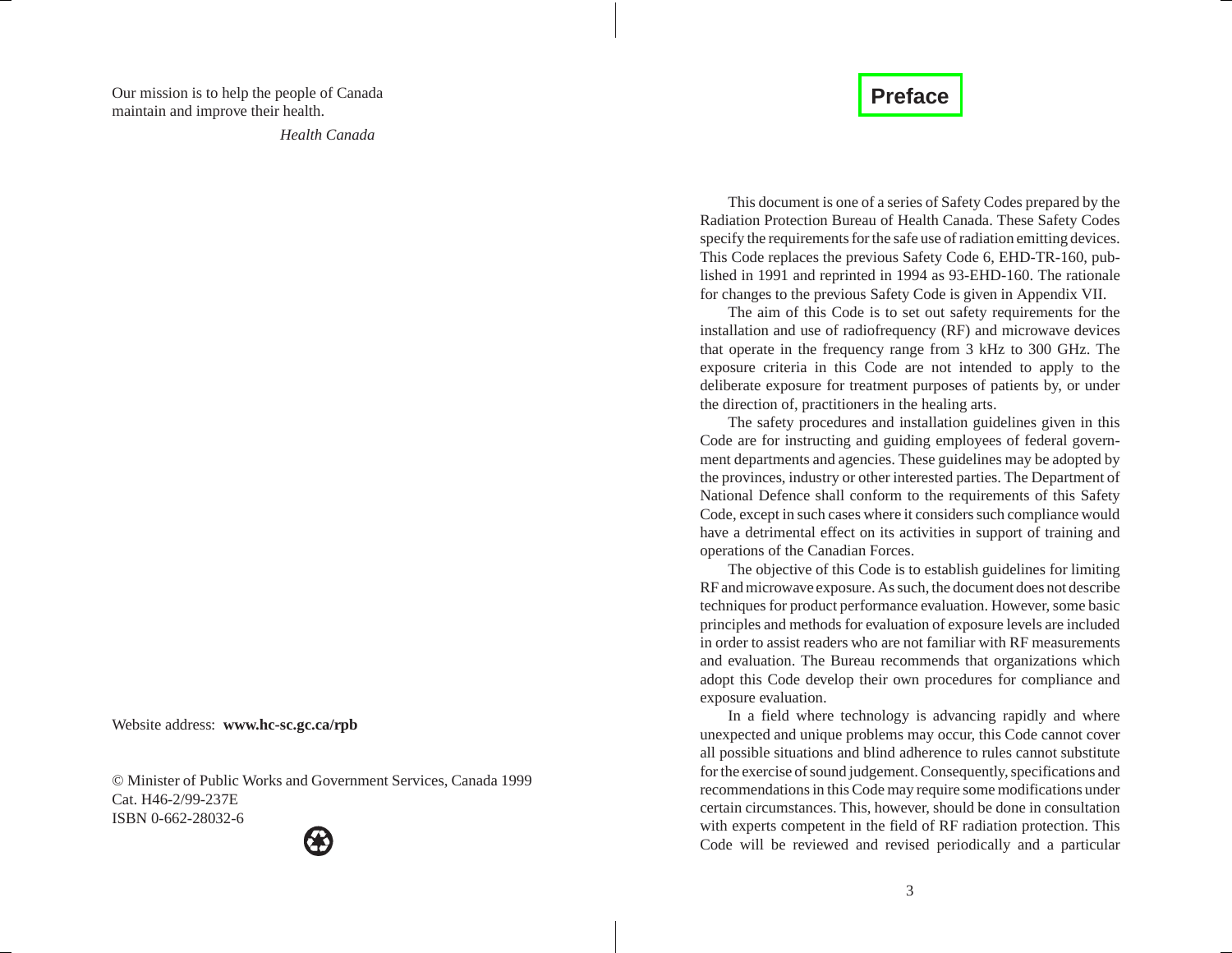requirement may be reconsidered at any time if it is found necessary. Interpretation or elaboration on any point can be obtained from the Non-Ionizing Radiation Section of the Radiation Protection Bureau (RPB) in Ottawa.

The draft of the revision of this Code was prepared by Dr. A. Thansandote with the assistance of Mr. D.W. Lecuyer, Mr. G.B. Gajda and Dr. J. P. McNamee, all of whom are with the Consumer and Clinical Radiation Hazards Division, RPB. The draft is based on the previous versions of this Safety Code as well as the most current scientific information. This draft was reviewed by P.J. Waight, M.D., S. Vlahovich, M.D., Mr. P. Dvorak, Mr. W.J. Welsh, Mr. H.P. Maharaj and Dr. J.R.N. McLean of RPB, and by Dr. O.P. Gandhi of the University of Utah and Dr. M.A. Stuchly of the University of Victoria. Dr. K.S. Tan of the Medical Devices Bureau provided comments for Section 3.4 (Medical Devices and Electromagnetic Interference).

The reviews and comments of the following are gratefully acknowledged:

## **A. Federal Departments and Agencies**

- 1. Health Canada, Occupational Health and Safety Agency
- 2. Transport Canada
- 3. Industry Canada, Spectrum Engineering Branch
- 4. Canadian Coast Guard
- 5. National Defence, Quality Engineering Test Establishment
- 6. Communications Research Centre, Radio Communications and Broadcast Research

### **B. Provinces**

- 1. British Columbia Ministry of Health, Radiation Protection Branch
- 2. The Manitoba Cancer Treatment and Research Foundation, Department of Medical Physics
- 3. Ontario Ministry of Labour, Occupational Health and Safety Branch, Radiation Protection Service
- 4. Alberta Labour (Represented by d.r. Novitsky Enterprises)

### **C. Industry**

- 1. Motorola, Florida Corporate Electromagnetics Research Laboratory
- 2. NAV Canada, Flight Inspection and Radiocommunications Engineering
- 3. Radio Advisory Board of Canada

### **D. Other Interested Parties**

- 1. Canadian Centre for Occupational Health and Safety
- 2. McMaster University, St. Joseph's Hospital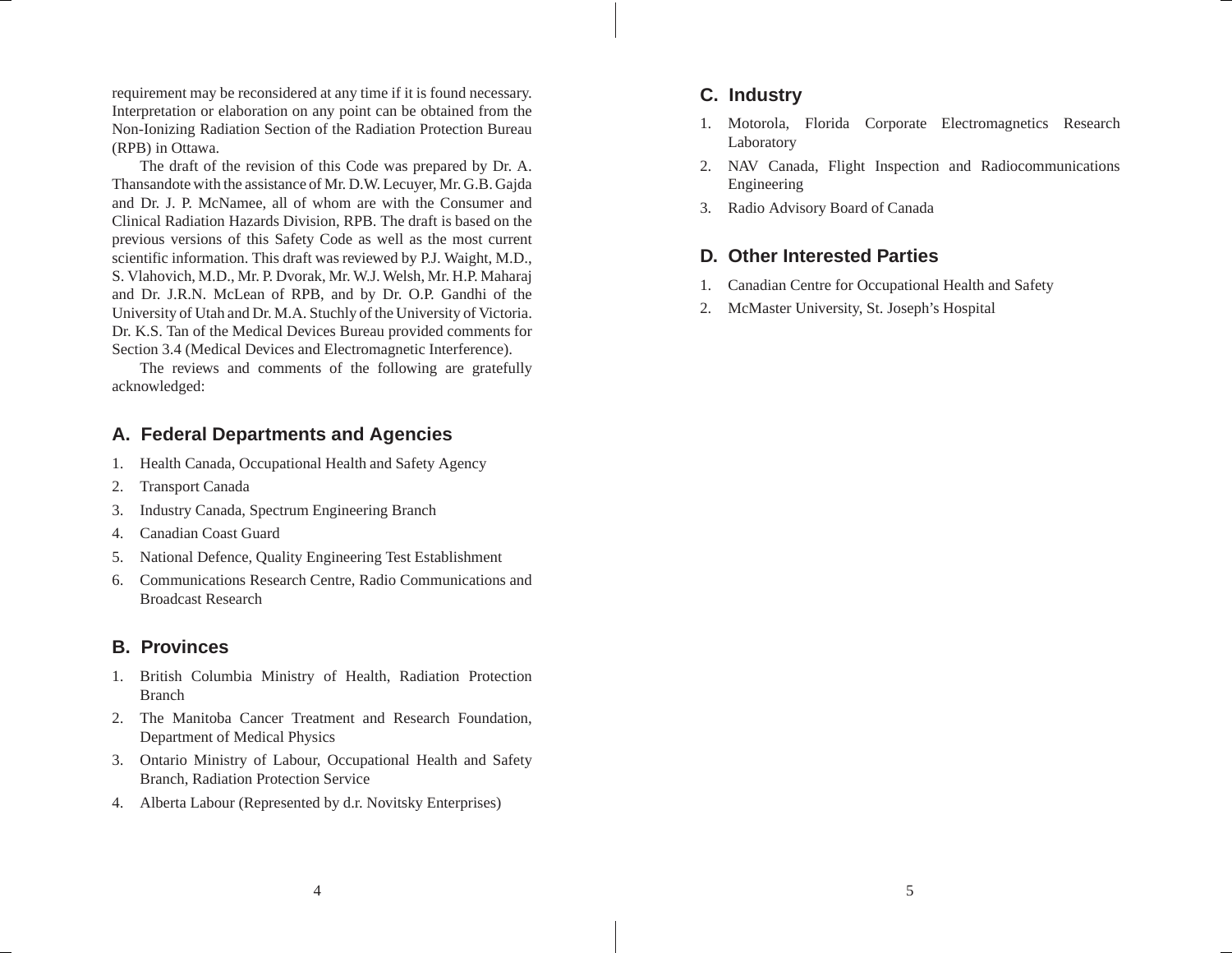# **Table of Contents**

<span id="page-4-0"></span>

| <b>Preface</b> |                                                     | 3  |
|----------------|-----------------------------------------------------|----|
| 1.             | <b>Introduction</b>                                 | 9  |
| 1.1            | Purposes of the Code                                | 10 |
| 2.             | <b>Maximum Exposure Limits</b>                      | 11 |
| 2.1            | RF and Microwave Exposed Workers                    |    |
|                | (Including Occupationally Exposed Persons)          | 12 |
| 2.1.1          | Field Strength Limits                               | 12 |
| 2.1.2          | Basic Restrictions - Specific Absorption Rate (SAR) |    |
|                | Limits                                              | 15 |
| 2.1.3          | Induced and Contact Current Limits                  | 15 |
| 2.1.4          | Peak Field Strength Limit for Pulsed Fields         | 18 |
| 2.2            | Exposure of Persons Not Classed As RF and           |    |
|                | Microwave Exposed Workers                           |    |
|                | (Including the General Public)                      | 18 |
| 2.2.1          | <b>Field Strength Limits</b>                        | 18 |
| 2.2.2          | Basic Restrictions - Specific Absorption Rate (SAR) |    |
|                | Limits                                              | 20 |
| 2.2.3          | Induced and Contact Current Limits                  | 20 |
| 2.2.4          | Peak Field Strength Limit for Pulsed Fields         | 22 |
| 2.3            | Time Averaging                                      | 23 |
| 2.3.1          | Frequency 0.003 MHz - 15 000 MHz                    | 23 |
| 2.3.2          | Frequency 15 000 MHz - 300 000 MHz                  | 24 |
| 2.4            | Measurements and Evaluation                         | 24 |
| 2.4.1          | Field Measurements - Spatial Averaging              | 24 |
| 2.4.2          | <b>SAR</b> Determination                            | 25 |
| 2.4.3          | <b>Induced and Contact Current Measurements</b>     | 25 |
| 3.             | <b>Siting and Installation</b>                      | 26 |
| 3.1            | <b>Basic Principles</b>                             | 26 |
| 3.2            | <b>General Recommendations</b>                      | 26 |
| 3.3            | RF and Microwave Heating Devices                    | 27 |
| 3.4            | Medical Devices and Electromagnetic Interference    | 28 |
| 3.5            | Microwave Ovens                                     | 28 |

| 3.6<br>3.7        | Radar and Communications Systems<br><b>Electroexplosive Devices</b>                                   | 29<br>29 |
|-------------------|-------------------------------------------------------------------------------------------------------|----------|
| 4.                | <b>Safety Procedures for Operators and Maintenance</b><br><b>Personnel of RF Devices (RF Workers)</b> | 30       |
| 5.                | <b>Protection of the General Public</b>                                                               | 31       |
| 6.                | <b>RF Surveys</b>                                                                                     | 32       |
| 6.1               | <b>RF Survey Procedures</b>                                                                           | 32       |
| 6.2               | Records and Recommendations                                                                           | 33       |
| 7.                | <b>Warning Signs</b>                                                                                  | 34       |
| 7.1               | Design of the Recommended Warning Signs                                                               | 34       |
| 7.2               | Area Demarcation                                                                                      | 34       |
| 7.3               | Signs for the Labelling of Devices                                                                    | 35       |
| <b>Appendices</b> |                                                                                                       |          |
| L                 | Maximum Exposure Limits for RF Fields -                                                               |          |
|                   | <b>Graphical Representation</b>                                                                       | 37       |
| П                 | Maximum Exposure Duration for Time Periods                                                            |          |
|                   | Less Than 0.1 h and Frequencies Below 15 000 MHz                                                      | 39       |
| Ш                 | Theoretical Estimation of Exposure Fields                                                             | 40       |
|                   | Near-Field and Far-Field Zones<br>A                                                                   | 40       |
|                   | B<br>Average Power of Pulsed Waves                                                                    | 47       |
|                   | C<br><b>Scanning Antennas</b>                                                                         | 48       |
| IV                | Limits of Exposure to Pulsed RF Fields                                                                | 51       |
| V                 | Measurements and Evaluation                                                                           | 52       |
|                   | <b>RF</b> Fields<br>$A_{\cdot}$                                                                       | 52       |
|                   | A.1 Basic Characteristics of Survey Meters                                                            | 52       |
|                   | A.2 Spatial Averaging                                                                                 | 53       |
|                   | Specific Absorption Rate (SAR)<br>B.                                                                  | 56       |
|                   | C. Contact and Induced Currents                                                                       | 57       |
|                   | C.1 Contact Current                                                                                   | 57       |
|                   | C.2 Induced Current                                                                                   | 59       |
| VI                | X-Radiation                                                                                           | 60       |
| <b>VII</b>        | Rationale for Changes to the 1991 Version of                                                          |          |
|                   | Safety Code 6                                                                                         | 61       |
| <b>VIII</b>       | Definitions                                                                                           | 65       |
| <b>References</b> |                                                                                                       | 71       |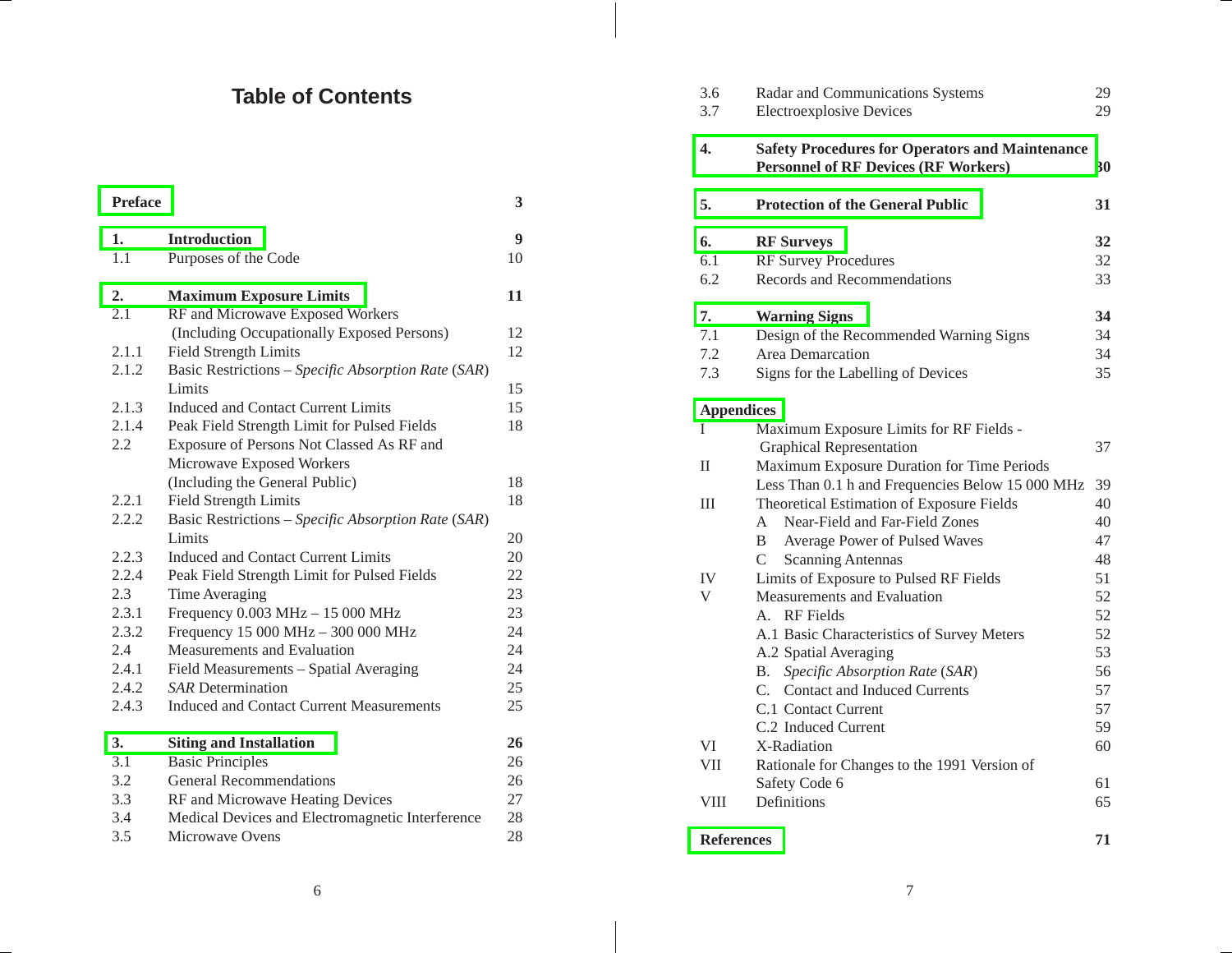# **1. [Introduction](#page-4-0)**

<span id="page-5-0"></span>Recent developments in the electronics industry have led to the widespread use of radiofrequency (RF) devices in various areas, including telecommunication, radio and television broadcasting, radar, industrial processing, medical applications and consumer products. Electromagnetic fields extend over large areas when generated for communication, broadcasting and radar devices, but generally spread only over small areas when used in industrial, medical and consumer devices. Reflection and scattering of electromagnetic waves and simultaneous RF emissions by more than one source frequently result in <sup>a</sup> complex condition known as "multi-path" propagation and spatially non-uniform fields.

Studies of possible hazards to human health from exposure to RF electromagnetic fields show that there is <sup>a</sup> need for controls. Exposure to RF energy in excess of the limits given in this Safety Code may cause adverse health effects. The type and extent of effects depends not only on the strength of the field and the exposure duration, but also on various other factors such as the frequency, type of modulation, polarization, and distance from the source.

The exposure limits were established from <sup>a</sup> review of experiments conducted over the last 30 years on biological organisms, including humans, animals and cell systems<sup>(1,2,3)</sup>. The limits recommended in this Code have been set at least <sup>a</sup> factor of 10 lower than the threshold where potentially harmful effects begin, as judged by <sup>a</sup> consensus of the scientific community<sup> $(4,5)$ </sup>. Biological effects of RF fields at levels too low to produce significant heating have also been reviewed<sup>(3,6)</sup>. These effects are not well established, nor are their implications for human health sufficiently well understood. Thus, they cannot provide <sup>a</sup> basis for making recommendation towards the restriction of human exposures to such low-intensity RF fields.

SI units are used throughout this document unless specified otherwise. A glossary of definitions is provided in Appendix VIII.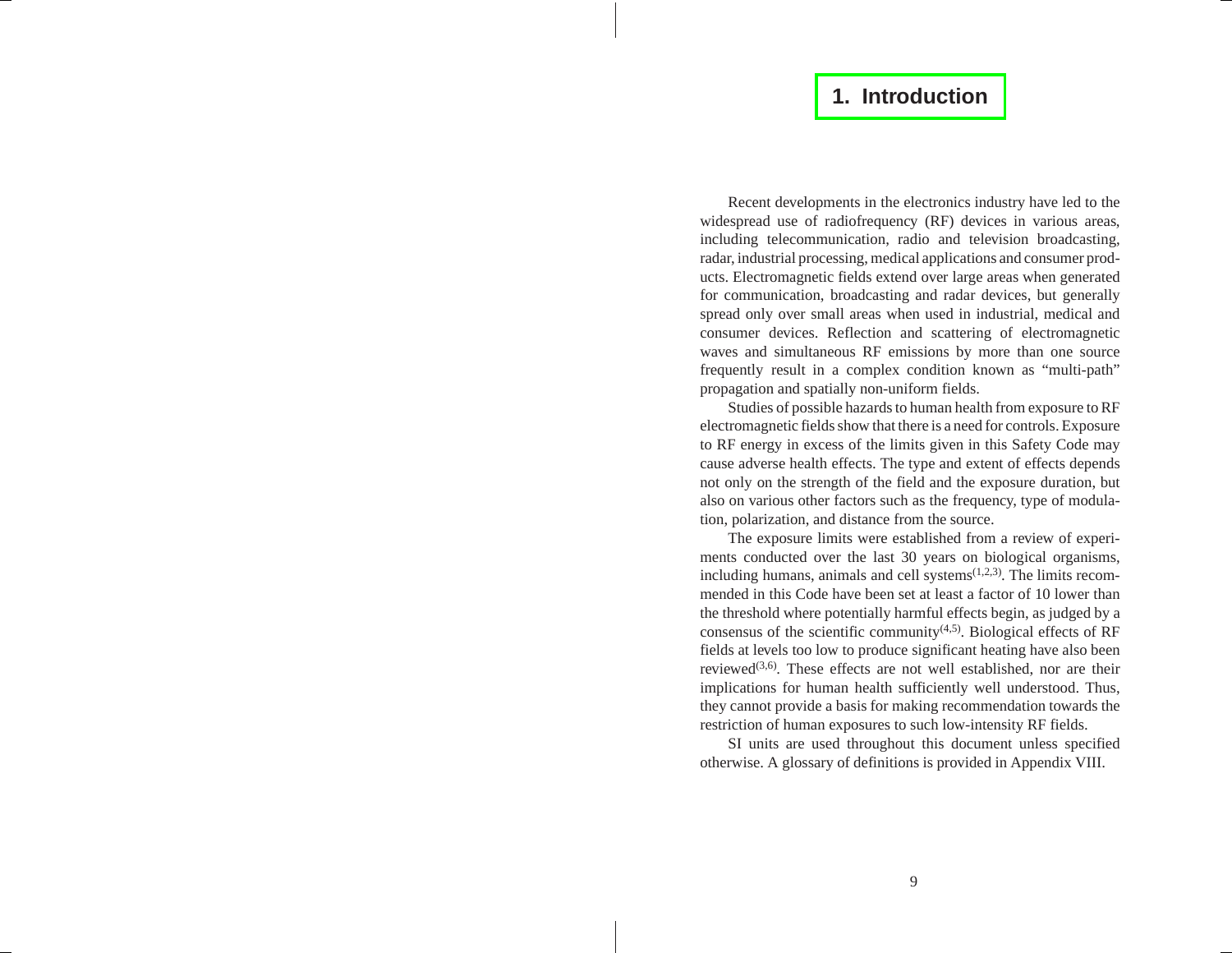# **2. Maximum [Exposure](#page-4-0) Limits**

# <span id="page-6-0"></span>**1.1 Purposes of the Code**

The purposes of this Code are:

(a) to specify maximum levels and durations of exposure to RF fields of frequencies between 3 kHz and 300 GHz in order to preven<sup>t</sup> human health effects;

(b) to specify maximum allowable RF contact and induced body currents to preven<sup>t</sup> the physical perception of RF fields to the general public and RF shock or burns to RF and microwave exposed workers;

(c) to recommend general procedures for ensuring that exposure of the general public and of personnel working in the vicinity of RF and microwave devices is not greater than the levels specified in this Code; and

(d) to recommend working conditions that will lead to high standards of safety for all personnel engaged in the manufacture, operation and maintenance of RF devices.

In the following sections, the maximum exposure levels for both RF and microwave exposed workers (including occupationally exposed persons) and other individuals (including the general public) are specified. These levels shall not be exceeded.

The basic limits which shall not be exceeded are given in terms of the currents in the body, either by induction or contact with energized metallic objects, or in terms of the rate at which RF electromagnetic energy is absorbed in the body. The latter is expressed, more precisely, as the *specific absorption rate (SAR)*, i.e., the rate of RF energy absorption per unit mass in the body. *SAR* has units of joules per second per kilogram or watts per kilogram (W/kg). In practice, direct measurements of *SAR* are feasible only under laboratory conditions. Recommended maximum exposure levels in terms of unperturbed electric and magnetic field strength as well as power density are therefore given in addition to the *SAR* limits. These maximum field intensities are at levels which would generate <sup>a</sup> *SAR* or induced body current no greater than the basic limit.

For exposure limits of RF and microwave exposed workers, <sup>a</sup> safety factor of approximately 10 was incorporated with reference to the scientific-consensus threshold for adverse health effects. For other persons including the general public, an additional safety factor (2 to 5) was included to arrive at lower limits. The incorporation of these safety factors is to provide for all possible conditions under which the exposure might occur. The rationale for lower general public limits is as follows:

1. Exposure to the public is potentially 24 hours <sup>a</sup> day for 7 days <sup>a</sup> week, compared with 8 hours <sup>a</sup> day, 5 days <sup>a</sup> week for RF and microwave exposed workers.

2. Certain members of the general public may be more susceptible to harm from RF and microwave exposure.

To determine whether the maximum exposure levels and durations are exceeded, full consideration shall be given to such factors as:

(a) occupancy of areas;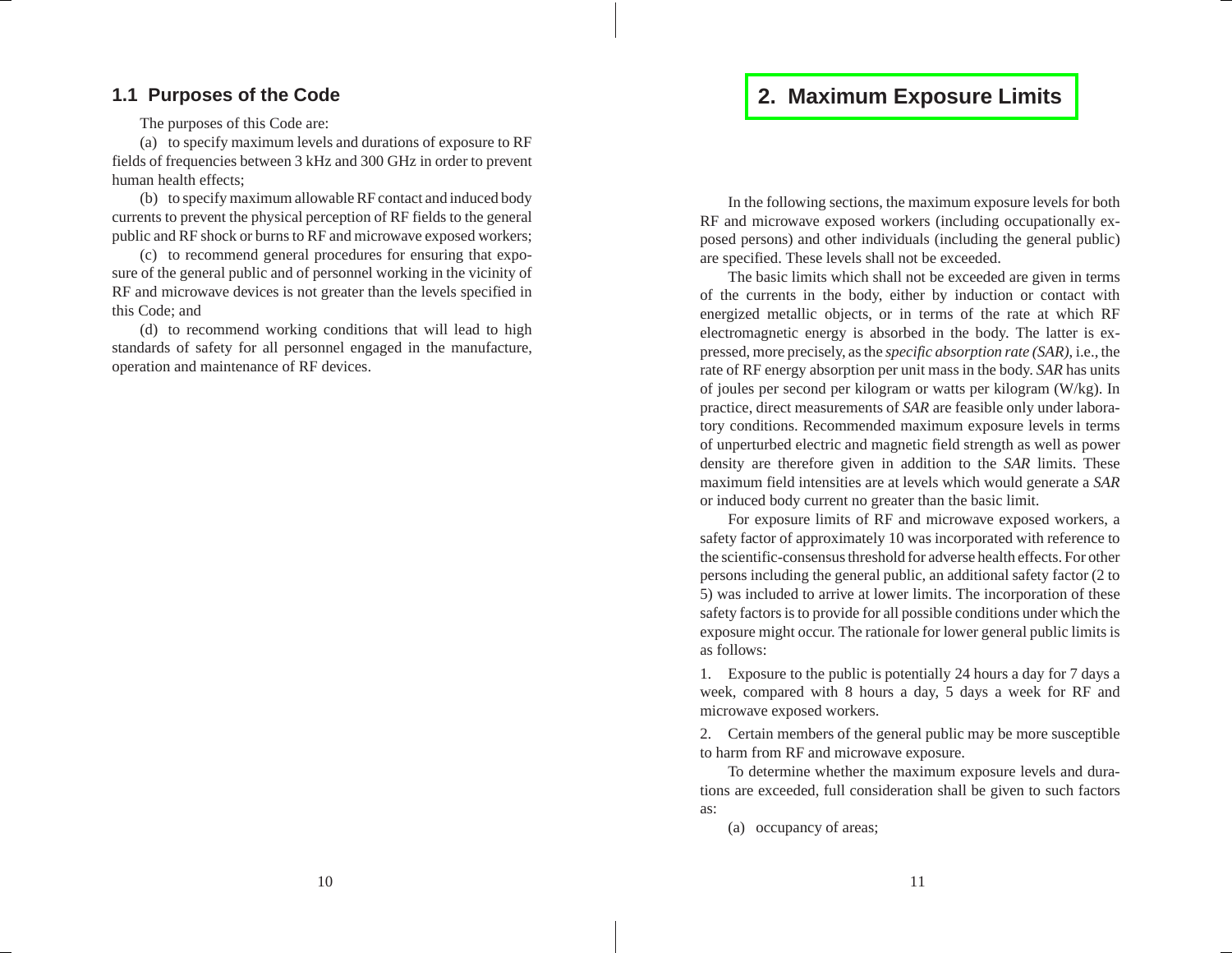(b) actual duration of exposure and time averaging (including ON/OFF times of the RF generators, direction of the beam, duty factors, sweep times, etc.);

(c) spatial characteristics of exposure, i.e., whole body or parts thereof;

(d) uniformity of the exposure field, i.e., spatial averaging.

In certain instances and over <sup>a</sup> specific frequency range, higher exposure levels are permitted for short durations. If this is the case, the field strengths and power densities should be averaged over one-tenth hour period (0.1 h or 6 min). Graphs are provided in Appendix I for easy identification of maximum exposure levels at various frequencies.

# **2.1 RF and Microwave Exposed Workers (Including Occupationally Exposed Persons)**

In the far-field zone, electric field strength, magnetic field strength and power density are interrelated by simple mathematical expressions (Appendix III). Therefore, any one of these parameters defines the remaining two. In the near-field zone, both the electric and magnetic field strengths shall be measured, since there is no simple relationship between these two quantities. Instrumentation for the measurement of magnetic fields at certain frequencies may not be commercially available. In this case, the electric field strength shall be measured. Field strength measurements are described in Appendix V.

### **2.1.1 Field Strength Limits**

(a) An RF and microwave exposed worker shall not be exposed to electromagnetic radiation in <sup>a</sup> frequency band listed in Column 1 of Table 1 if the field strength exceeds the value given in Column 2 or 3 of Table 1, when averaged spatially and over time, or if the power density exceeds the value given in Column 4 of Table 1, when averaged spatially and over time. The spatial averaging is carried out over an area equivalent to the vertical cross-section of the human body (projected area). A time-averaging period of 0.1 h (6 min) should be employed for frequencies up to 15 000 MHz. Above these frequencies, <sup>a</sup> different averaging time is used and is described in Section 2.3.2.

(b) Where the electromagnetic radiation consists of <sup>a</sup> number of frequencies in the same or different frequency bands shown in

Column 1 of Table 1, then the ratio of the measured value at each frequency to the limit at that given frequency shown in Column 2, 3, or 4 shall be determined and the sum of all ratios thus obtained for all frequencies shall not exceed unity when averaged spatially and over time. For field strength measurements, the measured values and the limits shall be squared before determining the ratios. The limit, as applied to multiple frequencies, can be expressed as:

$$
\frac{300 \text{ GHz}}{f = 3 \text{ kHz}} R_f \le 1,
$$

where *f* is the frequency for which measurements were taken and, where the electric or magnetic field strength is measured,

$$
R_f = (\frac{Measured \text{ Value of Field Strength at } f}{\text{Exposure Limit of Field Strength at } f})^{-2},
$$

or where the power density is measured,

$$
R_f = \frac{Measured Value of Power Density at f}{Expasure Limit of Power Density at f}
$$

**Table 1Exposure Limits for RF and Microwave Exposed Workers**

| Frequency<br>(MHz) | 2<br><b>Electric Field</b><br>Strength; rms<br>(V/m) | 3<br><b>Magnetic Field</b><br>Strength; rms<br>(A/m) | 4<br>Power<br>Density<br>(W/m <sup>2</sup> ) | 5<br>Averaging<br>Time<br>(min) |
|--------------------|------------------------------------------------------|------------------------------------------------------|----------------------------------------------|---------------------------------|
| $0.003 - 1$        | 600                                                  | 4.9                                                  |                                              | 6                               |
| $1 - 10$           | 600/f                                                | 4.9/f                                                |                                              | 6                               |
| $10 - 30$          | 60                                                   | 4.9/f                                                |                                              | 6                               |
| $30 - 300$         | 60                                                   | 0.163                                                | $10*$                                        | 6                               |
| $300 - 1500$       | $3.54 f^{0.5}$                                       | $0.0094 f^{0.5}$                                     | f/30                                         | 6                               |
| 1500-15000         | 137                                                  | 0.364                                                | 50                                           | 6                               |
| 15 000-150 000     | 137                                                  | 0.364                                                | 50                                           | 616 000 / $f^{1.2}$             |
| 150 000-300 000    | $0.354 f^{0.5}$                                      | $9.4 \times 10^{-4} f^{0.5}$                         | $3.33 \times 10^{-4}$ f                      | 616 000 / $f^{1.2}$             |

\* Power density limit is applicable at frequencies greater than 100 MHz.

**Notes:** 1. Frequency, *f*, is in MHz.

2. A power density of 10 W/m<sup>2</sup> is equivalent to 1 mW/cm<sup>2</sup>.

3. A magnetic field strength of 1 A/m corresponds to 1.257 microtesla  $(\mu T)$  or 12.57 milligauss (mG).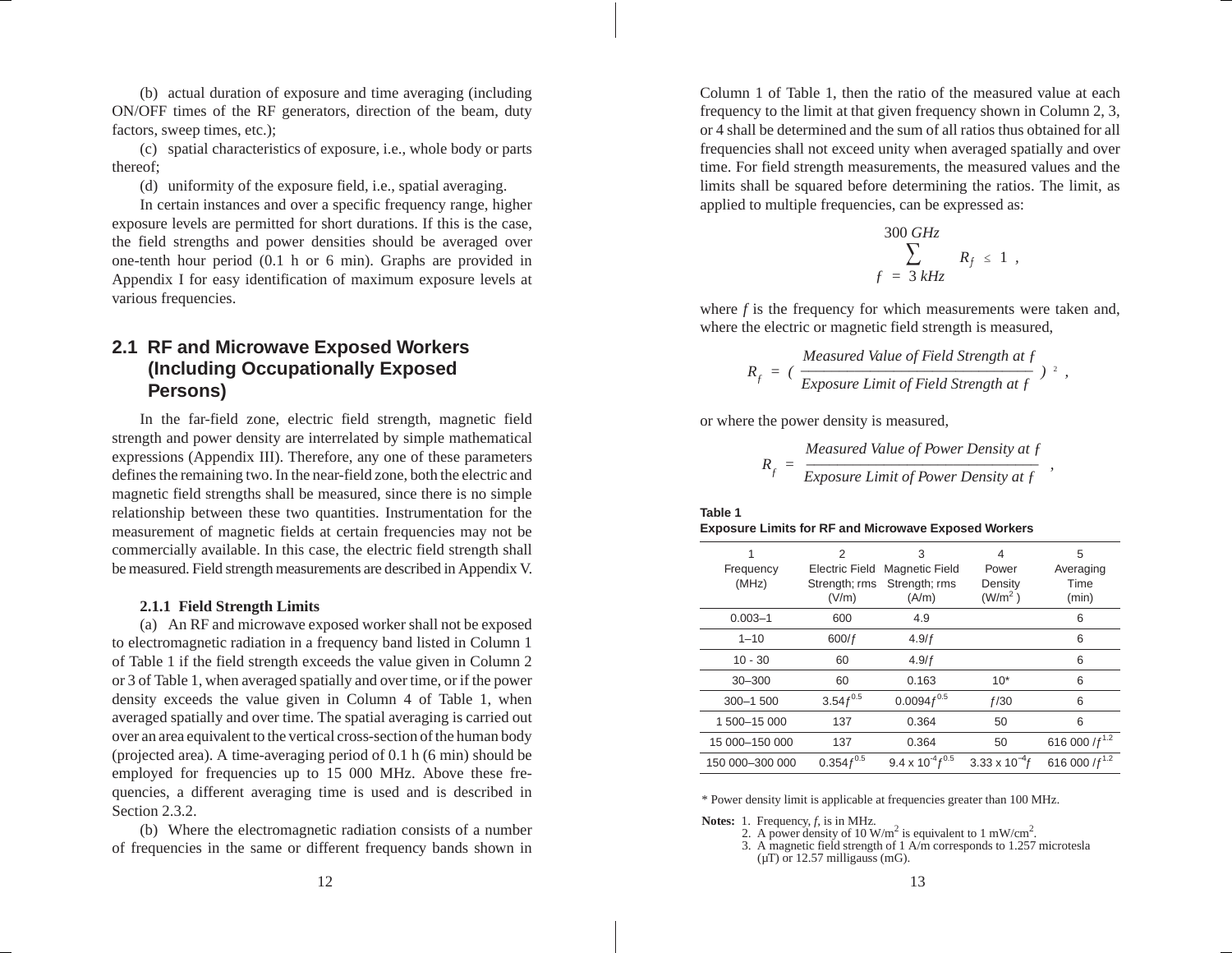### **Example 2.1:**

After time and spatially averaged measurements, the electric fields to which an RF worker is exposed are found to be 30 V/m, 40 V/m, 50 V/m and 60 V/m at 20 MHz, 90 MHz, 150 MHz and 1300 MHz, respectively. The relative values with respec<sup>t</sup> to the exposure limits in the frequency bands of concern are given as follows:

| $R_1 = (30/60)^2 = 0.25$ | for 20 MHz (in the frequency band<br>$10 - 30$ MHz)                               |
|--------------------------|-----------------------------------------------------------------------------------|
| $R_2 = (40/60)^2 = 0.44$ | for 90 MHz (in the frequency band)<br>$30 - 300$ MHz)                             |
| $R_3 = (50/60)^2 = 0.69$ | for 150 MHz (in the frequency band<br>$30 - 300$ MHz)                             |
|                          | $R_4 = (60/127.6)^2 = 0.22$ for 1300 MHz (in the frequency band<br>300-1 500 MHz) |

From which  $R_1 + R_2 + R_3 + R_4 = 1.6$ , which exceeds unity and therefore the combined field strength does not conform with the Safety Code limit. Note that 127.6 V/m comes from substituting  $f = 1300$  in the exposure limit term  $3.54f^{0.5}$  which is found in Column 2 of Table 1.

#### **Example 2.2:**

Assume that <sup>a</sup> worker is exposed to RF fields at three different frequencies. Exposure measurements were performed, which were time and spatially averaged, producing the following conditions:

0.1 A/m at 27 MHz

70 V/m at 915 MHz

25 W/m<sup>2</sup> at 10 000 MHz

The relative values with respec<sup>t</sup> to the exposure limits in the frequency bands of concern are given as follows:

 $R_1 = (0.1/0.18)^2$  for 27 MHz (in the frequency band 10–30 MHz)

 $R_2$  = (70/107.1)<sup>2</sup> for 915 MHz (in the frequency band 300–1 500 MHz)

 $R_3 = 25/50$ for 10 000 MHz (in the frequency band 1 500–15 000 MHz)

From which  $R_I$  +  $R_2$  +  $R_3$  = 0.99, which is less than unity and therefore the combined field strengths and power density conform with the Safety Code limit.

### **2.1.2 Basic Restrictions** – *Specific Absorption Rate* **(***SAR***) Limits**

*SAR*, as defined in Appendix VIII, is <sup>a</sup> measure of the rate at which electromagnetic energy is absorbed in the body. Methods for *SAR* determination are described in Appendix V. At frequencies between 100 kHz and 10 GHz, *SAR* limits take precedence over field strength and power density limits and shall not be exceeded.

The *SAR* should be determined for cases where exposures take place at 0.2 <sup>m</sup> or less from the source. For conditions where *SAR* determination is impractical, field strength or power density measurements shall be carried out. In cases where *SAR* determination is appropriate, the values in Table 2 shall not be exceeded:

#### **Table 2**

### **SAR Limits for RF and Microwave Exposed Workers**

| Condition                                                                            | <b>SAR Limit</b><br>(W/kg) |
|--------------------------------------------------------------------------------------|----------------------------|
| The SAR averaged over the whole body mass                                            | 0.4                        |
| The local SAR for head, neck and trunk, averaged over any one<br>gram (g) of tissue* | 8                          |
| The <i>SAR</i> in the limbs, as averaged over 10 g of tissue*                        | 20                         |

\*Defined as <sup>a</sup> tissue volume in the shape of <sup>a</sup> cube.

Although not <sup>a</sup> requirement of the Code, it is suggested that whenever possible, the organ-averaged *SAR* for the eye not exceed 0.4 W/kg. As stated in Appendix VII, this suggestion shall remain until sufficient scientific information is available to accurately assess the health effects of RF exposure on the eye.

#### **2.1.3 Induced and Contact Current Limits**

Limits for induced and contact currents are intended to reduce the potential for RF shock or burns as follows:

(a) For free standing RF and microwave exposed workers (no contact with metallic objects), current induced in the human body by electromagnetic radiation in the frequency bands listed in Column 1 of Table 3 shall not exceed the value given in Column 2 of Table 3. Induced current measurements are described in Appendix V.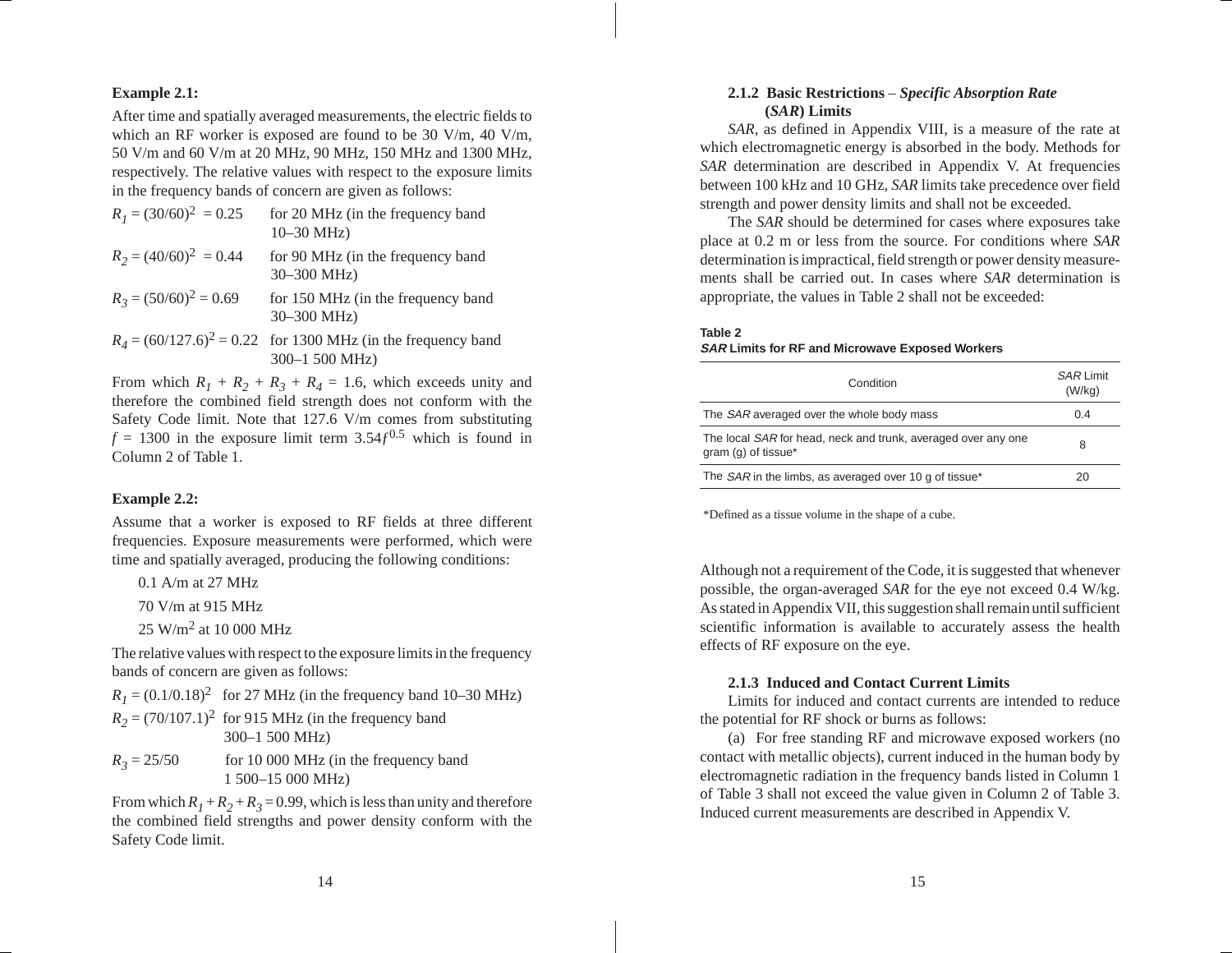(b) No object with which an RF and microwave exposed worker may come into contact by hand grip shall be energized by electromagnetic radiation in the frequency bands listed in Column 1 of Table 3 to such an extent that the current flow through an electrical circuit, having an impedance equivalent to that of the human body, exceeds the value given in Column 3 of Table 3, as measured with <sup>a</sup> contact current meter. Contact current measurements are described inAppendix V.

**Note:** The maximum permitted currents may be perceptible (such as <sup>a</sup> tingling or warming sensation), but are not sufficient to cause any pain or damage such as burns.

(c) Where the electromagnetic radiation consists of <sup>a</sup> number of frequencies in the same or different frequency bands, shown in Column 1 of Table 3, the ratio of the square of the measured current in each frequency to the square of the limit at that given frequency, shown in Column 2 or 3 (depending on whether it is induced or contact current) shall be determined, and the sum of all ratios thus obtained for all frequencies shall not exceed unity when time averaged. The limit, as applied to multiple frequencies, can be expressed as

$$
\sum_{f=3 \, kHz}^{110 \, MHz} r_f \leq 1 \, ,
$$

where *f* is the frequency for which measurements were taken and

$$
r_f = \left(\frac{Measured\ Time-Averaged\ Value\ of\ Current\ at\ f}{Current\ Limit\ at\ f}\right)^2,
$$

#### **Table 3Induced and Contact Current Limits forRF and Microwave Exposed Workers**

| 1<br>Frequency<br>(MHz) | Induced Current (rms)<br>(mA)<br>Through |           | 3<br><b>Rms Contact Current</b><br>(mA)<br>Hand Grip and | 4<br>Averaging<br>Time |
|-------------------------|------------------------------------------|-----------|----------------------------------------------------------|------------------------|
|                         | <b>Both Feet</b>                         | Each Foot | Through Each Foot                                        |                        |
| $0.003 - 0.1$           | 2000 f                                   | 1000 $f$  | 1000 $f$                                                 | 1 s                    |
| $0.1 - 110$             | 200                                      | 100       | 100                                                      | 0.1 h (6 min)          |

**Notes:** 1. Frequency, f, is in MHz.

2. The above limits may not adequately protect against startle reactions and burns caused by transient spark discharges for intermittent contact with energized objects.

(d) For frequencies between 3 kHz and 100 kHz, the averaging time to be applied to the induced and contact currents shall be 1 second(s). For frequency between 100 kHz and 110 MHz, time averaging shall be applied to the square of the induced and contact currents and shall be consistent with the averaging time in Table 1 (0.1 h or 6 min), provided that the time-averaged square of the current in any 0.1 h (6 min) period does not exceed the limit given in the following relation:

$$
I_{av}^2 = I_{lm}^2 \frac{6}{T_{exp}} ,
$$

where  $I_{av}$  is the maximum allowable time-averaged current for exposure times less than  $0.1$  h (6 min),  $I_{lm}$  is the current limit through each foot (100 mA) as specified in Table 3, and  $T_{exp}$  is the exposure time in minutes during any 0.1 h (6 min) period. Shown in Table 4 are the higher values of *Iav* that may be allowed for exposure times less than 0.1 h (6 min).

#### **Table 4**

#### **Time-Averaged Induced and Contact Current Limits for Different Exposure Times for the Frequency Band 0.1**–**110 MHz: RF and Microwave Exposed Workers**

| Exposure<br>Time<br>(Min) | 6-Minute, Time-Averaged Induced/Contact Current (rms)<br>through Each Foot<br>(mA) |
|---------------------------|------------------------------------------------------------------------------------|
| 6                         | 100                                                                                |
| 5                         | 110                                                                                |
| 4                         | 123                                                                                |
| 3                         | 141                                                                                |
| 2                         | 173                                                                                |
|                           | 245                                                                                |
| 0.5                       | $346*$                                                                             |

\* Maximum instantaneous current for exposure times less than 0.5 min. is 350 mA.

**Note:** The above limits may not adequately protect against startle reactions and burns caused by transient spark discharges for intermittent contact with energized objects.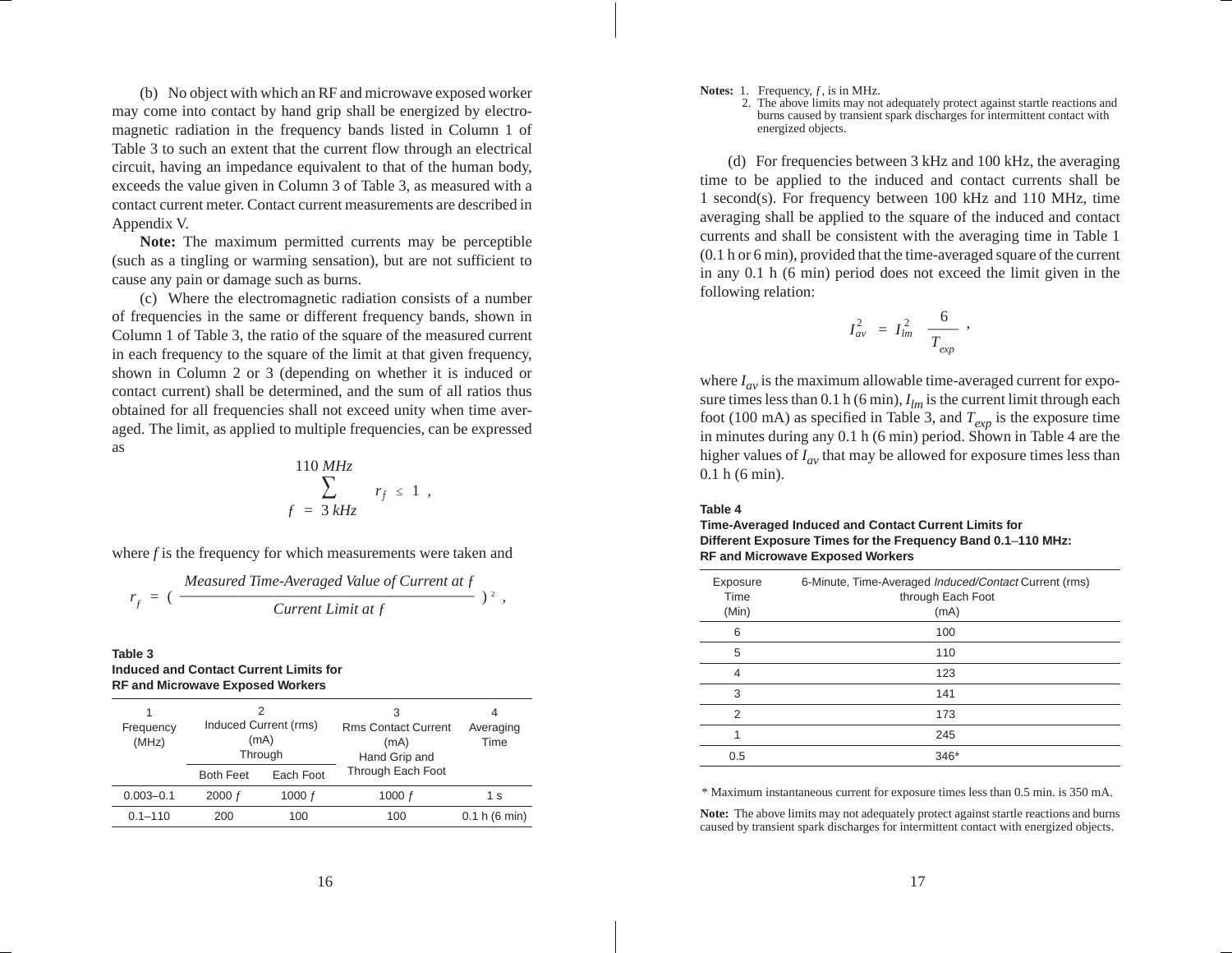To limit the temperature rise in the extremities such as ankles or wrists of the exposed individuals for exposure times less than 0.5 min, <sup>a</sup> maximum instantaneous current of 350 mA shall not be exceeded<sup>(7)</sup>.

### **Example 2.3:**

Assume that the time-averaged induced currents through both feet of an RF worker were found to be 5 mA, 80 mA and 120 mA at 0.005 MHz, 0.06 MHz and 1 MHz, respectively. The relative values with respec<sup>t</sup> to the current limits in the frequency bands of concern are given as:

| $r_1 = (5/10)^2 = 0.25$    | for 0.005 MHz (in the frequency band<br>$0.003 - 0.1$ MHz)  |
|----------------------------|-------------------------------------------------------------|
| $r_2 = (80/120)^2 = 0.44$  | for 0.06 MHz (in the frequency band<br>$0.003 - 0.1$ MHz)   |
| $r_3 = (120/200)^2 = 0.36$ | for 1 MHz (in the frequency band<br>$0.1 - 110 \text{ MHz}$ |

From which  $r_1 + r_2 + r_3 = 1.05$ , which exceeds unity and therefore the total current through both feet does not conform with the Safety Code limit. Note that 10 mA and 120 mA come from substituting  $f = 0.005$  and 0.06, respectively, in the exposure limit term 2000 $f$ which is found in Column 2 of Table 3.

### **2.1.4 Peak Field Strength Limit for Pulsed Fields**

For exposures to pulsed electromagnetic fields in the frequency range of 0.1 to 300 000 MHz, the peak value of the instantaneous field (temporal peak), in terms of electric field strength, shall not exceed 100 kV/m. For pulse duration less than 100 ms, and in the preceding frequency range, peak limits shall be derived using the formula given in Appendix IV. If the derived peak limits are greater than  $100 \text{ kV/m}$ , the exposure limit shall be taken as 100 kV/m.

# **2.2 Exposure of Persons Not Classed as RF and Microwave Exposed Workers (Including the General Public)**

### **2.2.1 Field Strength Limits**

(a) A person other than an RF and microwave exposed worker shall not be exposed to electromagnetic radiation in <sup>a</sup> frequency band listed in Column 1 of Table 5, if the field strength exceeds the value given in Column 2 or 3 of Table 5, when averaged spatially and over

time, or if the power density exceeds the value given in Column 4 of Table 5, when averaged spatially and over time. The spatial averaging is carried out over an area equivalent to the vertical cross-section of the human body (projected area). A time-averaging period of 0.1 h (6 min) should be employed for frequencies up to 15 000 MHz. Above these frequencies, <sup>a</sup> different averaging time is used and is described in Section 2.3.2.

(b) Where the electromagnetic radiation consists of <sup>a</sup> number of frequencies in the same or different frequency bands, shown in Column 1 of Table 5, then the ratio of the measured value at each frequency to the limit at that given frequency shown in Column 2, 3, or 4 shall be determined, and the sum of all ratios thus obtained for all frequencies shall not exceed unity when averaged spatially and over time. For field strength measurements, the measured values and the limits shall be squared before determining the ratios. See Section 2.1.1 for more details on calculating the sum.

#### **Table 5**

### **Exposure Limits for Persons Not Classed As RF and Microwave Exposed Workers (Including the General Public)**

| 1<br>Frequency<br>(MHz) | 2<br><b>Electric Field</b><br>Strength; rms<br>(V/m) | 3<br><b>Magnetic Field</b><br>Strength; rms<br>(A/m) | 4<br>Power<br>Density<br>(W/m <sup>2</sup> ) | 5<br>Averaging<br>Time<br>(min) |
|-------------------------|------------------------------------------------------|------------------------------------------------------|----------------------------------------------|---------------------------------|
| $0.003 - 1$             | 280                                                  | 2.19                                                 |                                              | 6                               |
| $1 - 10$                | 280/f                                                | 2.19/f                                               |                                              | 6                               |
| $10 - 30$               | 28                                                   | 2.19/f                                               |                                              | 6                               |
| $30 - 300$              | 28                                                   | 0.073                                                | $2^*$                                        | 6                               |
| 300-1500                | $1.585 f^{0.5}$                                      | $0.0042 f^{0.5}$                                     | f/150                                        | 6                               |
| 1 500-15 000            | 61.4                                                 | 0.163                                                | 10                                           | 6                               |
| 15 000-150 000          | 61.4                                                 | 0.163                                                | 10                                           | 616 000 $/f^{1.2}$              |
| 150 000-300 000         | $0.158 f^{0.5}$                                      | 4.21 x $10^{-4}f^{0.5}$                              | 6.67 x $10^{5}f$                             | 616 000 / $f^{1.2}$             |

\* Power density limit is applicable at frequencies greater than 100 MHz.

**Notes:** 1. Frequency, f, is in MHz.

2. A power density of 10 W/m<sup>2</sup> is equivalent to 1 mW/cm<sup>2</sup>.

3. A magnetic field strength of 1 A/m corresponds to 1.257 microtesla  $(\mu T)$ or 12.57 milligauss (mG).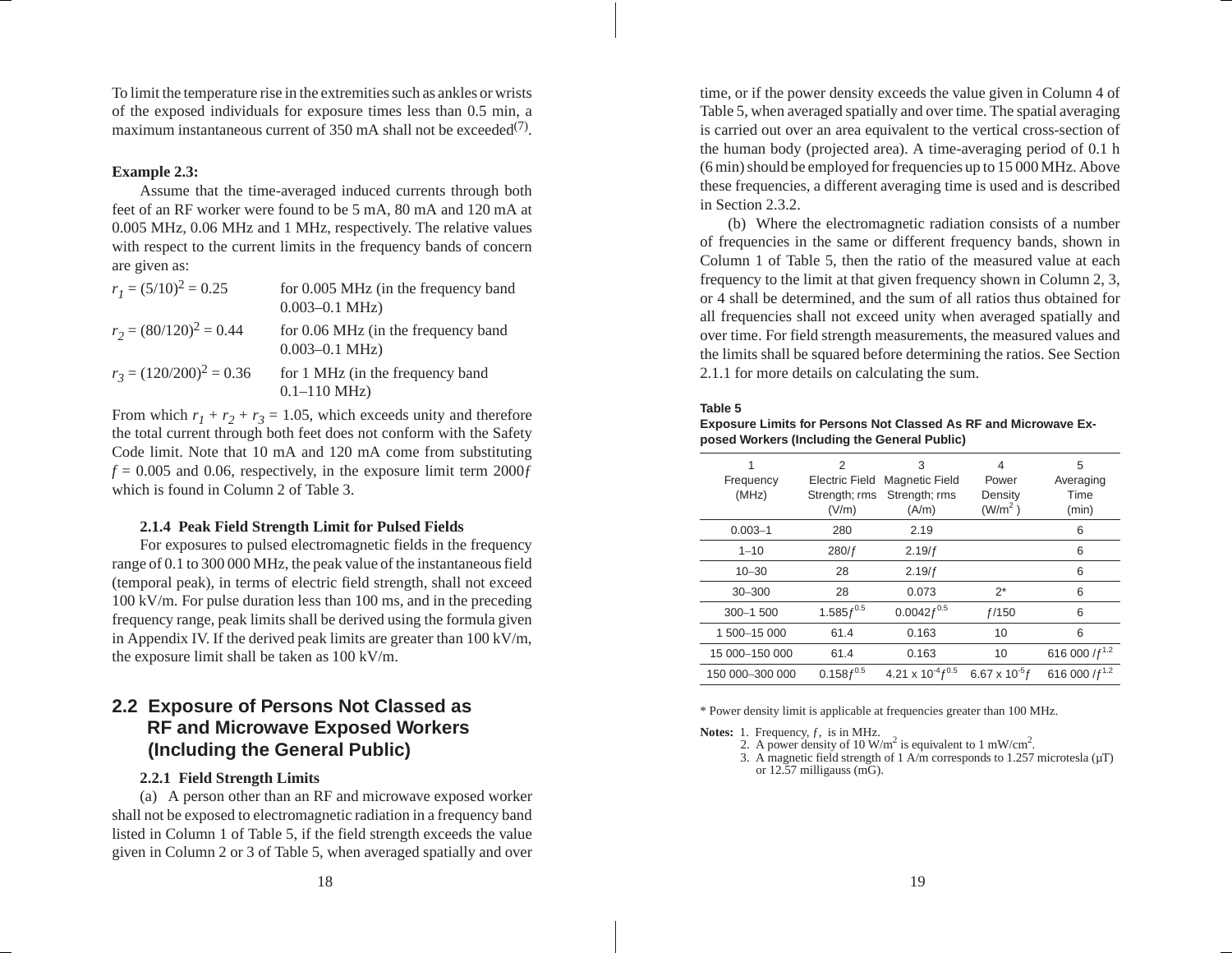### **2.2.2 Basic Restrictions** – *Specific Absorption Rate* **(***SAR***) Limits**

*SAR*, as defined in Appendix VIII, is <sup>a</sup> measure of the rate at which electromagnetic energy is absorbed into the body. Methods for *SAR* determination are described in Appendix V. At frequencies between 100 kHz and 10 GHz, *SAR* limits take precedence over field strength and power density limits and shall not be exceeded.

The *SAR* should be determined for cases where exposures take place at 20 cm or less from the source. For conditions where *SAR* determination is impractical, field strength or power density measurements shall be carried out. In cases where *SAR* determination is appropriate, the values in Table 6 shall not be exceeded:

#### **Table 6**

### **SAR Limits for Persons Not Classed As RF andMicrowave Exposed Workers (Including the General Public)**

| Condition                                                                            | <b>SAR Limit</b><br>(W/kg) |
|--------------------------------------------------------------------------------------|----------------------------|
| The <i>SAR</i> averaged over the whole body mass                                     | 0.08                       |
| The local SAR for head, neck and trunk, averaged over any one<br>gram (g) of tissue* | 1.6                        |
| The SAR in the limbs, as averaged over 10 g of tissue*                               | 4                          |

\* Defined as <sup>a</sup> tissue volume in the shape of <sup>a</sup> cube.

Although not <sup>a</sup> requirement of the Code, it is suggested that whenever possible, the organ-averaged *SAR* for the eye not exceed 0.2 W/kg. As stated in Appendix VII, this suggestion shall remain until sufficient scientific information is available to accurately assess the health effects of RF exposure on the eye.

### **2.2.3 Induced and Contact Current Limits**

Limits for induced and contact currents exist to reduce thepotential for RF shock or burns as follows:

(a) For free standing individuals (no contact with metallic objects), current induced in the human body by electromagnetic radiation in the frequency bands listed in Column 1 of Table 7 shall not exceed the value given in Column 2 of Table 7. Induced current measurements are described in Appendix V.

(b) No object, with which <sup>a</sup> person may come into contact by hand grip, shall be energized by electromagnetic radiation in the frequency bands listed in Column 1 of Table 7 to such an extent that the current flow through an electrical circuit, having an impedance equivalent to that of the human body, exceeds the value given in Column 3 of Table 7, as measured with <sup>a</sup> contact current meter. Contact current measurements are described in Appendix V.

#### **Table 7Induced and Contact Current Limits for Persons Not Classed as**

| יטואוס וועטוס ווערן וטו וטו ווערוויד אווירער ווער שווויט וויוט ווער שוווי<br>RF and Microwave Exposed Workers (Including the General Public) |  |
|----------------------------------------------------------------------------------------------------------------------------------------------|--|
|                                                                                                                                              |  |

| Frequency<br>(MHz) | <b>Rms Induced Current</b><br>(mA)<br>Through |           | 3<br><b>Rms Contact Current</b><br>(mA)<br>Hand Grip and | Averaging<br>Time |
|--------------------|-----------------------------------------------|-----------|----------------------------------------------------------|-------------------|
|                    | <b>Both Feet</b>                              | Each Foot | Through Each Foot                                        |                   |
| $0.003 - 0.1$      | 900 f                                         | 450 f     | 450 f                                                    | 1 s               |
| $0.1 - 110$        | 90                                            | 45        | 45                                                       | 0.1 h (6 min)     |

#### **Notes:** 1. Frequency, f, is in MHz.

2. The above limits may not adequately protect against startle reactions and burns caused by transient spark discharges for intermittent contact with energized objects.

(c) Where the electromagnetic radiation consists of <sup>a</sup> number of frequencies in the same or different frequency bands, shown in Column 1 of Table 7, the ratio of the square of the measured current at each frequency to the square of the limit at that given frequency shown in Column 2 or 3 (depending on whether it is the induced or contact current) shall be determined, and the sum of all ratios thus obtained for all frequencies shall not exceed unity when time averaged. See Section 2.1.3 for more details on calculating the sum.

(d) For frequencies between 3 kHz and 100 kHz, the averaging time to be applied to the induced and contact currents shall be 1 second(s). For frequencies between 100 kHz and 110 MHz, time averaging shall be applied to the square of the induced and contact currents and shall be consistent with the averaging time in Table 5 (0.1 h or 6 min), provided that the time-averaged square of the current in any 0.1 h (6 min) period does not exceed the limit given in the following:

$$
I_{av}^2 = I_{lm}^2 \frac{6}{T_{exp}} ,
$$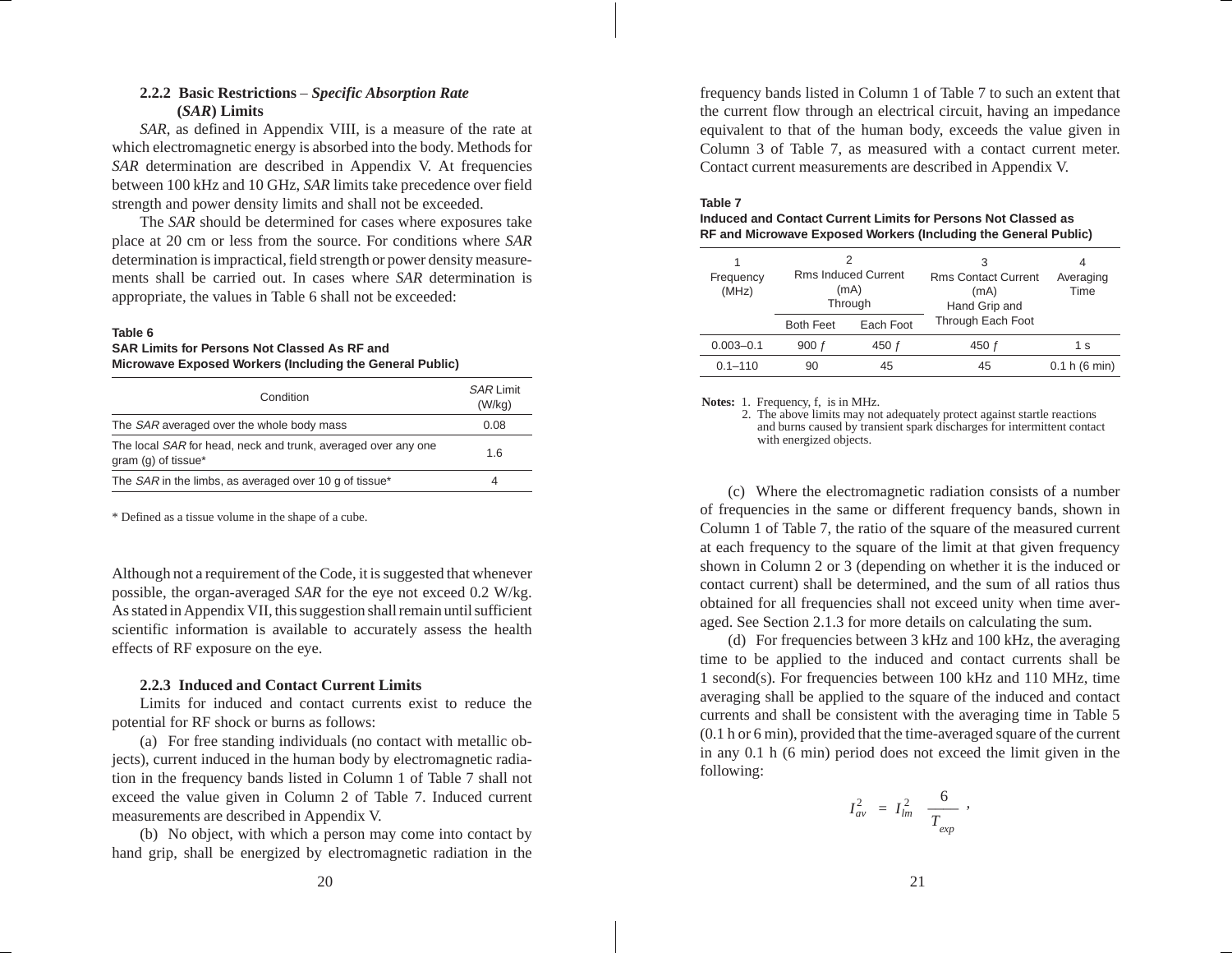where *Iav* is the maximum allowable time-averaged current for exposure times less than  $0.1$  h (6 min),  $I_{lm}$  is the current limit through each foot (45 mA) as specified in Table 7, and  $T_{exp}$  is the exposure time in minutes during any 0.1 h (6 min) period. Shown in Table 8 are the higher values of *Iav* that may be allowed for exposure times less than 0.1 h (6 min).

#### **Table 8**

**Time-Averaged Induced and Contact Current Limits for Different Exposure Times in the Frequency Band 0.1-110 MHz for Persons not classed as RF and Microwave Exposed Workers (Including the General Public)**

| Exposure<br>Time<br>(Min) | 6-Minute, Time-Averaged Induced/Contact Current (rms)<br>through Each Foot<br>(mA) |
|---------------------------|------------------------------------------------------------------------------------|
| 6                         | 45                                                                                 |
| 5                         | 49                                                                                 |
| 4                         | 55                                                                                 |
| 3                         | 64                                                                                 |
| 2                         | 78                                                                                 |
| 1                         | 110                                                                                |
| 0.5                       | $155*$                                                                             |

\*Maximum instantaneous current for exposure times less than 0.5 min. is 155 mA.

**Note:** The above limits may not adequately protect against startle reactions and burns caused by transient spark discharges for intermittent contact with energized objects.

For exposure times less than 0.5 minutes, a maximum instantaneous current of 155 mA shall not be exceeded.

#### **2.2.4 Peak Field Strength Limit for Pulsed Fields**

For exposures to pulsed electromagnetic fields in the frequency range of 0.1 to 300 000 MHz, the peak value of the instantaneous field (temporal peak), in terms of electric field strength, shall not exceed 100 kV/m. For pulse duration less than 100 ms, and in the preceding frequency range, peak limits shall be derived using the formula given in Appendix IV. If the derived peak limits are greater than 100 kV/m, the exposure limit shall be taken as 100 kV/m.

## **2.3 Time Averaging**

#### **2.3.1 Frequency 0.003 MHz** – **15 000 MHz**

A single measurement is sufficient, unless the field is changing significantly (more than 20%) within <sup>a</sup> period of 0.1 h, in which case the time-averaged values must be calculated from multiple measurements. Some modern instruments have time-averaging capabilities. If this feature is not available on the instrument being used, the time-averaged values over 0.1 h can be obtained by using the following formulae:

(a) To obtain the time-averaged rms electric ( *E*) or magnetic ( *H*) field strength, use the applicable formula:

$$
E = \left[\frac{1}{6} \sum_{i=1}^{n} E_i^2 \cdot \Delta t_i\right]^{1/2}
$$

or

$$
H = \left[\frac{1}{6} \sum_{i=1}^{n} H_i^2 \Delta t_i\right]^{1/2}
$$

,

where  $E_i$  and  $H_i$  are the sampled rms electric and magnetic field strengths, respectively, which are considered to be constant in the i-th time period,  $\Delta t_i$  is the time duration, in minutes, of the i-th time period and *n* is the number of time periods within 6 min (0.1 h).

(b) To obtain the time-averaged power density *W*, use the formula

$$
W = (1/6) \sum_{i=1}^{n} W_i \Delta t_i ,
$$

where  $W_i$  is the sampled power density in the i-th time period.

(c) To obtain the time-averaged *SAR*, use the formula:

$$
SAR = (1/6) \sum_{i=1}^{n} (SAR)_{i} \Delta t_{i} ,
$$

where *(SAR)<sub>i</sub>* is the sampled *SAR* in the i-th time period.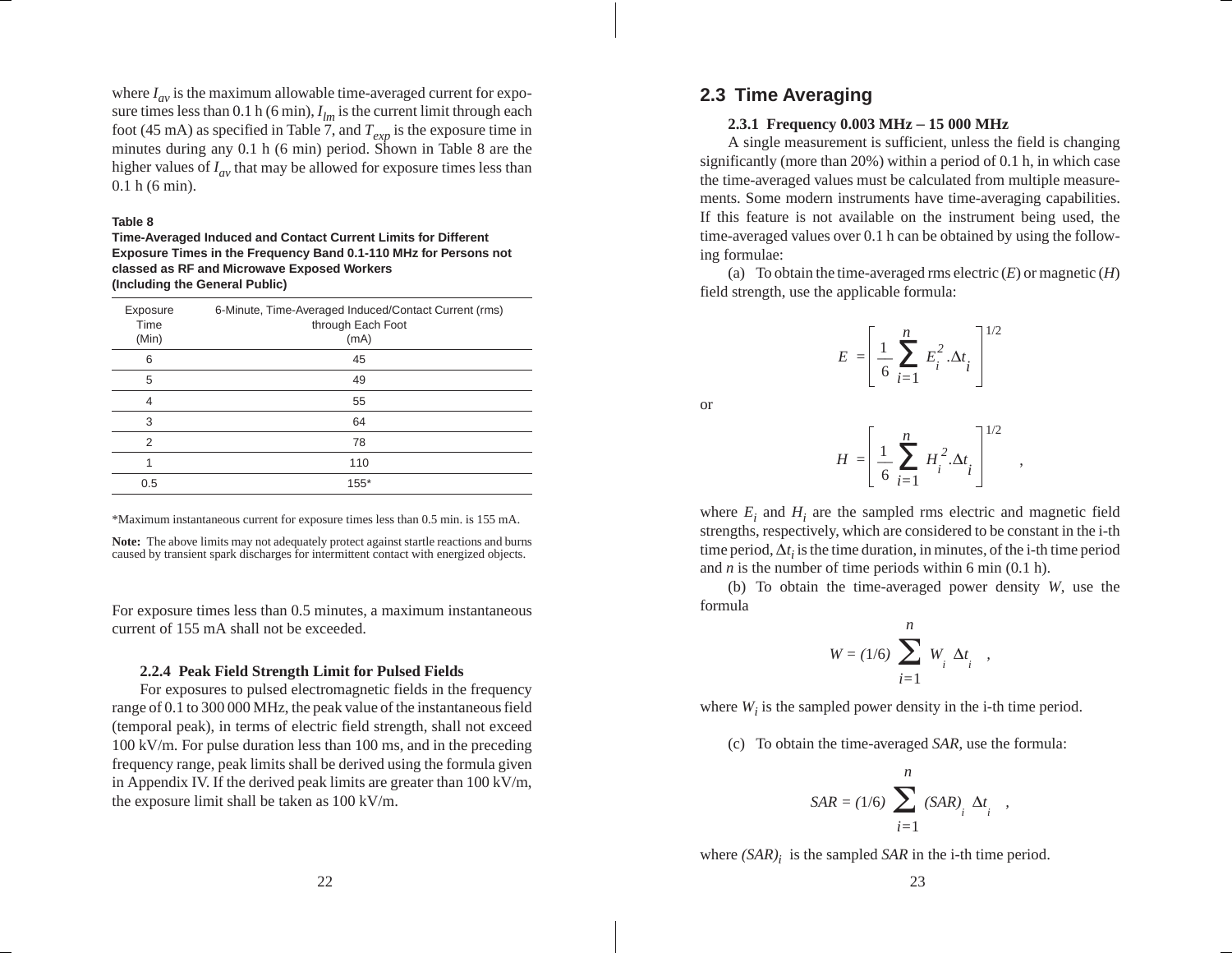**Notes:** (1) In all of the previous formulae, the following relationship shall be satisfied:

$$
\sum_{i=1}^{n} \Delta t_i = 6 \text{ min},
$$

(2) For pulsed fields,  $E_i$  and  $H_i$  are rms values, and  $W_i$  is the value averaged over the time interval  $\Delta t_i$ . If peak values are measured, the rms or average values shall be calculated.

### **2.3.2 Frequency 15 000 MHz – 300 000 MHz**

In the frequency range 15 000 MHz–300 000 MHz, the averaging time, in minutes, shall be evaluated for field strengths using the formula:

$$
Averageing Time = 616\,000/f^{1.2},
$$

where  $f$  is the frequency in MHz.

### **2.4 Measurements and Evaluation**

### **2.4.1 Field Measurements – Spatial Averaging**

Measurements to determine conformity with the limits specified in Sections 2.1.1 and 2.2.1 shall be performed with field sensors (probes) placed at least 0.2 <sup>m</sup> away from any object or person. To determine the spatially averaged value, local values including the maximum value shall be measured over <sup>a</sup> surface area of 0.35 <sup>m</sup>(width) <sup>x</sup> 1.25 <sup>m</sup> (height) perpendicular to the ground and at <sup>a</sup> reasonable distance (e.g., 0.5 m) above it. It is advisable that the measurement points are uniformly spaced within the sampling area. Local values should be measured in nine or more points. Where the field is reasonably uniform (within +20%), e.g., in the far-field, measurements suffice in one location, representative of the space that is occupied by <sup>a</sup> person. Appendix V may be consulted for more information on field measurements and spatial averaging. The spatially averaged values shall be calculated from the following formulae:

$$
E = \left[\frac{1}{n} \sum_{i=1}^{n} E_i^2\right]^{1/2}
$$

,

$$
H = \left[\frac{1}{n} \sum_{i=1}^{n} H_i^2\right]^{1/2} ,
$$

$$
W = \frac{1}{n} \sum_{i=1}^{n} W_i
$$

,

where *n* is the number of locations,  $E_i$ ,  $H_i$  and  $W_i$  are the electric field strength, the magnetic field strength and the power density, respectively, measured in the i-th location.

### **2.4.2 Determination**

To satisfy the requirements of Sections 2.1.2 and 2.2.2, the *SAR* shall be determined with an uncertainty not greater than +25 percent. Any suitable and reliable computational or measurement method may be used. Appendix V may be consulted for more information.

### **2.4.3 Induced and Contact Current Measurements**

Under certain conditions, the induced current can exceed the limits specified in Tables 3 and 7, even though the electric field strengths, which are the major contributor to the induced current, are below the limits specified in Tables 1 and  $5^{(8,9)}$ . These conditions may occur when the electric field strength is as low as 25% of the exposure limits.

For any conducting metallic object that <sup>a</sup> person may come in contact with and that is located in <sup>a</sup> high-intensity RF field, contact currents shall be measured. An electrical circuit having the impedance of the human body shall be used for measurements. Under certain conditions, the contact current can exceed the current limits specified in Tables 3 and 7, even though the electric field strengths, which are the major contributor to the contact current, are below the limits specified in Tables 1 and 5. These conditions may occur when the electric field strength is as low as 20% of the exposure limits shown in Tables 1 and 5. Appendix V may be consulted for more information.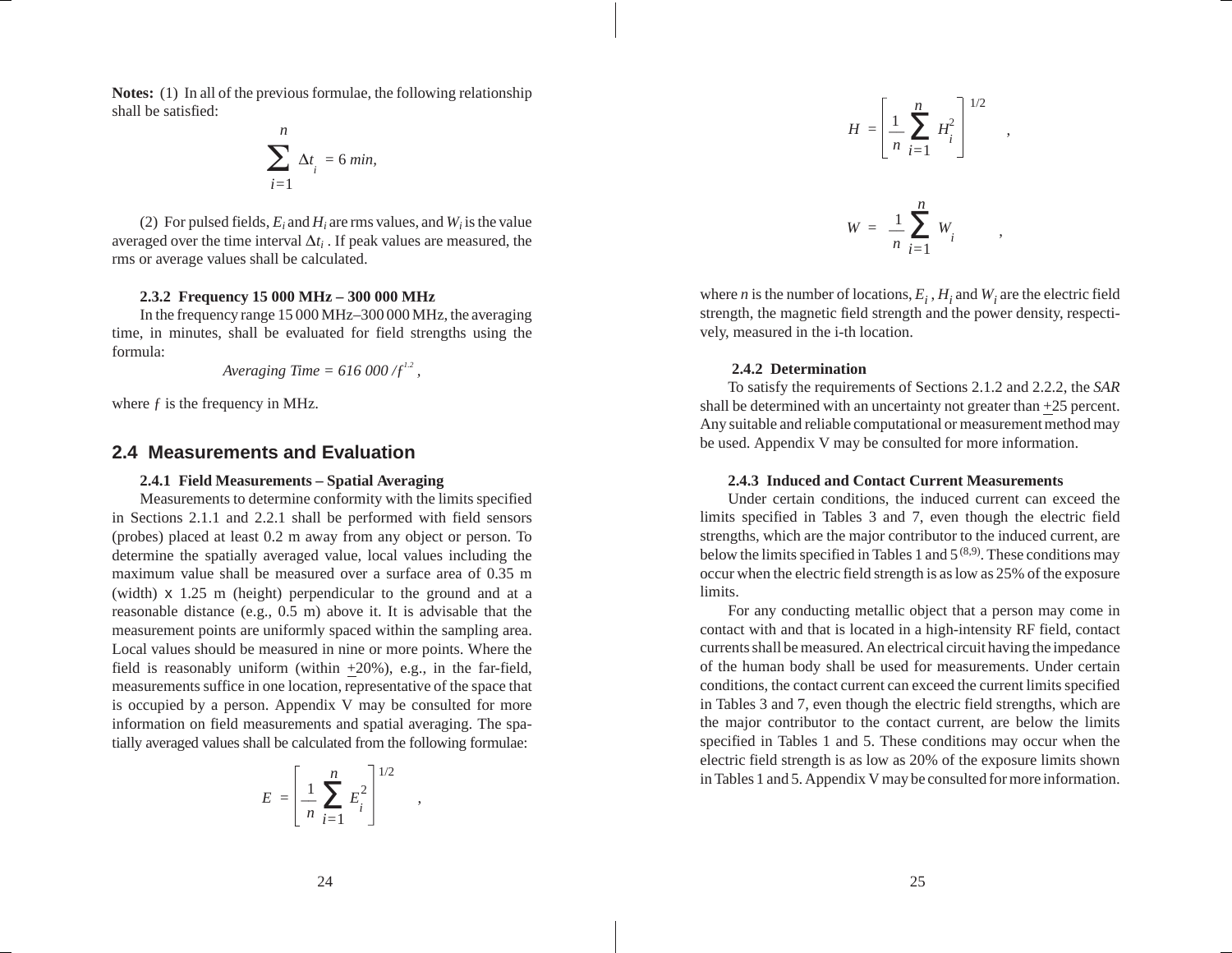# <span id="page-14-0"></span>**3. Siting and [Installation](#page-4-0)**

### **3.1 Basic Principles**

In order to institute protective measures in areas where RF devices are used, it is necessary to take into account the time workers may spend in these areas. When surveying around RF devices:

(a) field levels shall be known in controlled areas where restricted occupancy is allowed. These areas shall be designated accordingly, and the maximum worker occupancy time shall be posted where applicable, and

(b) exposure as well as induced and contact currents in uncontrolled areas shall not exceed the limits specified in Section 2.2.

### **3.2 General Recommendations**

(a) Warning signs, specified in Section 7.1, or suitable substitutes, indicating the presence of RF fields, shall be posted according to recommendations of Section 7.2 or 7.3.

(b) The areas surrounding unmanned, high-power sources of RF radiation shall be fenced off to preven<sup>t</sup> unauthorized access to places where an overexposure could occur. If <sup>a</sup> metallic fence is used, the contact current limits specified in Tables 3 and 7 shall be met.

(c) The siting of an RF device shall take into account the practical possibility of multiple source exposures from fields and leakage from other devices in the vicinity.

(d) Metallic objects that are not necessary shall not be presen<sup>t</sup> near any radiating RF device, as they may cause high intensity fields in some locations.

# **3.3 RF and Microwave Heating Devices**

RF and microwave heating devices are used to convert RF energy to heat. They may consist either of electrodes, coil(s) or antenna(s) which produce fields in the object to be heated as well as stray fields in the surrounding region. These devices have applications in the areas of scientific investigation, medical care and industrial processes. Examples of these devices are RF dielectric heaters and sealers for processing dielectric materials and short-wave and microwave diathermy equipment for therapeutic application. When such devices are used, the following recommendations apply:

(a) Where radiated energy is directed into occupied areas, appropriate precautions shall be followed to ensure that exposure of people does not exceed the maximum levels specified in Section 2. Where the maximum level at the operator position exceeds those specified in Section 2, steps shall be taken, e.g., through the use of shielding, to bring unintended exposure levels to those specified in Section 2. Information about the shielding of RF dielectric heaters and sealers is given elsewhere (10).

(b) Where the fields produced by an RF and microwave heating device exceed the limits specified in Section 2.2 in locations accessible to persons no<sup>t</sup> classified as RF and microwave exposed workers, there shall be an indicator that provides <sup>a</sup> visible warning when the RF power is on. Precautions shall be taken to ensure that when the RF power is on, no such persons are presen<sup>t</sup> in the locations where the limits are exceeded.

In evaluating operator exposures, it is advisable to measure induced body current in addition to electric and magnetic field measurements $(10)$ .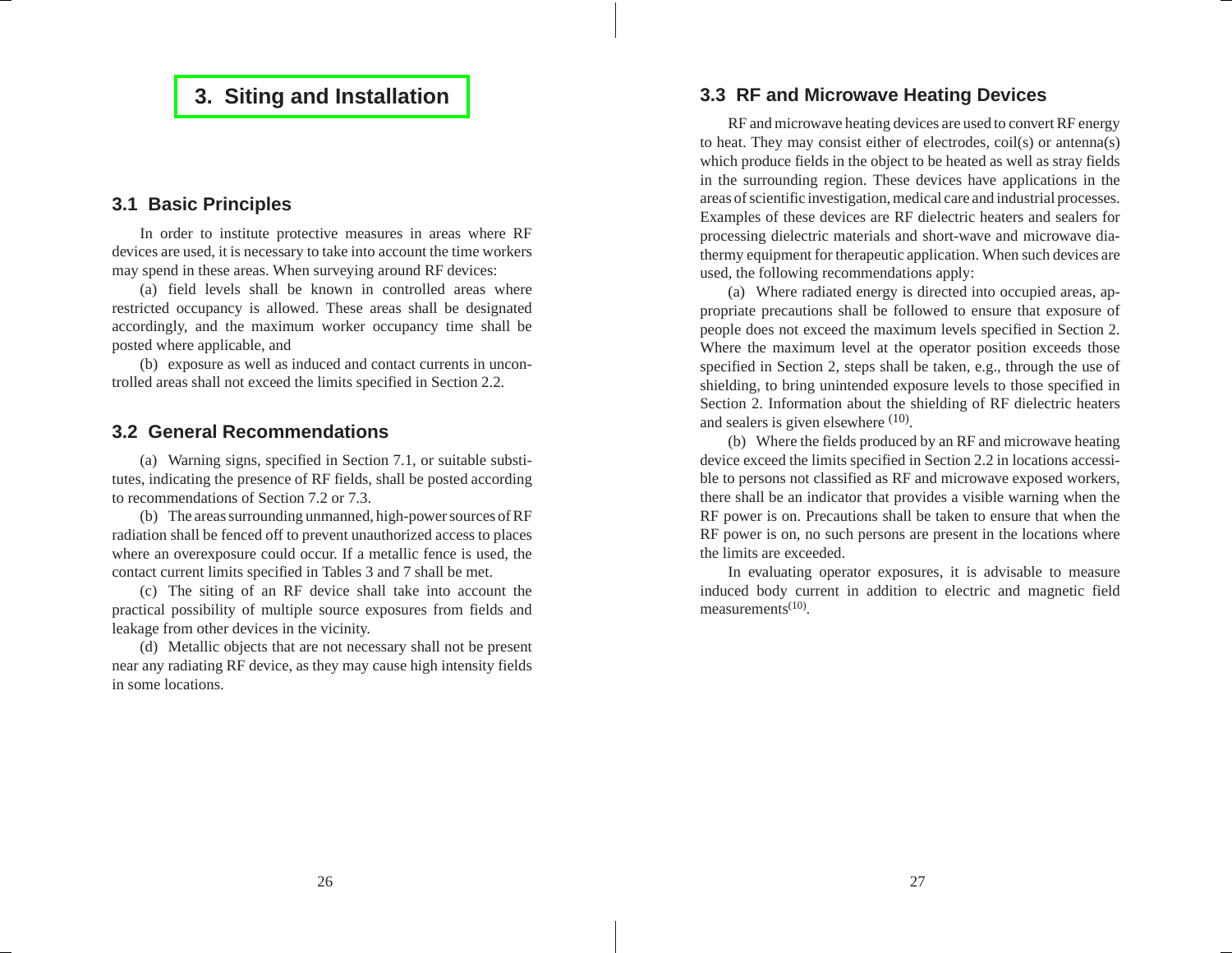# **3.4 Medical Devices andElectromagnetic Interference**

It is advisable to use medical RF devices only in <sup>a</sup> room specifically designed, selected or modified to accommodate the patient and the device. Electromagnetic interference from devices such as shortwave diathermy and electrosurgical units may cause malfunctions, with potentially adverse consequences, to various medical devices, such as electrocardiographs, electromyographs, electroencephalographs, cardiac pacemakers, etc. Other sources of interference are radio, television and radar transmissions as well as mobile communications devices (e.g., cellular telephones, walkie-talkies and vehiclemounted transceivers)<sup>(11)</sup>. Electromagnetic interference can generally be eliminated by means of shielding, filtering or grounding of the spurious signals, or relocating the devices being affected. Pacemaker design has improved to the extent that its susceptibility to electromagnetic interference has been largely eliminated. Other medical devices are, or may be, designed to minimize the effects of electromagnetic interference. Information concerning RF electromagnetic interference with medical devices has been reported $(12)$ .

## **3.5 Microwave Ovens**

(a) Adjusting applied voltages, replacing the microwave power generating component, dismantling the components of the oven and refitting waveguides, shall be undertaken by persons specially trained for such assignments. The services of <sup>a</sup> qualified repair person should be sought when any malfunction is suspected.

(b) Special care is required to ensure that no damage occurs to the part of the oven making contact with the door or door seals.

(c) The power mains shall be disconnected before removing the oven outer shell.

(d) Before reaching into the rear compartment of the oven, the high voltage capacitors must be discharged in a safe manner.

(e) The door interlocks shall not be defeated $(13)$ .

# **3.6 Radar and Communications Systems**

(a) Wherever possible, the antenna beam shall be directed away from occupied areas. However, if the beam does irradiate occupied areas, the applicable maximum exposure limits given in Section 2 shall be observed. If needed, antenna sweep restrictions or RF power reduction may be employed to preven<sup>t</sup> the exposure limits from being exceeded in occupied locations.

(b) For any installation that is to be operated, all signs and barriers demarcating areas of restricted or denied occupancy and all interlock systems shall be permanently installed to preven<sup>t</sup> accidental access to the zone of denied occupancy.

# **3.7 Electroexplosive Devices**

Care shall be taken to ensure that electroexplosive devices are not placed in RF fields of <sup>a</sup> level sufficient to cause serious risks. Firing circuitry along with the wires of electric blasting caps may, under certain circumstances, pick up sufficient energy from RF fields to cause caps to explode<sup> $(14)$ </sup>. The susceptibility of the blasting caps to RF fields depends on the frequency, polarization and the strength of the field, and various factors in the design of the detonator – including to what extent it is electrically screened from radio interference. The level of field intensity that may prove hazardous depends on its frequency: the lower the frequency, the more susceptible are the detonators.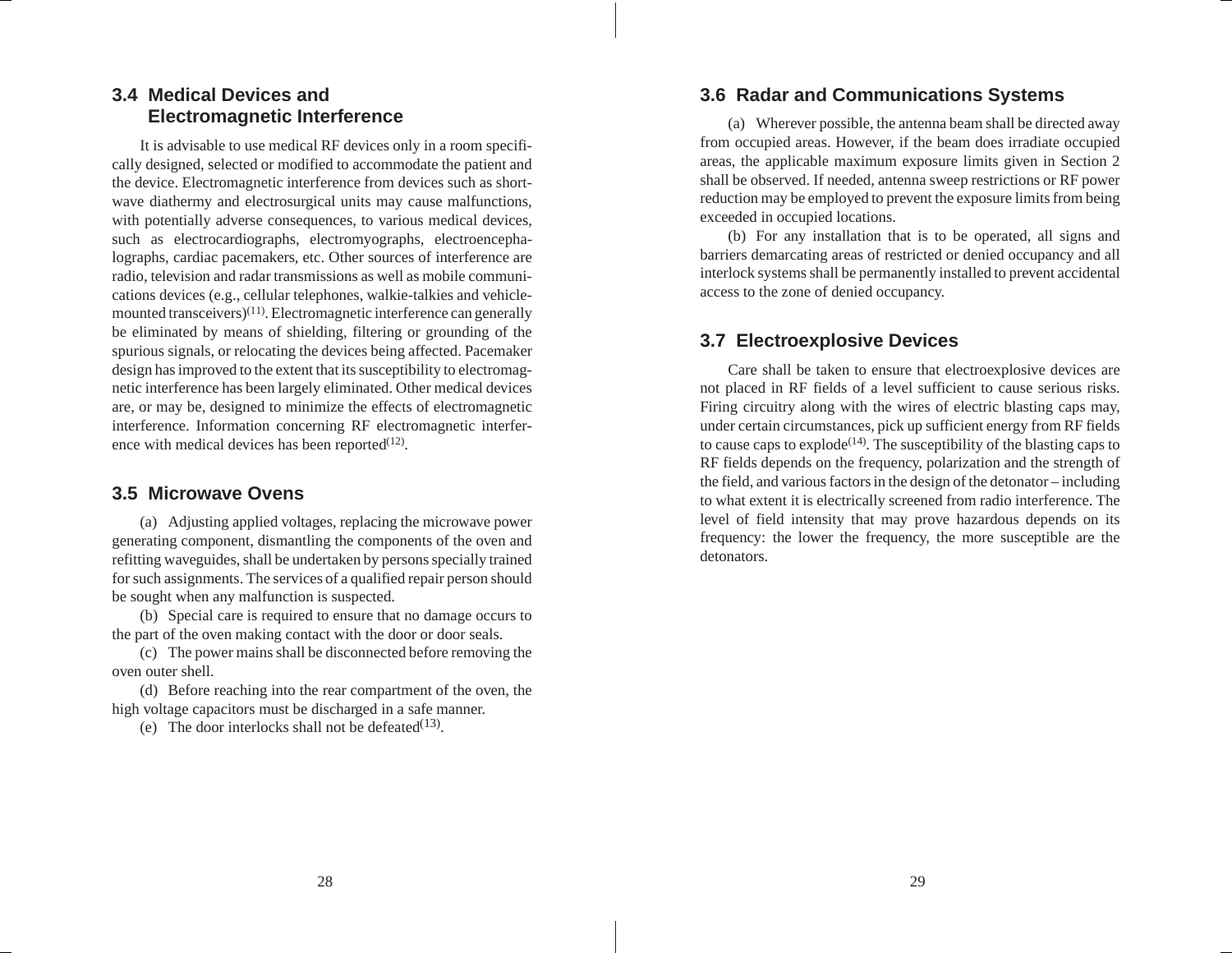# <span id="page-16-0"></span>**4. Safety Procedures for Operators and [Maintenance](#page-4-0) Personnel of RF Devices (RF Workers)**

(a) Maintenance personnel and operators of RF devices shall be aware of the potential hazards of RF fields.

(b) Particular care shall be taken to ensure that all people are clear of any direct beam of an RF device before it is switched on for test or maintenance purposes.

(c) Instructions and procedures for repair, maintenance and operation of <sup>a</sup> device, as specified by the manufacturer or <sup>a</sup> competent person, shall be readily available to, and be followed by, operators and maintenance personnel.

(d) Replacement components shall be equivalent to original components. Transmission lines, waveguides, gaskets, flanges and similar components shall have the same operating characteristics as the original components or be approved by the manufacturer of the original equipment, or <sup>a</sup> person trained in the safe use of this equipment.

(e) Testing of <sup>a</sup> device either before or after completion of any repair work shall be carried out after protective shields, waveguides and other components have been replaced in their designated locations.

(f) The correct operation of electronic test equipment and power meters shall be checked in advance, i.e., prior to using them at the repair station or test site.

(g) Adjustment of voltages, replacement of RF energy generating components, dismantling components or refitting transmission lines shall be undertaken by persons specially trained for such assignments. The services of <sup>a</sup> qualified repair person should be sought when any malfunction is suspected.

(h) The correct operation of all safety interlocks shall be tested and operators shall not defeat any safety interlock.

(i) An RF generating componen<sup>t</sup> shall be tested with an appropriate load connected to its output or with the radiated energy absorbed by anechoic material. The energy generated shall not be allowed to radiate freely into occupied areas.

# **5. [Protection](#page-4-0) of the General Public**

(a) Except under special circumstances, members of the general public shall not be allowed access to areas where levels exceed those specified in Section 2.2.

(b) Where access is possible, warning signs shall be posted at the entrance to any location containing RF devices capable of producing, under normal working conditions, levels that exceed those specified in Section 2.2.

(c) Any device capable of producing leakage that would result in levels close to those specified in Section 2.2 and to which unrestricted public access is allowed, shall be checked for conformity with existing applicable regulations after installation; when malfunction is suspected; and after any modification or repair that might cause leakage.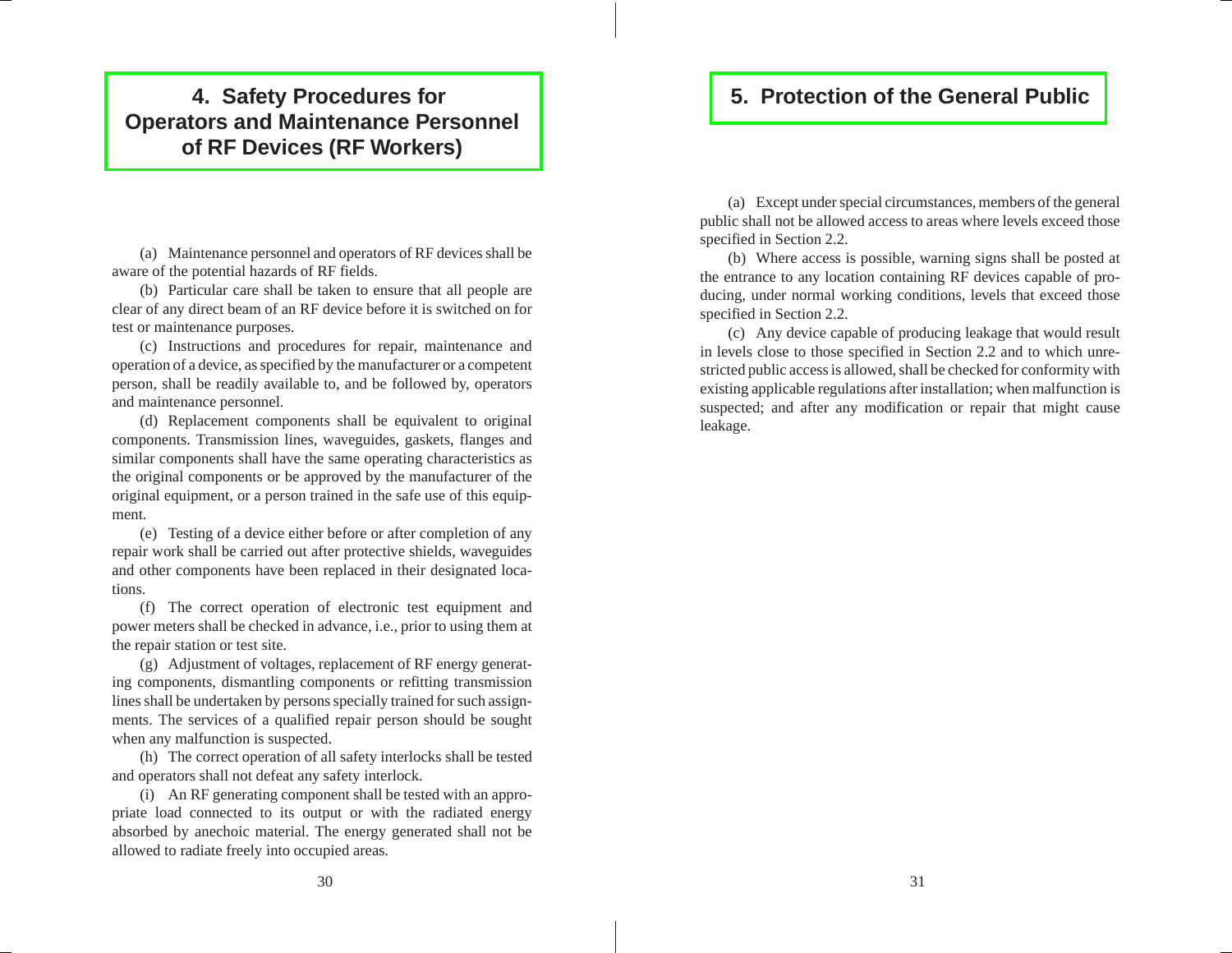# **6. RF [Surveys](#page-4-0)**

### <span id="page-17-0"></span>**6.1 RF Survey Procedures**

The objective of <sup>a</sup> survey is to determine whether the device or installation complies with recommended standards of performance and personnel exposure, and to assess the effect of the location of the device with respec<sup>t</sup> to controlled and uncontrolled areas in the environment. The following recommendations are made with respec<sup>t</sup> to RF surveys:

(a) RF surveys shall be carried out by competent persons.

(b) Before routine operations begin, an RF survey shall be conducted for all new installations capable of producing levels exceeding those specified in Section 2.2.

(c) A survey shall be made following any repairs, increases in radiated power or changes in working conditions, protective shielding and barriers that may increase the levels, to ensure that the levels do not exceed the limits specified in Section 2. This refers both to RF and microwave exposed workers and the general public.

(d) A survey shall be conducted when any malfunction that may increase the field levels, induced body currents or contact currents is suspected.

(e) A survey shall be conducted as frequently as practically possible around devices and at installations which are capable of producing fields, induced body currents or contact currents in excess of the limits set out in Section 2.

(f) Survey instruments shall be selected to match the RF source and exposure conditions such as frequency, level of field strength or power density, near- or far-field. It is suggested that the measurement techniques specified in Appendix V be followed. Alternatively, other suitable techniques may be used $(15,16)$ . Survey instruments shall be fully calibrated at least once every three years. Their performance should be checked against another calibrated instrument before carrying out a survey.

(g) During <sup>a</sup> survey, <sup>a</sup> complete record of the field parameters (electric field strength, magnetic field strength or power density and induced body and contact currents) at each work site shall be kept to assist in making a realistic evaluation of compliance.

(h) During the inspection of any RF device or installation, all safety interlocks and "ON-OFF" control switches shall be examined and placed in working order. The required warning signs, labels and tags must be readable and properly affixed to the device.

# **6.2 Records and Recommendations**

(a) Records shall be kept of all RF survey measurements and their evaluation. The records shall include the date the measurements were made, number and type of devices in the area surveyed, the locations of measurement with respec<sup>t</sup> to the RF emitting device, names and organization of who conducted the survey, survey results, as well as the model, serial number and calibration date of the measuring instrument(s) used. Other information that may prove useful would be photographs, floor plans, etc.

(b) Recommendations on appropriate changes in shielding, location and operation of the device, based on the evaluation of the survey measurements, shall be made to the person(s) responsible for the device. When <sup>a</sup> remedial action based on these recommendationshas been taken, another survey should be made to verify the effectiveness of the actions.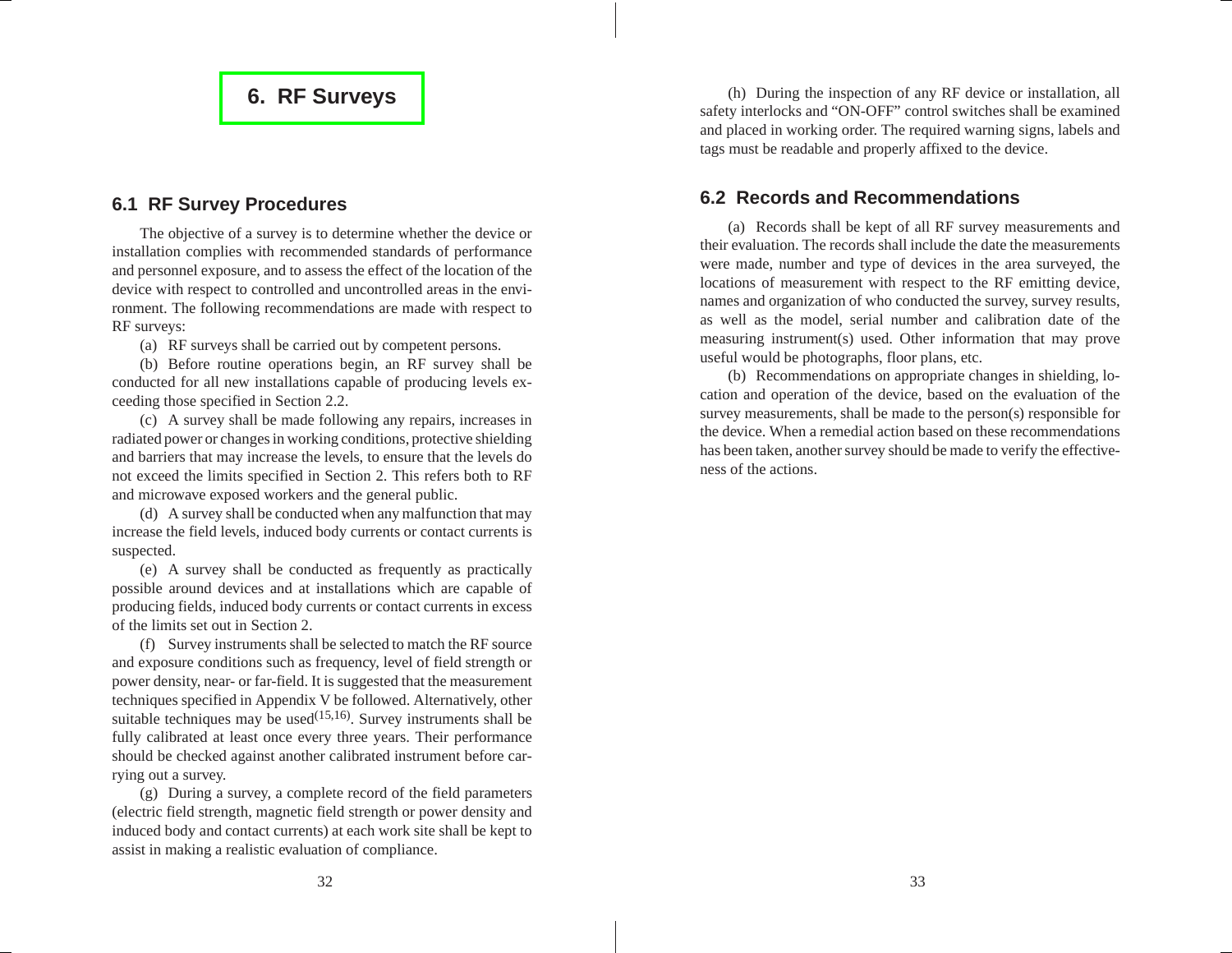# **7. [Warning](#page-4-0) Signs**

# <span id="page-18-0"></span>**7.1 Design of the Recommended Warning Signs**

Three warning signs described here are suggested for use. These signs or reasonable alternatives shall be used. The suggested signs are designed to indicate the nature and degree of hazard associated with <sup>a</sup> given device or location. The nature of the hazard is indicated by the symbol, and degree of hazard is indicated by the shape and colour of the sign. The warning signs and their meaning are given below. The size of the sign shall be appropriate to the conditions of use, such that it is clearly distinguishable, being either illuminated or employing reflective materials as necessary.

- The *CAUTION* sign is *BLACK* text and symbol on a *YELLOW* background.
- The *WARNING* sign is *BLACK* text and symbol on an *ORANGE* background.
- n The *DANGER* sign is*RED* text and symbol on <sup>a</sup> *WHITE* background.

The *CAUTION* sign is not generally used for area demarcation, but it may be placed on devices to indicate that they produce RF fields. All RF devices for which regulations have been promulgated under the Radiation Emitting Devices Act have the *CAUTION* sign as par<sup>t</sup> of their labelling requirements. For example, all microwave ovens complying with the Microwave Oven Regulations have the Caution sign attached. Both the *WARNING* and *DANGER* signs are used for identifying hazardous devices and for area demarcation.

### **7.2 Area Demarcation**

(a) A *WARNING* sign shall be placed at the entrance of any zone within which <sup>a</sup> survey has shown that RF levels exceed those specified in Section 2.2 but are less than those specified in Section 2.1. The *WARNING* sign indicates that restricted occupancy is allowed

for RF and microwave exposed workers within its boundaries. It shall be located wherever it is necessary to indicate <sup>a</sup> recommended occupancy time. In such cases, the *WARNING* sign shall be accompanied by words such as "Warning Radiofrequency Radiation – Maximum Occupancy Time (t) Minutes" and the French equivalent, where <sup>t</sup> is determined according to the limits specified in Appendix II, taking into account 0.1 h averaging time.

(b) A *DANGER* sign shall be placed at the entrance of any zone where the field levels are in excess of those specified in Section 2.1. The *DANGER* sign thus indicates <sup>a</sup> *DENIED ACCESS* zone. When used for area demarcation, the *DANGER* sign shall be accompanied by words such as "Danger Radiofrequency Radiation – Do Not Enter" and the French equivalent.

(c) The signs shall be clearly visible and identifiable at all viewing distances where either significant exposures can occur or at the entrances to restricted area zones.

# **7.3 Signs for the Labelling of Devices**

When the signs are used for labelling <sup>a</sup> device, the following recommendations apply:

(a) A *WARNING* sign shall be applied to any device, under development or in use for any industrial, scientific or medical purposes, if the device produces exposure levels that exceed those specified in Section 2.2 but are below those specified in Section 2.1. The *WARNING* sign shall be applied to a device if misuse or failure could cause RF radiation injury.

(b) A *DANGER* sign shall be applied to any device under development or in use for any industrial, scientific or medical purposes, if it produces exposure levels in excess of those specified in Section 2.1. Furthermore, even though exposure levels are below those specified in Section 2.1, the *DANGER* sign shall be applied if failure of the device could cause serious RF radiation injury or death.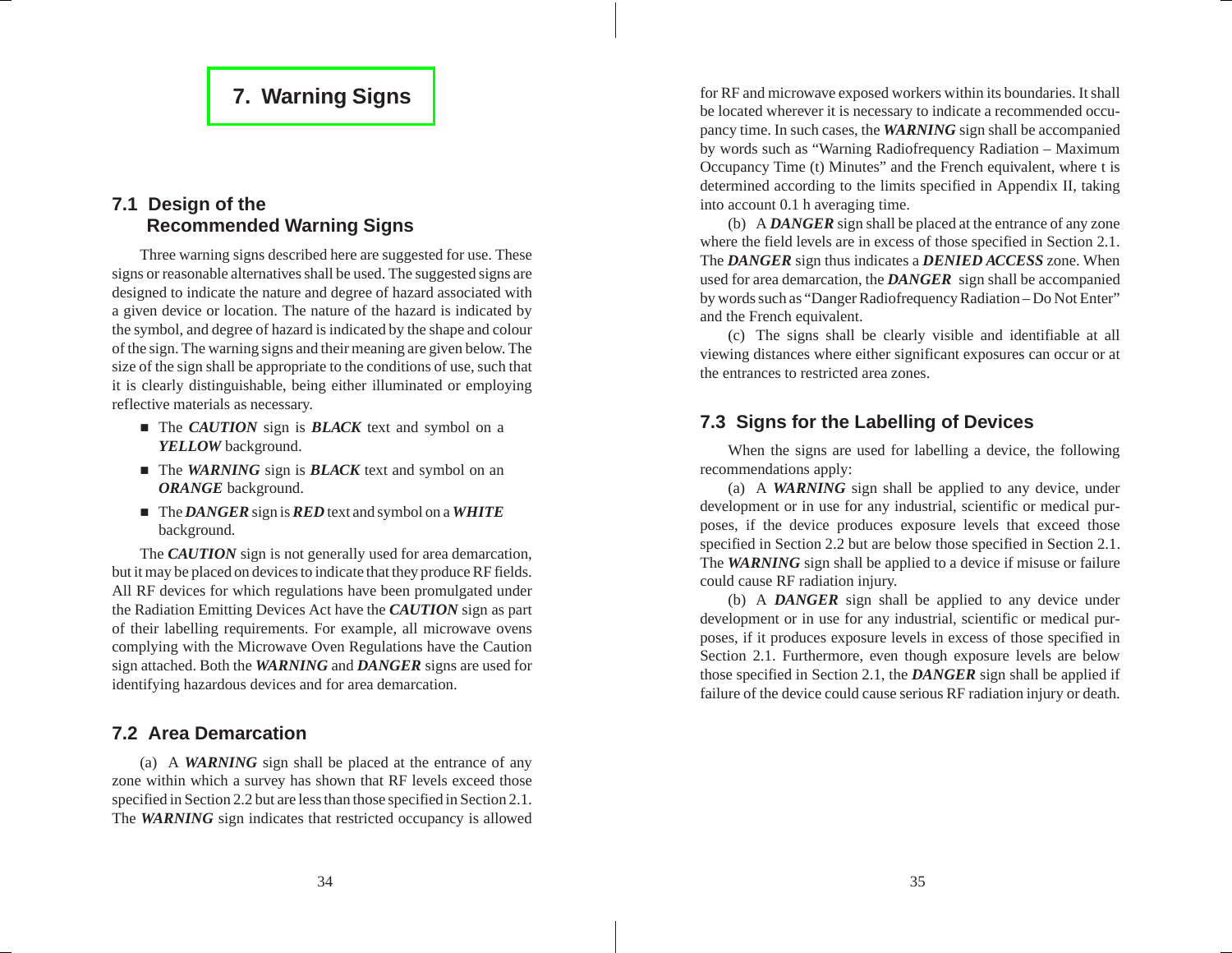# **AREA DEMARCATION**



# **RADIOFREQUENCY RADIATION CAUTION**

- Area of Unrestricted Occupancy
- Minor Injury Possible from Misuse



# **RADIOFREQUENCY RADIATIONWARNING**

- Area of Restricted Occupancy (RF Workers Only)
- Serious Injury Possible from Misuse



# **DANGER**

# **RADIOFREQUENCY RADIATION**

- Area of Denied Occupancy
- Critical Injury or Death Possible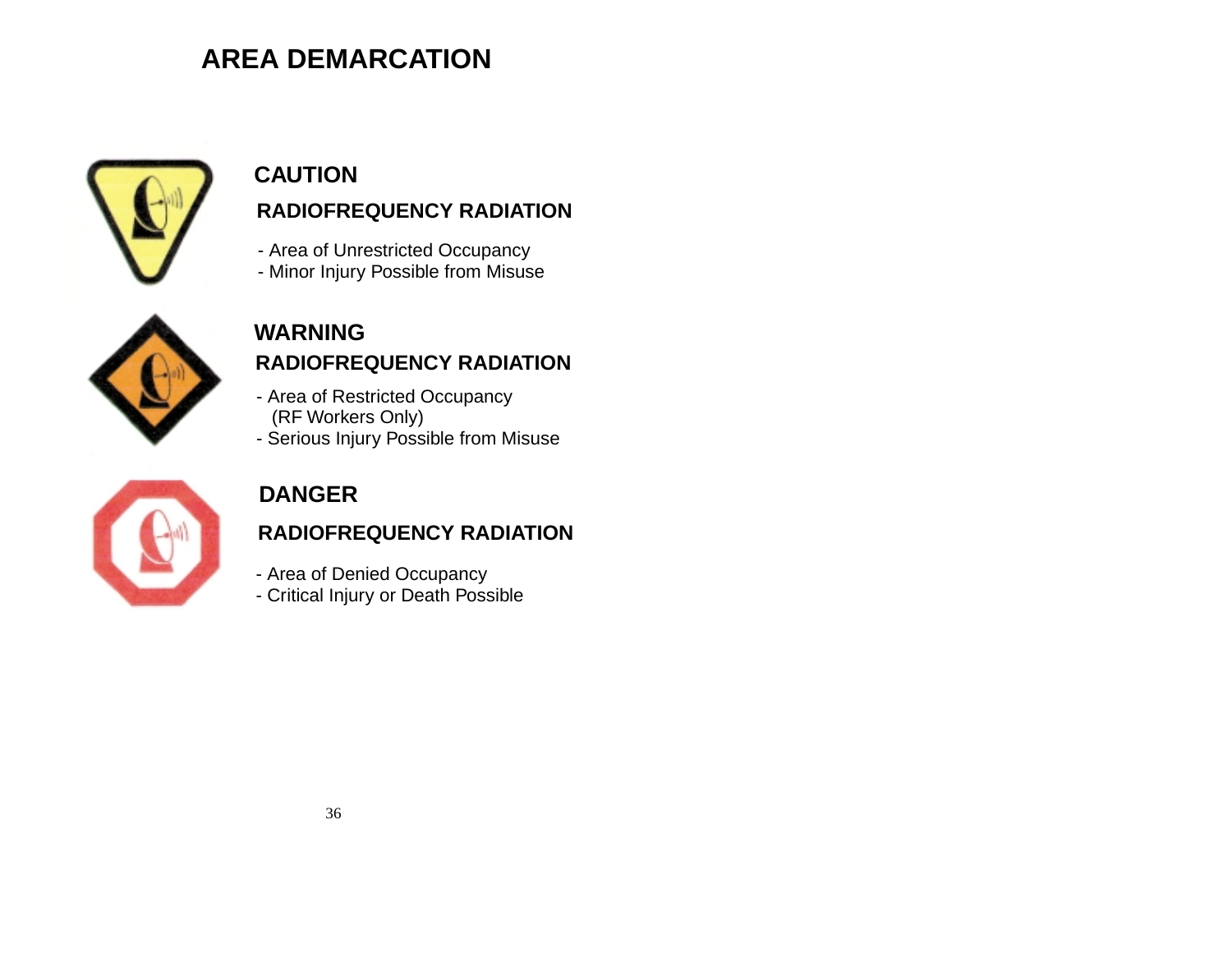# **[Appendix I](#page-4-0) Maximum Exposure Limits for RF Fields – Graphical Representation**

<span id="page-20-0"></span>

**Figure I-1 Maximum Electric and Magnetic Field Strengths**

 $\blacksquare$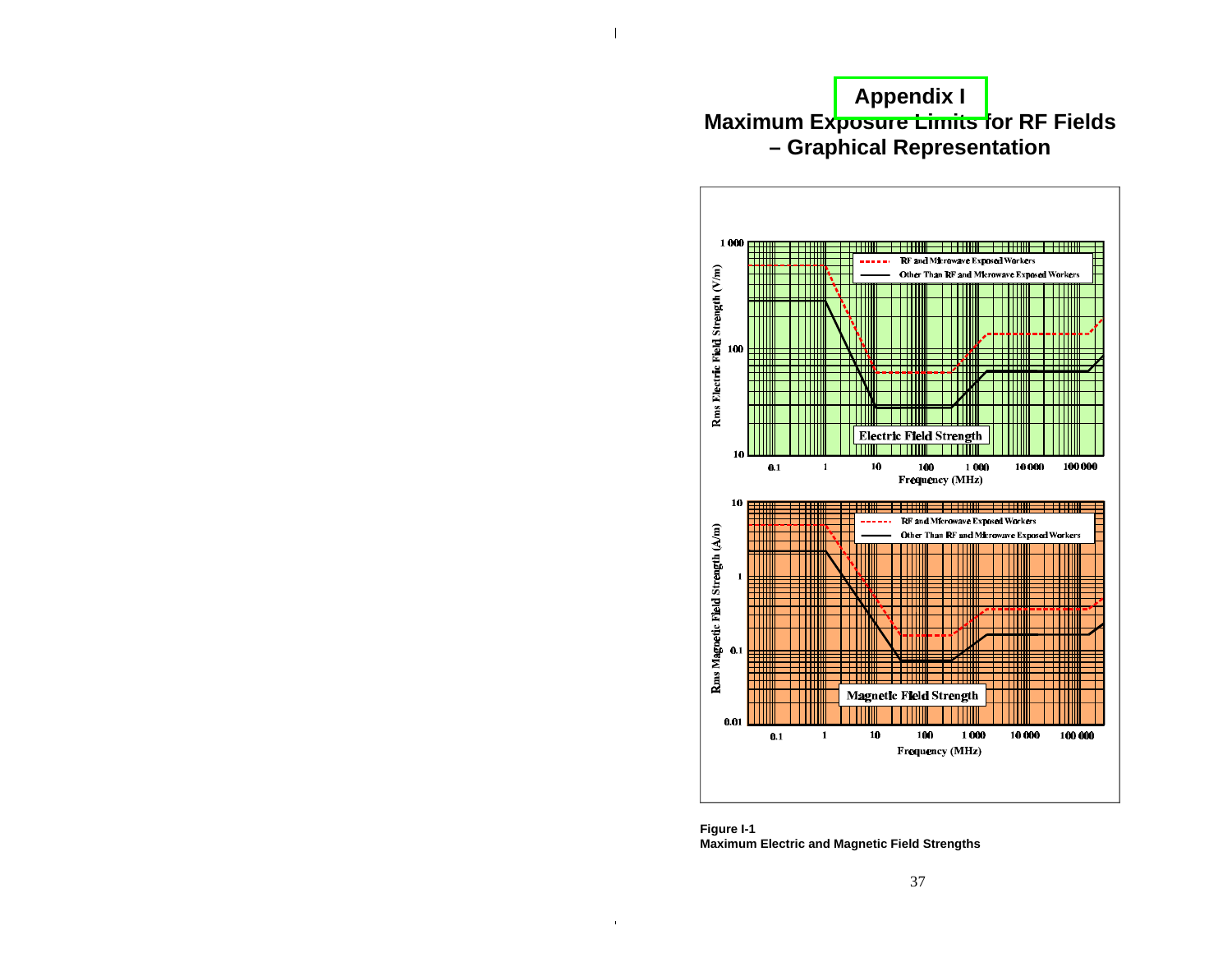

For exposure durations less than 0.1 h (6 min), higher exposure limits than those specified in Tables 1 and 5 are permitted. For the general public, this is not a very practical situation, as it is usually difficult to control how long a person can remain in a particular location where higher RF fields are present. However, it may be applied to devices operating in an intermittent manner, e.g., where RF power is on, for example, for 2 minutes every 10 minutes.

For RF workers, exposures to higher fields for short periods of time may be necessary for operational purposes. Exposure durations shall then be strictly controlled in order not to exceed the limits specified in Section 2.1.1. One minute is assumed here to be the shortest duration which is of practical importance.

Elevated exposures of electric and magnetic fields or power density are allowed for durations shorter than 0.1 h (6 min) as long as the equations in Section 2.3.1 apply.



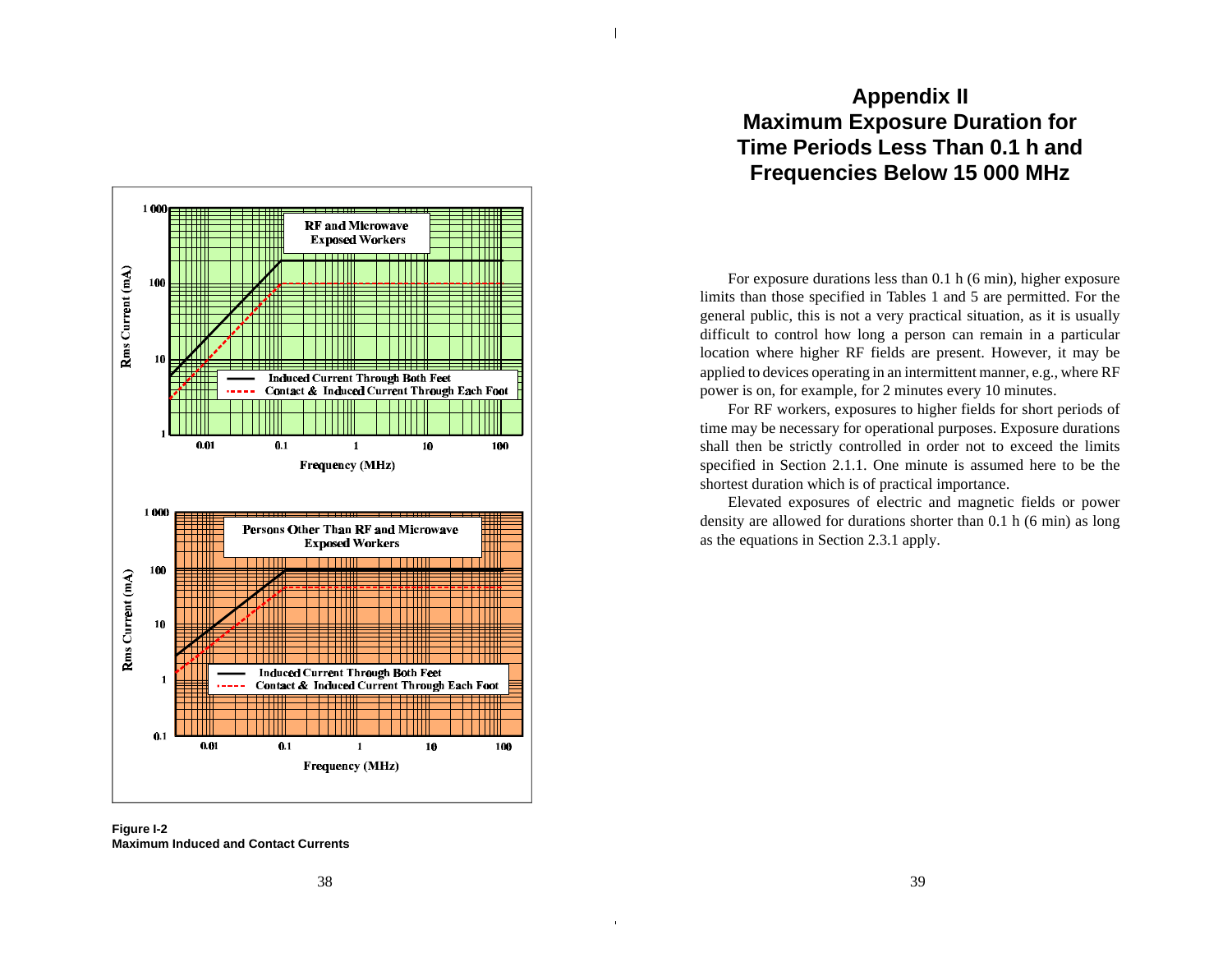# **Appendix III Theoretical Estimation of Exposure Fields**

### **A. Near-Field and Far-Field Zones**

Sources of RF electromagnetic fields may have widely different characteristics. For the purpose of evaluation of human exposure and protection against potentially harmful exposures, RF sources can be divided as follows:

(a) small antennas; i.e., antennas whose dimensions are less than the wavelength  $(\lambda)$ ,

(b) large antennas; i.e., antennas whose dimensions are greater than the wavelength, and

(c) sources producing leakage (stray) fields, e.g., RF dielectric heaters, RF induction heaters, radar components.

The space around a source antenna is often divided into two zones: the near-field zone and the far-field zone (Figure III.1). The near-field zone can be further divided into two regions: the reactive near-field region and the radiating near-field region. The region of space immediately surrounding the antenna in which the induction (reactive) field exists is known as the reactive near-field region. Most electromagnetic energy in this region is not radiated but is stored. The near-fields vary rapidly with distance. At a short distance further away from the antenna, the reactive near-field is decreased significantly, and the radiating near-field predominates. In the radiating near-field region, the energy propagates away from the antenna, but the radiation still lacks a plane-wave character. Beyond the radiating near-field region is the far-field zone, in which the field strength varies inversely with distance from the antenna.

**Small Antennas.** An antenna whose greatest dimension is no greater than the wavelength of its recommended operating frequency is often referred to as a small antenna. Examples of small antennas are resonant dipoles, Yagi and log-periodic antennas. The reactive near-field region of these antennas extends up to a distance given  $below<sup>(3)</sup>$ 

$$
R_s = \lambda/2\pi , \qquad \qquad (III.1)
$$

where

 $R<sub>s</sub> =$ extent of the reactive near-field region, in metres  $(m)$ 

 $\lambda$  = wavelength, in metres (m).

For this type of antenna, there is no general formula for estimation of the field strength in the near-field zone. However, reasonable calculations can be made for some antennas (e.g., dipoles or monopoles). In general, for most small antennas, theoretical estimation of exposure in the near-field zone is difficult, and only measurements can provide a simple means of field evaluation.





**Antenna size versus separation of the radiating near-field region, the reactive near-field region, and the far-field zone(3) .**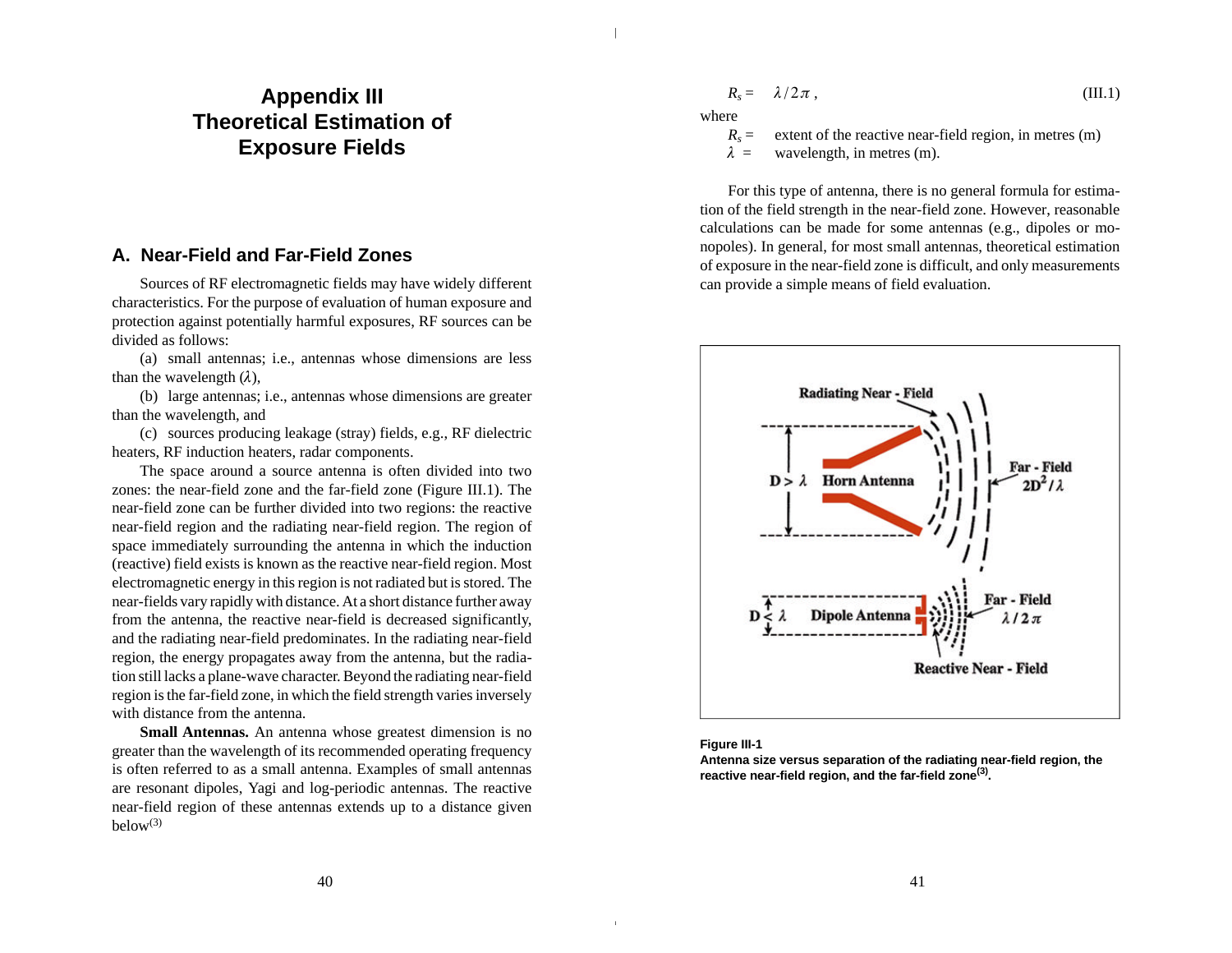**Large Antennas**. An antenna with its greatest dimension greater than the wavelength of its recommended operating frequency may be considered as a large antenna. Examples of large antennas are parabolic reflectors, arrays and horn antennas. The near-field zone of these antennas consists of the reactive region extending to the distance given by equation (III.1), followed by a radiating region. In the radiating near-field region, the field strength does not necessarily decrease with distance away from the antenna, but may exhibit an oscillatory character. More information on the field distribution in the radiating near-field region of aperture and reflector antennas can be found elsewhere<sup>(15,17,18)</sup>.

In much of the literature, the distance from the antenna to the far-field zone is taken to be  $2D^2/\lambda$  , where D is the greatest dimension of the antenna and  $\lambda$  is the wavelength. At this distance, the maximum phase difference of electromagnetic waves coming from different points on the antenna is 22.5 degrees<sup> $(19)$ </sup>. In the case of radiation hazard assessment, however, a larger phase difference and thus a shorter distance marking the beginning of the far-field zone is acceptable. A realistic practical distance from a large antenna, e.g., a parabolic reflector, where the far-field zone begins  $is^{(3)}$ 

$$
R_f = 0.5 D^2 / \lambda, \qquad \qquad (III.2)
$$

where

- $R_f =$ distance which marks the beginning of the far-field region, in metres (m)
- $D =$  the greatest dimension of the antenna, in metres (m)

 $\lambda$  = wavelength, in metres (m).

For commonly used horn and reflector antennas, the maximum power density (within the antenna beam) for distances less than  $R_f$  (in the near-field zone) can be conservatively estimated as  $(15, 17, 18)$ 

$$
W_m = 4P_T/A, \qquad \qquad (III.3)
$$

where

 $W_m$  = maximum power density, in watts per square metre (W/m<sup>2</sup>)

- $P_T$  = net power delivered to the antenna, in watts (W)
- $A =$  physical aperture area, in square metres  $(m^2)$ .

It should be noted that towards the end of the radiating near-field region and in the far-field zone, the electric and the magnetic fields are interrelated with each other and with the power density as follows:

$$
E/H = \eta \tag{III.4}
$$

and

$$
W = E^2/\eta = H^2 \eta \tag{III.5}
$$

where

- $E =$  electric field strength, in volts per metre (V/m)
- $H =$  magnetic field strength, in amperes per metre  $(A/m)$
- $W =$  power density, in watts per square metre (W/m<sup>2</sup>)
- $\eta$  = characteristic impedance (for free space  $\eta$  = 377 ohms).

In the far-field region, the power density (*W*) on the main beam axis can be calculated from the expression

$$
W = EIRP/(4\pi r^2)
$$
  
=  $P_T G/(4\pi r^2)$ , (III.6)

where

 $EIRP =$  effective isotropically radiated power, in watts (W)

 $r =$  distance from the antenna, in metres (m)

 $P_T$  = net power delivered to the antenna, in watts (W)

 $G =$  antenna gain (power ratio) with respect to an isotropic antenna.

Equation (III.6) can be used to estimate *W* at distances greater than  $R_f$  (equation III.2)<sup>(15,18)</sup>. For distances just slightly greater than  $R_f$ , equation (III.6) gives an overestimate of *W* no greater than 0.8 dB or  $20\%^{(20)}$ .

The antenna gain is related to the antenna dimensions by the following equation $(19)$ 

$$
G = 4\pi A_e / \lambda^2, \qquad \qquad (III.7)
$$

where

- $A_e =$  $=$  effective area of the antenna,  $A_e = \varepsilon A$
- *A* = physical aperture area of the antenna, in square metres  $(m<sup>2</sup>)$
- $\varepsilon$  = antenna efficiency (typically  $0.5 \le \varepsilon \le 0.75$ )
- $\lambda$  = wavelength, in metres (m).

An electromagnetic wave can also be characterized by the electric field strength and magnetic field strength. The rms electric field strength at a distance *r* from a source with the *EIRP* on the main beam axis, as derived from (III.5) and (III.6), is equal to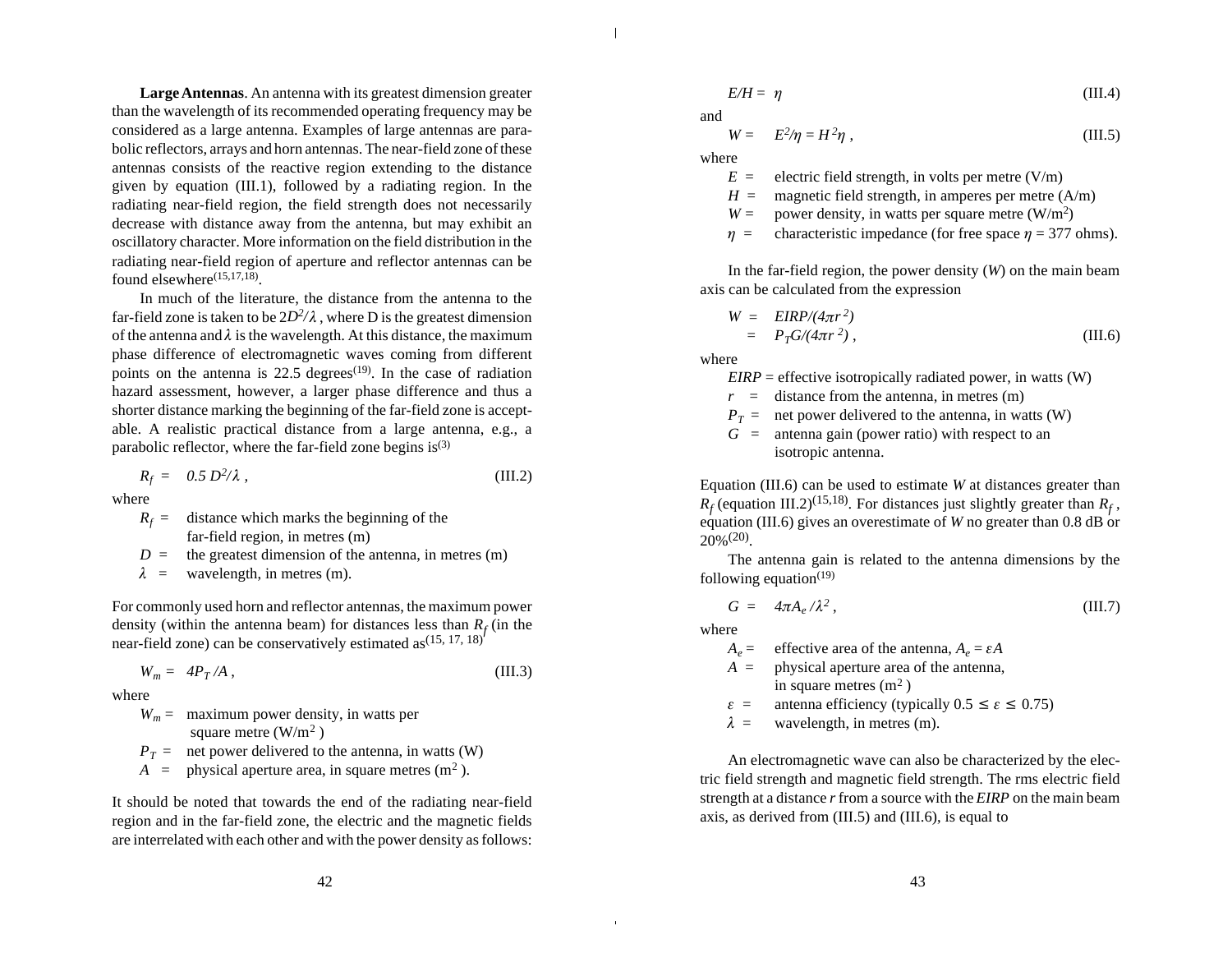$E = [30 \text{ EIRP}]^{0.5}/r$ , (III.8)

and is expressed in volts per metre (V/m).

Graphs relating power density and electric and magnetic field strengths in free space are shown in Figure III-2.

Equations (III.6) and (III.8) are used to determine the power density and field strength in the far-field region in a worst case condition where maximum power gain (Equation III.7) is applied. It should be noted that it is not always possible to predict the levels of maximum fields in and around sites of concern. This is due to the fact that RF fields may be absorbed, reflected and refracted by objects in a random and unpredictable manner. As such, the only way to determine actual levels of RF fields is by measurement.

**Sources Producing Leakage Fields.** For leakage radiation sources, there is no reliable method of estimation of the extent of the near-field zone, its type (whether reactive or radiating region) or the field strengths.



**Figure III-2 Conversion Charts for Plane Wave (10 W/m<sup>2</sup> = 1 mW/cm<sup>2</sup> )**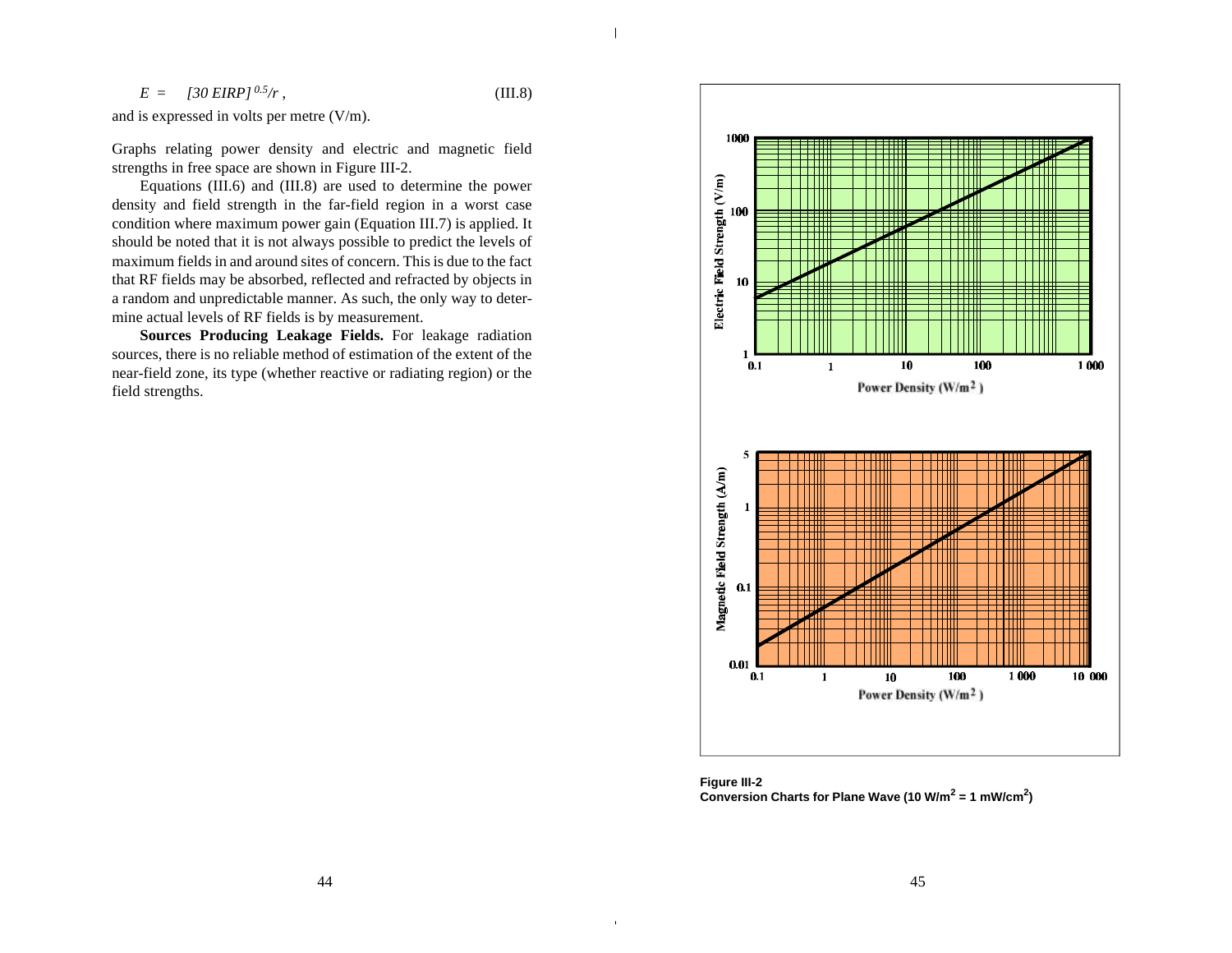### **Example III.1: Calculation of Minimum Distance Where Exposures Fall within the Limits.**

A 0.5-m diameter parabolic antenna, operating at 1.20 GHz (1200 MHz) with an *EIRP* of 50 *W* is to be installed in an area accessible to the general public. What is the minimum distance from the antenna where the exposure does not exceed the limits for the general public?

1. Calculate the maximum power density exposure limit for the general public (Table 5):

$$
W_{limit} = f/150
$$
  
= 1200/150  
= 8 W/m<sup>2</sup>

2. Calculate the minimum distance by rearranging equation (III.6) to solve for the distance from the antenna *r* :

$$
r_{min} = [EIRP/(4\pi W_{limit})]^{0.5}
$$
  
= [50.0/(4.0 x 3.14159 x 8.0)]<sup>0.5</sup>  
= 0.705 m

3. Check to make sure that the minimum distance calculated above is in the far-field zone (where equation III.6 is valid):

First calculate the wavelength:

$$
\lambda = 300/f \quad (f in MHz) \n= 300/1200 \n= 0.25 m
$$

As this antenna diameter is larger than the wavelength  $(\lambda)$ , it may be considered as a large antenna. Thus, the beginning of the far-field region is calculated using equation (III.2) where in this case the parameter *D* is taken to be the diameter of the dish:

$$
R_f = 0.5 D^2 / \lambda
$$
  
= 0.5 x (0.5)<sup>2</sup> / 0.25  
= 0.5 m

Since the minimum distance, as calculated above, is in the far-field zone of the antenna, the basis for the calculation is valid. Therefore, members of the general public should not stand closer than 0.705 m directly in front of the antenna.

## **B. Average Power of Pulsed Waves**

A pulse-modulated wave (pulsed wave) is shown in Figure III-3.





This type of radiation is characteristic of radars.

The duty factor  $(F)$  can be calculated as

$$
F = T/T_r, \tag{III.9}
$$

where

- *T* = pulse duration, in seconds (s)
- $T_r$  = time lapse between the start of consecutive pulses, in seconds (s).

The pulse repetition frequency is equal to

$$
f_p = I/T_r, \tag{III.10}
$$

where

- $f_p =$ pulse repetition frequency, in hertz (Hz)
- $T_r =$ time lapse between the start of consecutive pulses, in seconds (s).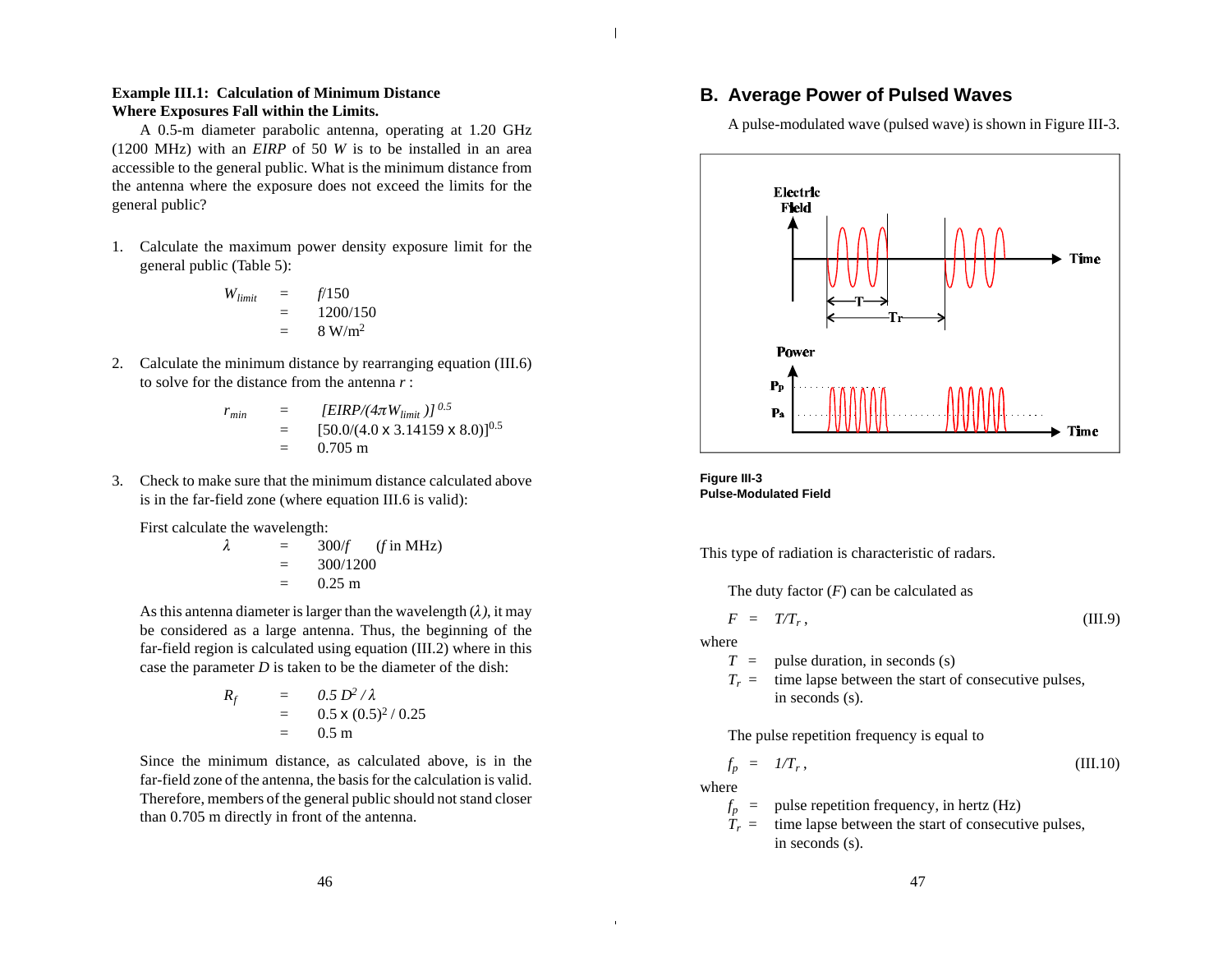The average power  $P_a$  for a pulsed wave can be calculated as

$$
P_a = P_p F, \tag{III.11}
$$

where

 $P_p$  = peak power, in watts (W)  $\overrightarrow{F}$  = duty factor.

Similarly for the average power density *W<sup>a</sup>*

$$
W_a = W_p F, \qquad \qquad (III.12)
$$

where

 $W_p$  = peak power density, in watts per square metre (W/m<sup>2</sup>)  $F =$  duty factor.

## **C. Scanning Antennas**

The effective power density as seen from a stationary point for a scanning antenna in motion can be estimated from the power density measured with the antenna stationary using the expression:

$$
W_m = KW_s, \tag{III.13}
$$

where

- $W_m$  = effective power density for the antenna in motion, in watts per square metre  $(W/m^2)$
- $K =$  antenna rotational reduction factor
- $W_s$  = power density measured on the main beam axis of the stationary antenna at a given distance, in watts per square metre  $(W/m^2)$ .

The rotational reduction factor for the near-field region is equal to

$$
K = a/R_{\phi} , \qquad (III.14)
$$

where

- $a =$  the dimension of the antenna in the scan (rotation) plane, in metres (m).
- $R_{\phi}$  =  $r\phi$  = the circumference of the antenna scan sector at the given distance  $(r)$ , in metres  $(m)$ , at which the measurements have been done (Figure III-4).
- $\phi$  = scan angle, in radians.

The rotational reduction factor for the far-field region is

$$
K = 3 dB beamwidth / scan angle \t(III.15)
$$



**Figure III-4 Rotational Reduction Factor in the Near-Field**

#### **Example III.2:**

Estimate the near-field maximum power density in front of the antenna of a radar system with the following characteristics:

| Operating frequency $(f)$ :                 | 10 GHz (gigahertz)               |
|---------------------------------------------|----------------------------------|
| Transmitter peak power $(P_n)$ :            | 1 MW (megawatts)                 |
| Pulse duration $(T)$ :                      | $3 \mu s$ (microseconds)         |
| Pulse repetition frequency $(f_p)$ : 400 Hz |                                  |
| Antenna dimension $(D)$ :                   | 5 m in diameter (parabolic dish) |

### Steps of calculation:

- (i) The wavelength  $\lambda = 300/f$  (*f* in MHz)  $= 0.03$  m
- (ii) The distance where the far-field region begins  $R_f = 0.5 D^2/\lambda = 417 m$
- (iii) The antenna physical aperture area  $A = \pi D^2/4 = 19.63$  m<sup>2</sup>
- (iv) The duty factor  $F = Tf_p = 1.2 \times 10^{-3}$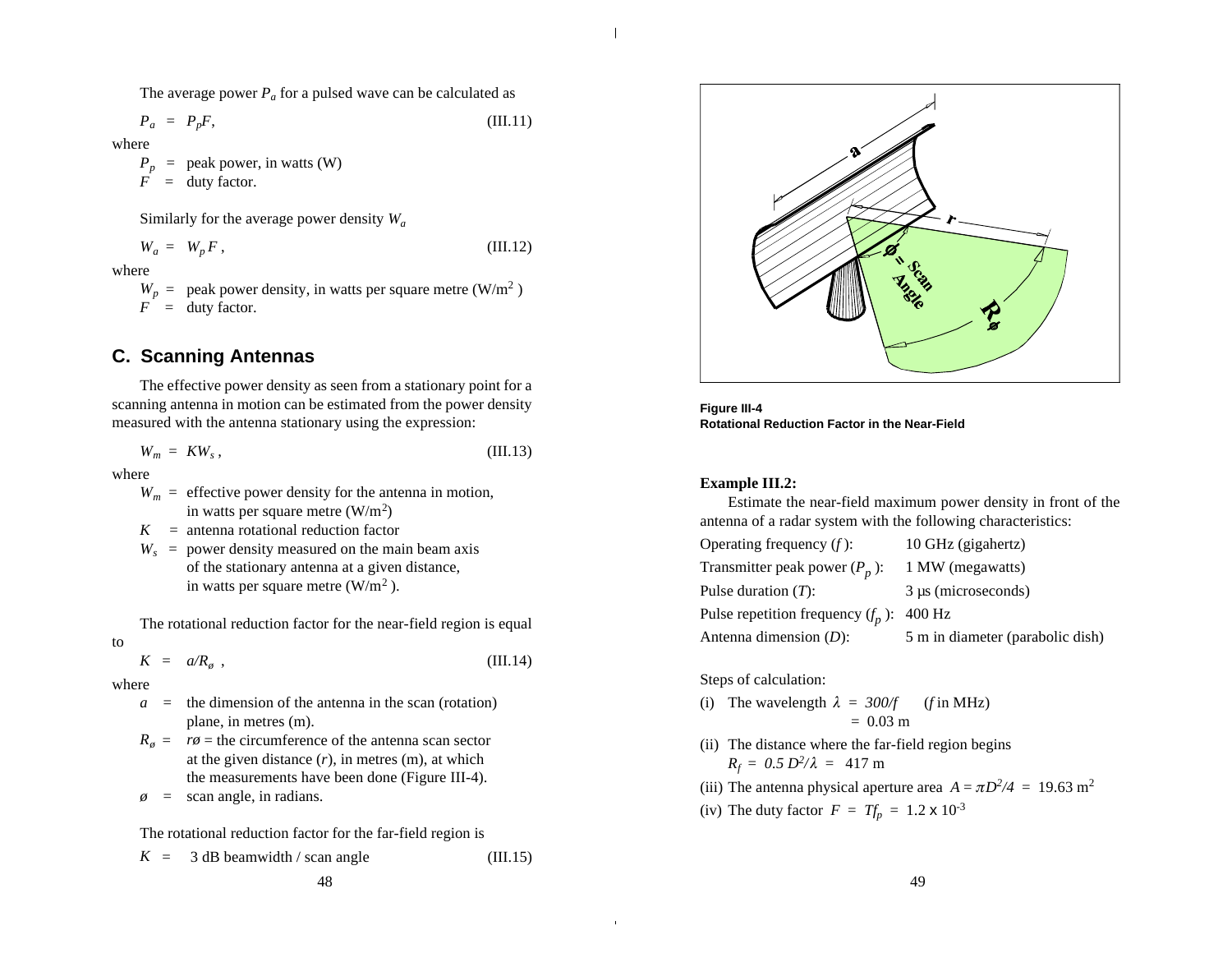- (v) The average power  $P_a = P_p F = 1.2$  kW. This is the net power delivered to the antenna,  $P_T$ .
- (vi) The maximum power density (within the near-field region of the antenna beam)  $W_m = 4P_T/A = 244.5$  W/m<sup>2</sup>

Exposure of a person in the near-field region should be avoided or

limited to a short duration since the power density exceeds the limits (50 W/m<sup>2</sup> for RF and microwave exposed workers, 10 W/m<sup>2</sup> for the general public).

### **Example III.3:**

Determine the effective power density at 10 m and 30 m from a scanning antenna in motion, given the following parameters:

Power density at 10 m with

| the antenna stationary:                                     | $100 \text{ W/m}^2$                     |
|-------------------------------------------------------------|-----------------------------------------|
| Power density at 30 m with<br>the antenna stationary:       | $20 W/m^2$                              |
| The distance where the                                      |                                         |
| far-field region begins:                                    | $20 \text{ m}$                          |
| Antenna rotation $(\emptyset)$ :                            | full (360 $^{\circ}$ or $2\pi$ radians) |
| Antenna aperture dimensions (a, b): 2 m wide, 10.16 cm high |                                         |
| Antenna beamwidths:                                         | $1.23o$ horizontal, $25o$ vertical      |

### Calculation:

(i) The 10 m location is in the near-field region. At this location, The circumference of the antenna scan  $R_\phi = 2\pi \times 10$  m The rotational reduction factor  $K = a/R$ <sup> $\phi$ </sup> = 2/(2 $\pi$  x 10) = 0.1/ $\pi$ The effective power density when the antenna is in scanning mode

 $W_m = KW_s = (0.1/\pi) (100) = 3.2 W/m^2$ 

(ii) The rotational reduction factor is different, since the 30 m location is in the far-field.

 $K = 3$  dB beamwidth / scan angle =  $1.23^{\circ}/360^{\circ}$ 

The effective power density when the antenna is in scanning mode

$$
W_m = KW_s = (1.23/360)(20) = 0.07 \text{ W/m}^2
$$

# **Appendix IV Limits of Exposure to Pulsed RF Fields**

- 1. While the average power density of pulsed waves shall be within the limits specified in Tables 1 and 5, the peak value of the instantaneous electric field strength (temporal peak) of the wave shall not exceed 100 kV/m (Sections 2.1.4 and 2.2.4). Calculation of the average power density is discussed in Appendix III.B.
- 2. For exposures to pulsed RF fields of pulse durations less than 100 milliseconds (ms) and frequencies in the range of 0.1 MHz to 300 000 MHz, the exposure limit in terms of peak power density for a single pulse is based on limiting the energy density of a single pulse according to:
	- a. Energy density of a single pulse must be no greater than one-fifth of the maximum allowable energy density in a 0.1 h time period. In mathematical terms, this is given by  $(5)$

$$
W_P = \frac{W_L T_a}{5 T} ,
$$

where

- $W_P$  = peak power density exposure limit for a single pulse, in  $W/m^2$
- $W_L$  = continuous wave exposure limit as specified in Table 1 or 5, in  $W/m^2$
- *T* = pulse duration as defined in Appendix III.B, in seconds
- $T_a$  = averaging time as specified in Table 1 or 5, in seconds. A maximum of five such pulses is permitted during any period equal to the averaging time.
- b. If there are more than 5 pulses during any period equal to the averaging time, or if the pulse durations are greater than 100 ms, normal time averaging applies, except that the energy density delivered during any 100 ms period is limited by the formula  $\overline{\mathbf{r}}$

$$
\sum W_p T = \frac{W_L T_a}{5} .
$$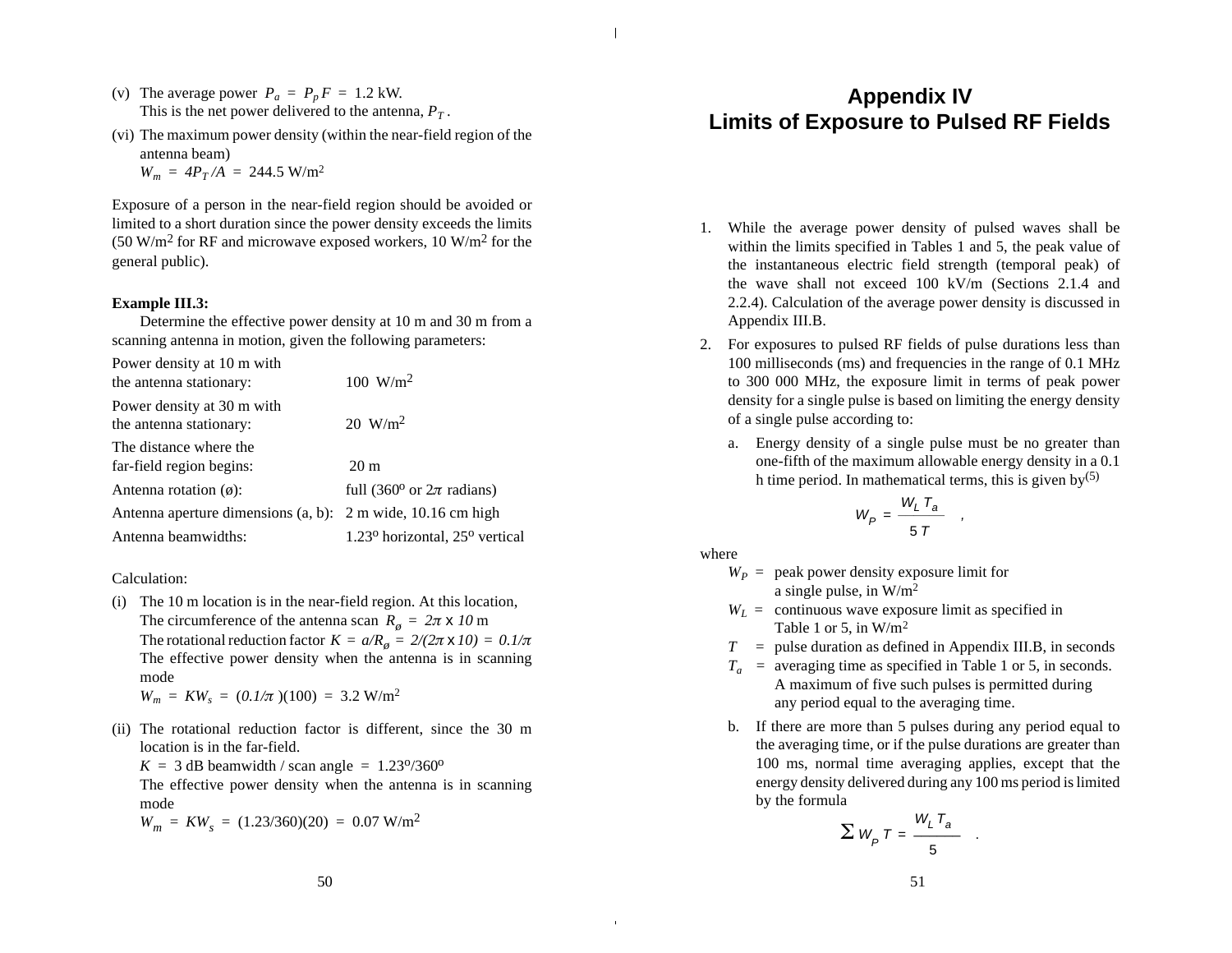# **Appendix V Measurements and Evaluation**

### **A. RF Fields**

The area around any RF source is generally divided into two zones: the near-field zone, and the far-field zone. More information on this subject can be found in Appendix III and references<sup>(15,18,21)</sup>. In many RF safety surveys, the exposure levels have to be determined in the near-field zone of the source. Not infrequently, the field comprises RF radiation from several sources. Difficulties can be encountered in determining field strengths and power density of such fields, as outlined in references<sup> $(15,21)$ </sup>, and special care should be devoted to the selection of a survey instrument. Only instruments that are designed for operation in the frequency range required shall be used.

### **A.1 Basic Characteristics of Survey Meters**

In surveying fields in the near-field zone of an antenna or in close proximity to a device, both electric field and magnetic field strengths shall be measured where possible. However, instrumentation for the measurement of magnetic fields at certain frequencies may not be commercially available. In this case, the electric field strength shall be measured. In the far-field zone, it is sufficient to measure any of the following parameters: electric field strength, magnetic field strength or power density. Many meters have indicators that are calibrated in power density units (e.g.,  $mW/cm^2$ ), but the quantity actually measured may be the square of the strength of the electric or magnetic field. It must be remembered that power density measurements in the near-field zone are not meaningful for the evaluation of exposure levels. The information about the measured field parameter is normally provided in the instruction manual.

If the frequency range covered by one survey instrument is narrower than the frequency range of the fields generated by the RF sources in the vicinity of the site surveyed, as many instruments as necessary shall be used to determine the fields in the whole range of frequencies.

Since, in the majority of RF surveys, the orientation(s) of the electromagnetic field vector is not known, a survey meter having an isotropic detecting element is preferred.

If the only meter available is one having a single-axis detecting element, measurements of the total field can be performed by employing three mutually perpendicular orientations of the detecting element and calculating the resultant field from the following equations:

$$
E = [E_1^2 + E_2^2 + E_3^2]^{1/2}
$$
 (V.1)

or

$$
H = [H_1^2 + H_2^2 + H_3^2]^{1/2}
$$
 (V.2)

or

 $W = W_1 + W_2 + W_3,$  (V.3)

where the subscripts *1*, 2 and 3 refer to measurements in the three mutually orthogonal orientations.

In performing survey measurements in the near-field of an RF source, a meter suitable for operation in the near-field shall be employed. Special care is required to avoid perturbing the field by the instrument (e.g., the meter casing, but not the field probe), and by other objects or people in the vicinity.

When amplitude or frequency modulated and especially pulsed fields are surveyed, the meter response to such fields shall be evaluated to determine if it is capable of measuring these types of fields.

A survey instrument shall be calibrated against a standard every three years and its operation checked at least once a year or after any repair that may affect its operation.

Exposure levels in the vicinity of RF sources having scanning (rotating) antennas may have to be determined with the antenna stationary, because of the limitations of the available measuring instruments. The exposure conditions when the antenna is in motion are then evaluated using methods described in Appendix III (Section C). More detailed information about measurements of potentially hazardous RF fields can be found in references<sup>(15,16,18,21)</sup>.

### **A.2 Spatial Averaging**

In conducting RF field surveys, locations accessible to people where maximum field strengths exist are identified. Even in the far-field of an RF radiator, the field strengths may vary over the cross-sectional (projected) area of a human body (approximately 0.6 m<sup>2</sup> ) because of ground reflections and scattering from nearby objects. As a result, spatial averaging is required in most cases.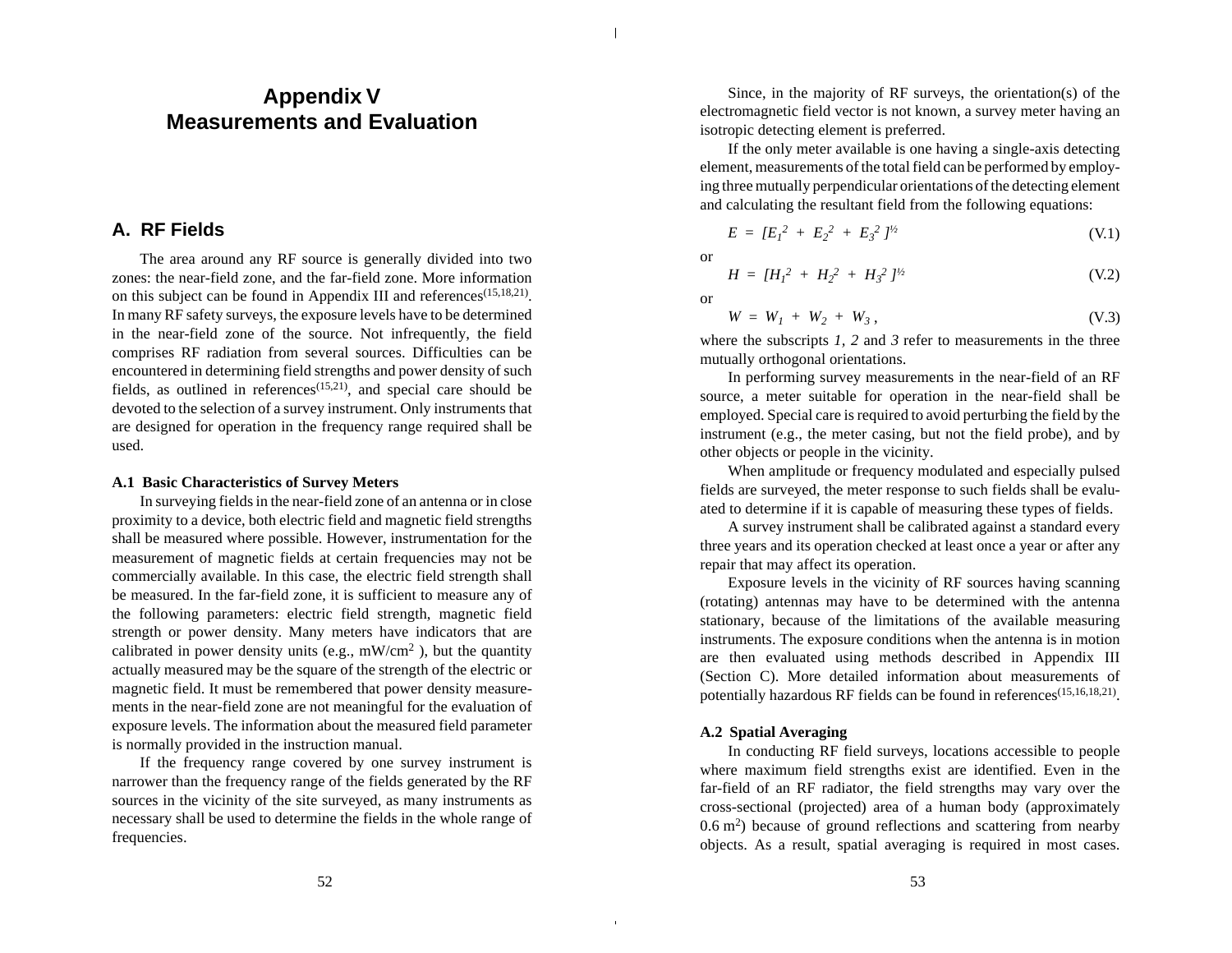Frequently, exposure is in the near-field or in close proximity to reflecting objects where the fields are spatially non-uniform. A method for performing a spatially averaged measurement is as follows:

- (a) determine the location of the maximum field.
- (b) establish around the location of the maximum field a grid of points within approximately 0.35 m (width) x 1.25 m (height) surface area, at a reasonable distance (e.g., 0.5 m) above the floor or ground and perpendicular to it. These points should be uniformly spaced within the grid with the point of the maximum field included.
- (c) measure the field strength in all points of the grid.
- (d) calculate the average field.

**Note:** A person performing measurements shall approach the exposure source from afar to avoid overexposure. In questionable situations, measurements may be performed with the output power of the source reduced, or the person may gradually approach the source while monitoring the field.

The average field strength along a grid of *n* points may be calculated from the equation

$$
F = \frac{1}{\sqrt{n}} \left[ \sum_{i=1}^{n} F_i^2 \right]^{1/2}
$$

,

where  $F_i$  is the rms field strength measured at the point i. An example of a measurement grid for the spatial averaging is given in Figure V-1.



 $\mathbf{E} = (1/\sqrt{9}) \left[ 20^2 + 5^2 + 3^2 + 30^2 + 35^2 + 30^2 + 60^2 + 70^2 + 60^2 \right]^{1/2} = 41.6 \text{ V/m}$ 

**Figure V-1**

**Example of a Grid for Measurements of a Non-Uniform Electric Field of 27 MHz and the Calculation of the Average Field**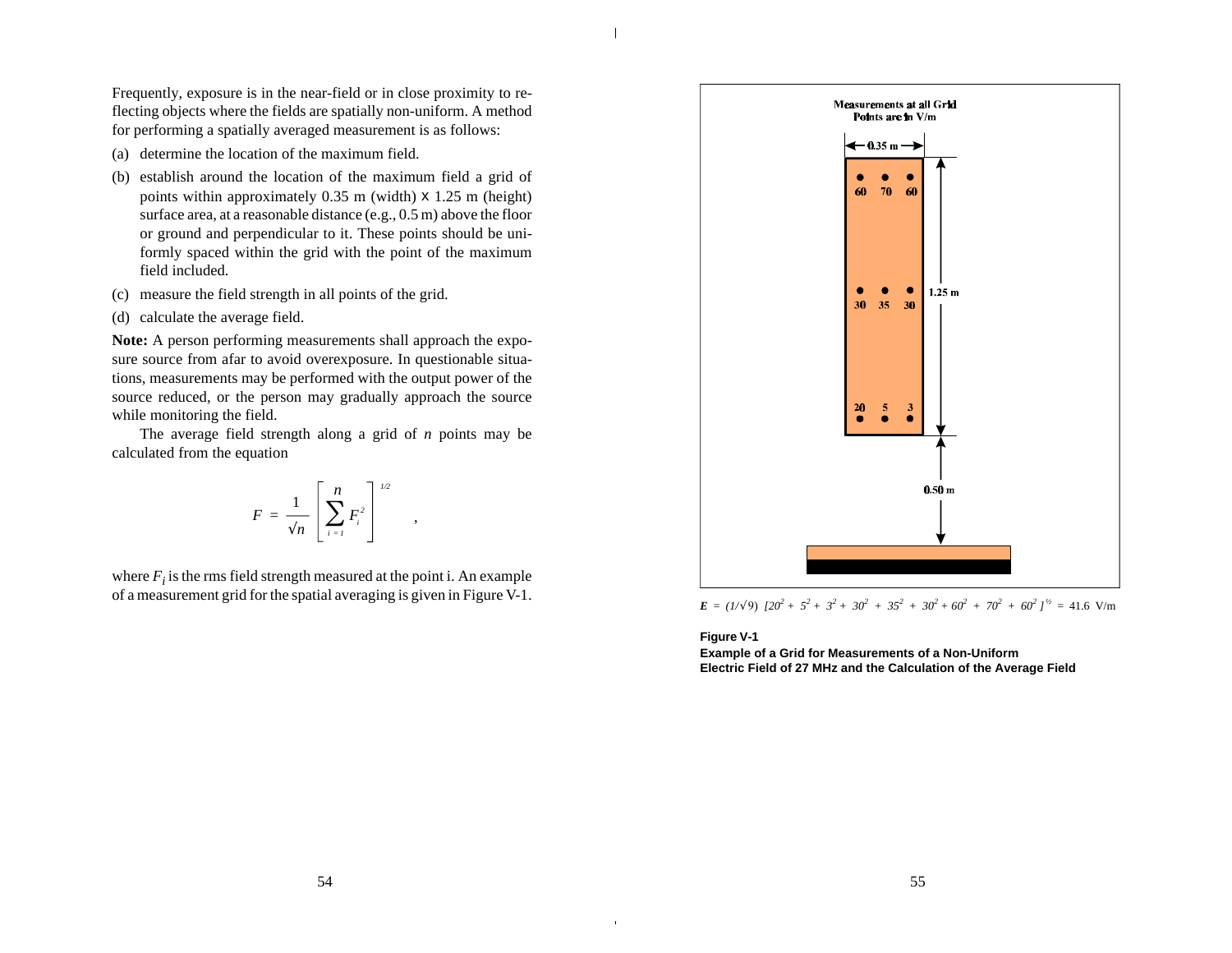### **B. Specific Absorption Rate (SAR)**

A very careful and well documented assessment of *SARs* has to be performed for conformity with the requirements of Sections 2.1.2 and 2.2.2. It should be remembered that the internal field within a human body, and thus the *SAR*, are not related to the external field in a simple way.

Determination of *SARs* for near-field exposures of humans is difficult and can be done only on simulated models of the human body under laboratory conditions. Both computational methods and measurements are feasible. To be valid, they have to be reliable and reasonably accurate.

There are two general approaches in computational methods $(22)$ . One involves the use of an analytical technique for calculation of distribution of absorbed energy in simplified tissue geometries such as plane slabs, cylinders and spheroids. The other uses a numerical formulation for analysing the coupling of radiofrequency energy to human bodies. Examples of numerical methods for *SAR* calculations are the impedance method, the method of moments and the finitedifference time domain (FDTD) technique. Detailed representations of the complex geometry and composition of the human body have been made available using data from computerized tomography and magnetic resonance imaging scans. Recent advances in computers (memory and speed) and in the FDTD technique have led to the development of a tool for analysis of *SAR* in the human head from various cellular telephones<sup> $(23,24,25)$ </sup>. This numerical tool allows a detailed modelling of anatomically relevant human inhomogeneities, such as those in the head, that are difficult to model experimentally. Software for numerical calculation of local and regional *SARs* is commercially available, but at the time of writing, there is not enough information to discuss the calculation accuracy.

Measurement methods have been developed for determination of *SAR* in experimental animals and models made of tissue-equivalent synthetic material<sup> $(26,27)$ </sup>. Such simulated models are referred to as phantoms. Measurement methods are used to verify the accuracy of numerical calculations. There are two basic methods for *SAR* measurements. One is to use a temperature probe to measure the temperature change caused by the heat produced by the absorbed RF energy, and then calculate *SAR* from<sup>(15)</sup>

$$
SAR = c \frac{\Delta T}{\Delta t} ,
$$

where  $\Delta T$  is the temperature rise (in <sup>o</sup>C) within the time interval  $\Delta t$ (in seconds), and  $c$  is the tissue (or phantom material) specific heat capacity, in J/kg<sup>o</sup>C. Calculations of *SARs* from temperature rise can be done only if the temperature rise is linear with time. This method is appropriate for local *SAR* measurement when the exposure levels (irradiating fields) are intense enough so that the temperature rise is not influenced significantly by heat transfer within and out of the body.

The second basic method for *SAR* determination is to measure the electric field inside the body with implantable electric field probes and then calculate the *SAR* from

$$
SAR = \sigma E^2/\rho ,
$$

where  $\sigma$  is the tissue conductivity (S/m), *E* is the rms electric field strength induced in the tissue (V/m) and  $\rho$  is the mass density (kg/m<sup>3</sup>). This method is suitable only for measuring *SAR* at specific points in the body and for low values of *SAR* where the absorbed energy is insufficient to cause a detectable change in temperature. Instrumentation for this type of *SAR* measurement method usually includes an implantable electric field probe, a phantom and a computer controlled system for positioning the probe<sup> $(28,29)$ </sup>. This instrumentation has recently become commercially available and has been used to test portable transmitters for compliance.

More information about various methods of *SAR* determination can be found in references(15,21,30-34). New methods may become available after publication of this document.

## **C. Contact and Induced Currents**

### **C.1 Contact Current**

An RF field induces an alternating electric potential on ungrounded or poorly grounded conducting (metallic) objects such as cars, trucks, buses, cranes and fences. When a person touches such objects, RF current flows through the person to ground (Figure V-2). The amount of the current depends on the object (its size, shape), the frequency and strength of the field and the person's impedance. The impedance in turn depends on the person's height, weight and body composition (ratio of the lean to fat body mass), type of contact (surface area of contact, i.e., finger or grasp, skin wet or dry), and the type of footwear. The impedance also varies with the frequency of the RF field.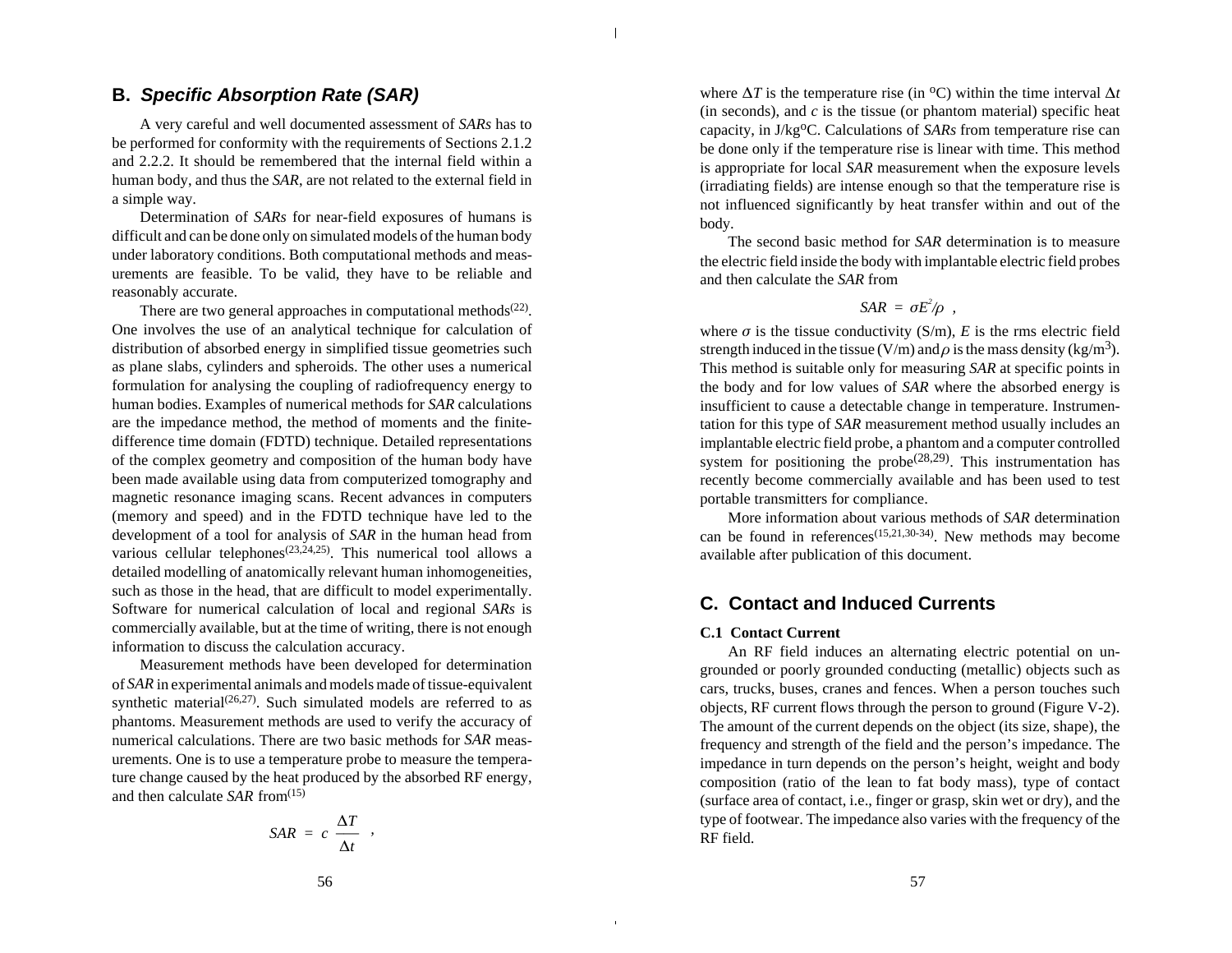



Contact current flowing through the person is perceived at a certain level; at a higher level it becomes painful and at a still higher level may cause an injury (e.g., local burn, respiratory tetanus, heart effects). Below a frequency of about 100 kHz the perception is of a tingling, prickling feeling in the finger or hand touching the object. At higher frequencies heat is perceived. Thresholds for perception and pain under various conditions have been measured and more information can be found in references $(35, 36)$ .

Currents below the limits set in Section 2.1.3 (Table 3) for RF and microwave exposed workers will not cause pain, but may be perceived. Since females are more sensitive<sup> $(35,36)$ </sup>, the lower percentile (more sensitive) was selected for setting the limits. Currents below the limits set in Section 2.2.3 (Table 7) will not be perceived. In this case extrapolated data for children were used<sup>(35, 36)</sup>.

Contact currents are evaluated using an electronic circuit representing the impedance of the average human body in grasp contact with an insulated, conductive object, energized by an RF field. More information about the equivalent human impedance can be found  $elsewhere^{(37, 38)}$ .

An evaluation for compliance with the limits for contact currents (Tables 3 and 7) should be made with an appropriate instrument. Contact current meters are commercially available.

### **C.2 Induced Current**

Even though a person may not be touching a metallic object, RF currents which are induced in the body by RF fields may flow through the body to ground.

Induced current through both feet can be measured by using a clamp-on current probe or a low profile platform consisting of two parallel conductive plates isolated from each other and one located above the other. If the latter is used, the platform is placed on the surface where the person stands, and a person or a human equivalent antenna is placed on the upper plate of the platform. A voltage drop on a low-inductance resistor placed between the plates provides a measure of the induced current.

An evaluation for compliance with the limits of induced currents should be made with an appropriate instrument. A person or a human equivalent antenna should stand upright on the platform of the induced current meter. Induced current meters and human equivalent antennas are commercially available.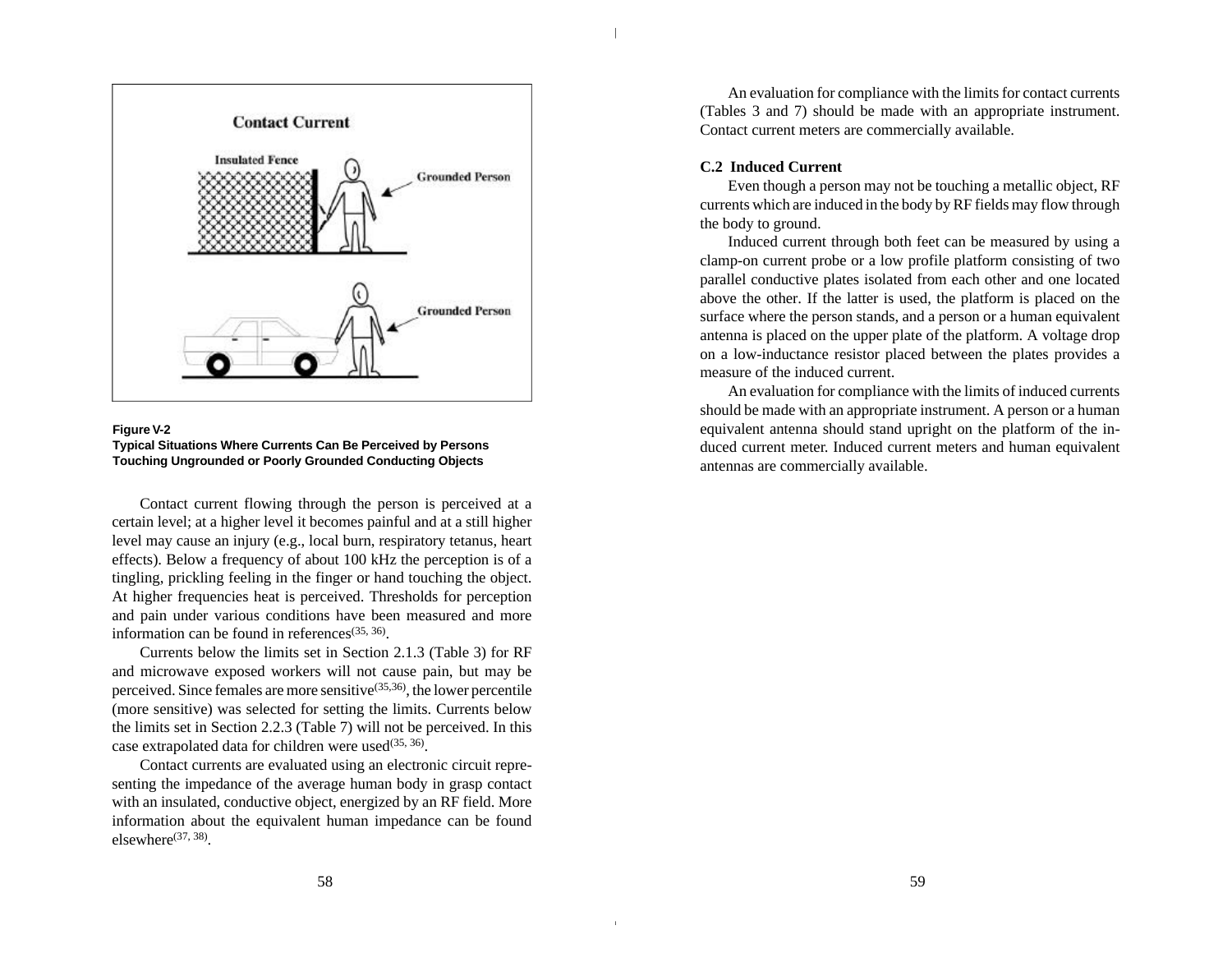# **Appendix VI X-Radiation**

In general, high power systems utilizing high-voltage transmitting or other high-power tubes (greater than about 20 kV) have potential to emit x-radiation. Because high power RF devices often require high operating voltages, it is considered appropriate to include in this Safety Code a few pertinent details regarding x-radiation safety. When the manufacturer's data or other observations indicate that a device may generate x-radiation, the following procedures and exposure limits are recommended:

(a) The RF power generating component shall be inspected to determine if specified x-radiation shields are in their designated locations.

(b) With the shields correctly positioned on the device, a survey shall be conducted to ensure that the x-radiation exposure does not exceed 0.5 mR (milliroentgen) in an hour at 5 cm from any accessible external surface of the device  $(0.5 \text{ mR} = 129 \text{ nC/kg})$ . The survey shall be conducted by personnel knowledgeable in measurements of x-radiation and in interpreting the results.

(c) Survey instruments used for the measurement of x-radiation intensity shall not be susceptible to RF radiation. See references<sup>(39-41)</sup>.

(d) Survey procedures, reports and records shall be similar to those applied in Radiation Surveys as specified in Sections 6.1 and 6.2.

# **Appendix VII Rationale for Changes to the 1991 Version of Safety Code 6**

# **1. Portable Transmitters and Exemption Clause**

These devices are normally used in close proximity to the human body (within 2.5 cm), and therefore direct measurements of electric and magnetic fields do not give a reliable exposure level. In the 1991 version of Safety Code 6, portable transmitters operating below 1 GHz with radiated power of 7 W were exempt from compliance with the *SAR* requirements specified in Sections 2.1 and 2.2, regardless of the distance.

Recent scientific information<sup> $(42)$ </sup> indicates that certain devices (e.g., cellular telephones), which were previously exempt, produced exposures in excess of the *SAR* limits specified in Section 2.2. Thus, the exemption clause stated in the previous Safety Code 6 has been removed.

# **2. Time Averaging**

The time factor of 0.1 h (6 min) may be considered as a thermal time constant. An exposure time of 0.1 h or longer will allow such mechanisms as heat conduction, blood circulation and thermoregulation to influence the temperature rise in a given body region $(43)$ .

At frequencies above approximately 15 000 MHz, the time period over which exposure is averaged needs to be reduced to prevent skin burns. As the frequency increases, the power from RF fields is deposited within an increasingly thin layer of skin and subcutaneous tissue. The new limits bring the maximum allowed level at 300 000 MHz (wavelength 1 mm) into agreement with that specified in the ANSI laser standard at the same frequency $(44)$ , in accordance with the CENELEC proposal $(45)$ . Since at frequencies above 15 000 MHz all power is superficially deposited in the human body,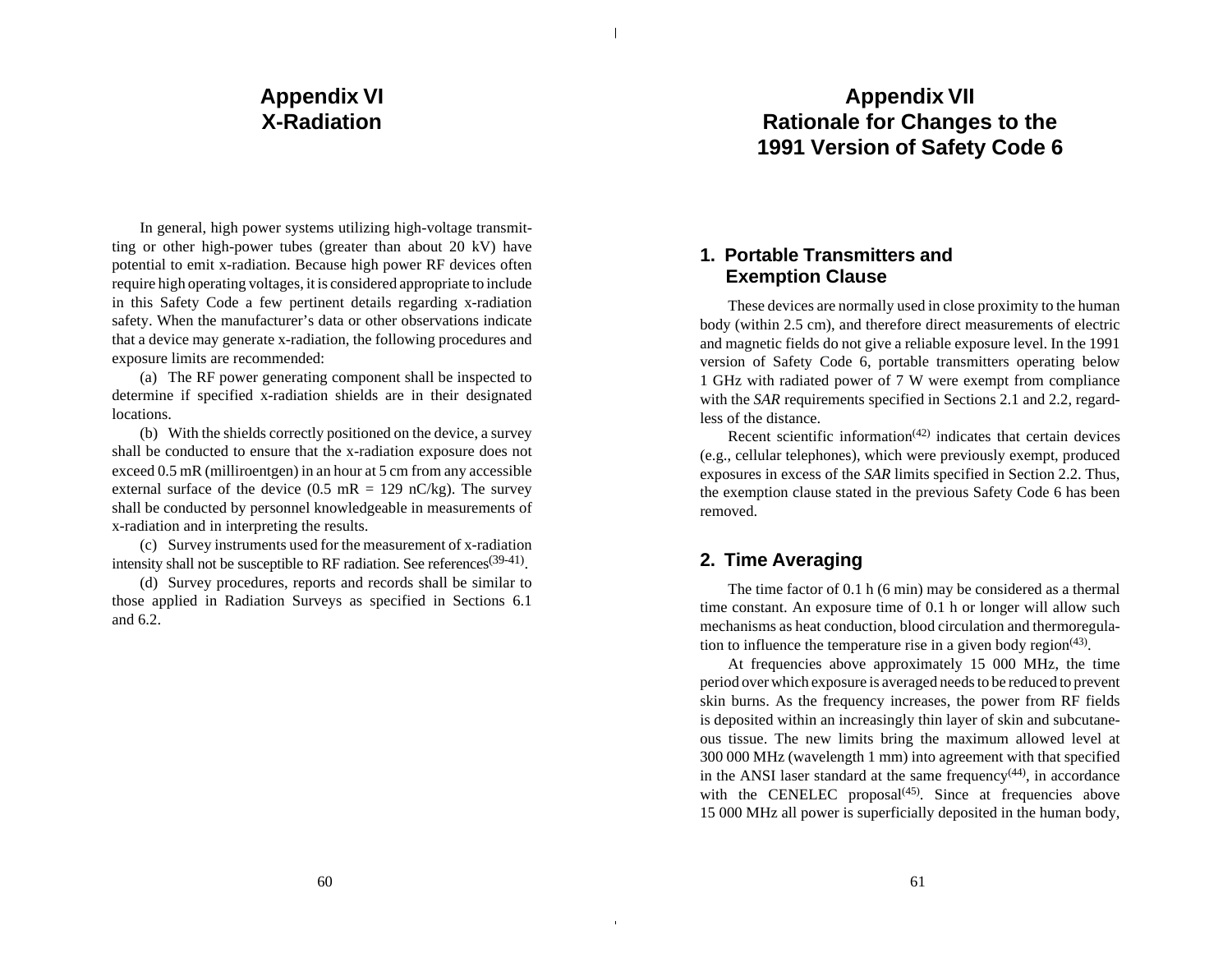considerations used in the derivation of exposure limits at lower frequencies (see Section 2) become less relevant. At the same time, skin burns become the limiting factor for both occupational as well as other exposures.

The 0.1 h time period over which exposure is averaged is not valid for the case of induced and contact currents at frequencies lower than about 100 kHz, where RF shock or burn may be possible. For the purpose of determining compliance with the limits specified in Sections 2.1.3 and 2.2.3, the currents should be measured with an instrument having an averaging time no greater than 1 second.

### **3. Peak Field Strength Limit**

The electric field limit of 100 kV/m for single and multiple pulses is recommended for prevention of air breakdown and spark discharges. Additional clauses with respect to pulsed RF fields, similar to those in IEEE Std C95.1-1991 – 1999 Edition, have been added in Appendix III. The rationale for these clauses refers to auditory effects and energy-induced unconsciousness in rats. The basis for this limit is to reduce the energy absorption for each of the pulses to 20% of the energy absorption allowed under continuous wave exposures.

## **4. Contact Current Limits**

The revised limits in this Code provide the same health and safety protection as the previous limits. The differences in numerical values reflect a different protocol for measurements in the establishment of conformity to the Code. These revised limits are identical to those in the IEEE Std C95.1-1991 – 1999 Edition standard. The selection of a specific formulation of the clauses and test procedures in the ANSI standard have resulted in the development of commercial instruments suitable for conformity testing. The circuits recommended in Appendix IV Part C of the previous Safety Code 6 have not been produced commercially and, therefore, are removed from this document. Instead, the clauses and test procedures in IEEE Std C95.1-1991 – 1999 Edition are recommended to facilitate conformity evaluation.

# **5. Induced Current Limits**

Currents which are induced in the body by RF fields may flow through the body to ground. These limits have therefore been introduced in order to minimize shocks and burns due to RF field exposure, even though the measured fields are within the exposure limits specified in Sections 2.1.1 and  $2.2.1^{(8)}$ .

The perception of currents at frequencies lower than 70-100 kHz is quite different than that from currents at higher frequencies. While the perception is one of tingling or pricking sensation at frequencies lower than about 100 kHz, the sensory perception is that of warmth at the higher frequencies(46). Different current averaging times are, therefore, suggested for the induced and contact current limits given in Tables 3 and 7.

# **6. SAR Limits**

In the 1991 version of Safety Code 6, Section 2.1.2, the limit for the *SAR* at the body surface and in the limbs (averaged over 10 g of tissue) was 25 W/kg. In response to the latest scientific information<sup>(4,5)</sup>, the limit has been reduced to 20 W/kg. Also in the 1991 version of Safety Code 6, the power density limits for the general public were set at one-fifth of the values for RF and microwave exposed workers. For the sake of consistency, the *SAR* limits for the general public (Section 2.2.2) have been adjusted to one-fifth of the values given in Section 2.1.2.

The *SAR* limits for the eye, specified in the 1991 version of Safety Code 6, were based on the experimental data reported by Kues *et al*. (47). This report described that ocular exposure of anesthetized primates to 100 W/m<sup>2</sup> pulsed fields at 2.45 GHz ( $SAR = 2.6$  W/kg) and 200 W/m<sup>2</sup> continuous-wave field  $(SAR = 6.3 \text{ W/kg})$  for 4 h/d resulted in endothelial cell damage in the primate corneas. Although the changes appeared reversible, some endothelial cell loss was reported. Further investigations by Kues *et al*.<sup>(48)</sup> indicated that 2.45-GHz pulsed microwaves, if administered after pretreatment with ophthalmic drugs, could produce ocular effects at a significantly lower *SAR* level. However, Kamimura *et al*.<sup>(49)</sup> reported that ocular exposure of anesthetized primates to 300  $W/m^2$  continuous-wave field at 2.45 GHz did not result in ocular abnormalities. Since these studies have not been independently replicated and no further research has been conducted in this area, it is considered scientifically unjustified to continue imposing *SAR* limits for the eye based on such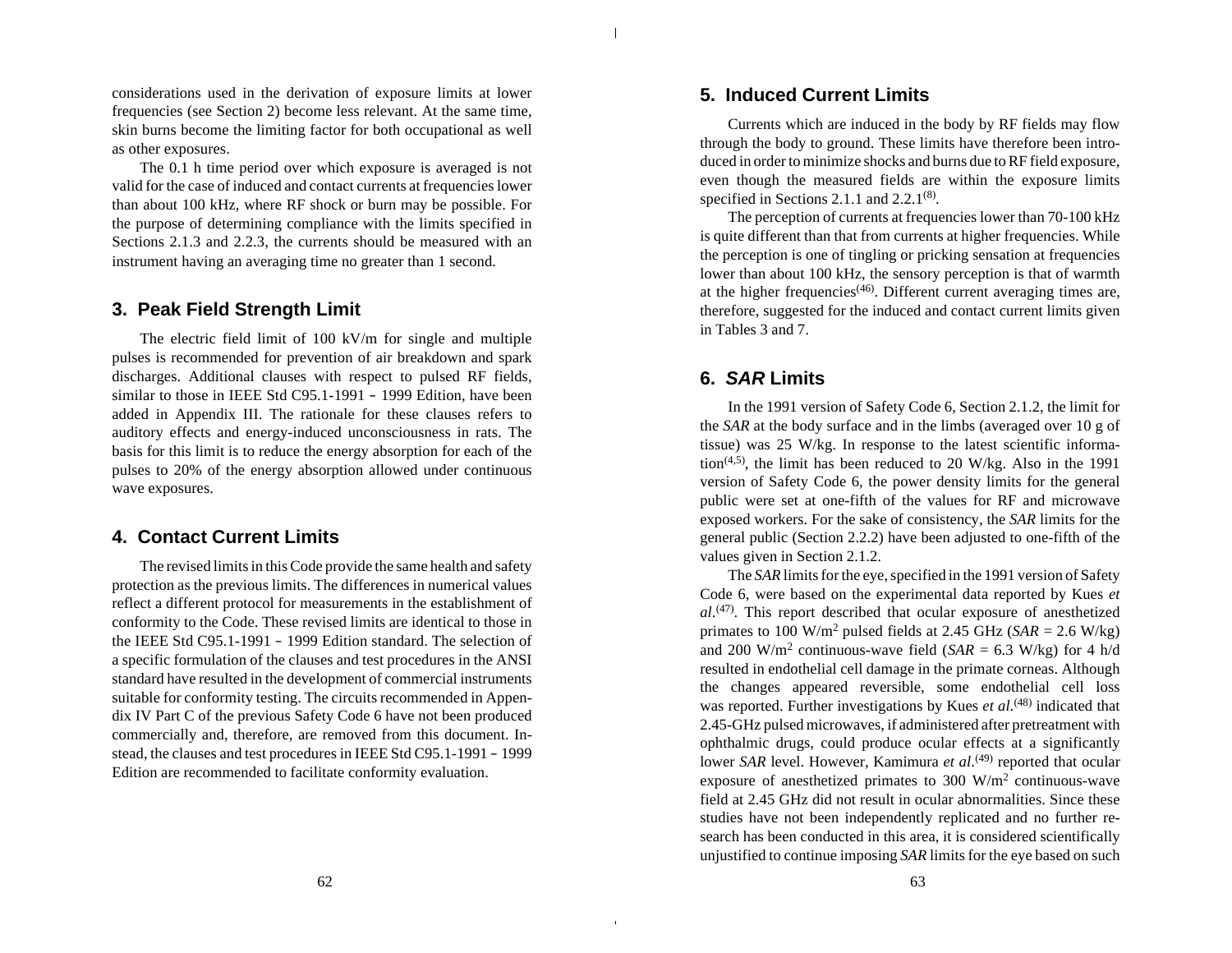limited information. However, the authors of this document consider these limited findings sufficient to encourage the reduction of ocular exposures whenever possible. This recommendation shall remain valid until sufficient scientific information is available to accurately assess the health effects of RF exposure on the eye.

### **7. Field Strength Limits**

In Tables 1 and 4, the coefficients used in determining the maximum field strength limits between 300 MHz and 1500 MHz have been slightly adjusted in order to satisfy equation III.5.

# **8. 3-kHz Low Frequency Boundary**

The low frequency portion of this Code has been extended to 3 kHz to cover the entire very-low-frequency (VLF) band. At the time of writing, information on the health effects of electromagnetic fields at frequencies below 3 kHz was insufficient to establish exposure limits.

The rationale for any parts or sections of this Code that remain unchanged from the 1991 version is given elsewhere<sup>(1)</sup>.

# **Appendix VIII Definitions**

- Antenna A device for radiating or receiving radiofrequency (RF) energy.
- Antenna Gain The increase in power transmitted or received by a directional antenna when compared to a standard antenna, which is usually an ideal isotropic antenna. Gain is a ratio of powers and may be expressed in decibels (dB) or as a pure number.
- Auditory Effect Human perception to individual pulses from RF fields in the form of audible clicks, chirping or buzzing sounds, depending on the pulsing regime and intensity of the field $(3)$ .
- Cavity The interior of a metal structure that encloses or confines a radiofrequency field.
- Computerized Tomography A diagnostic-imaging procedure in which anatomical information is digitally reconstructed from x-radiation transmission data obtained by scanning an anatomical area from many directions.
- Competent Person An individual who because of his/her knowledge, training and experience is qualified to carry out RF and microwave surveys and/or repair and maintain RF and microwave devices.
- Contact Current Current flowing between an energized, isolated, conductive (metal) object and ground through an electrical circuit representing the equivalent impedance of the human body.
- Continuous Wave (CW) Successive oscillations which are identical under steady-state conditions (an unmodulated electromagnetic wave).
- Controlled Environment (area) A location where there is exposure that may be incurred by persons who are aware of the potential for exposure as a con-comitant of employment, by other cognizant persons, or as the incidental results of transient passage through areas where analysis shows the exposure level may be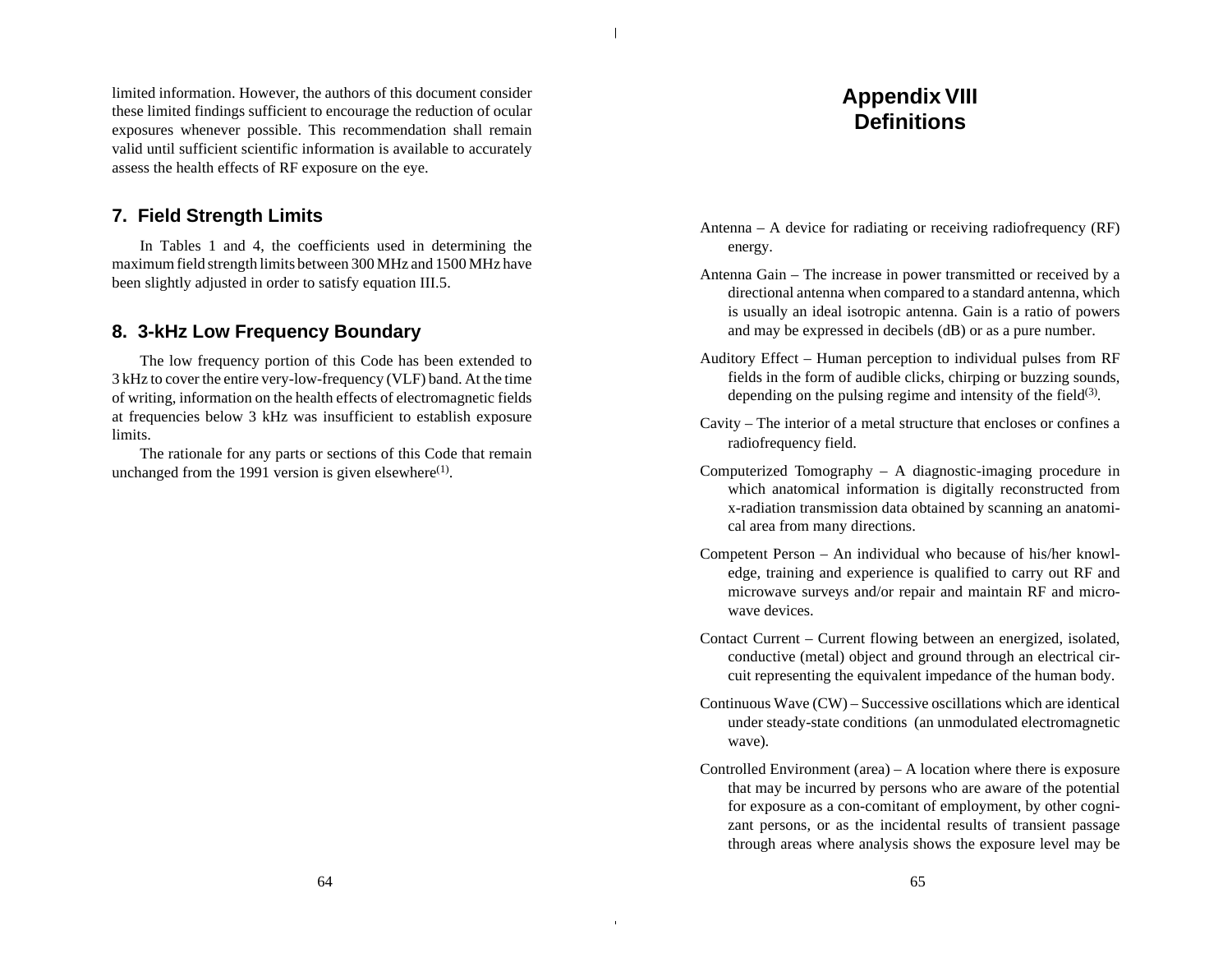above those shown in Table 5 but do not exceed those in Table 1 and where the induced currents may exceed the values in Table 7 but do not exceed the values in Table 3.

Denied Access Area – An area not to be accessed by any person.

- Duty Factor The ratio of the pulse duration to the pulse period (i.e., time lapse between the start of consecutive pulses) of a periodic pulse train. Mathematically, the duty factor is the product of the pulse duration multiplied by the pulse repetition frequency.
- Effective Isotropically Radiated Power (EIRP) This term applies to directional antennas. The power that would have to be transmitted by an isotropic antenna to produce the same power density at any given point along the directional antenna's axis. Mathematically, EIRP is the gain of a transmitting antenna multiplied by the net power delivered to the antenna from the connected transmitter.
- Electric Field The region surrounding an electric charge, in which the magnitude and direction of the force on a hypothetical test charge is defined at any point.
- Electrical Ground The earth or a metal surface placed in contact with the earth, or connected to the earth with a conductor.
- Electromagnetic Interference Degradation of the performance of a device, a piece of equipment, or a system caused by an electromagnetic disturbance.
- Electromagnetic Radiation The propagation of time-varying electric and magnetic fields through space at the velocity of light.
- Extremities Limbs of the body, including upper arms and thighs.
- Far-Field Zone The space beyond an imaginary boundary around an antenna. The boundary marks the beginning where the angular field distribution is essentially independent of the distance from the antenna. In this zone, the field has a predominantly planewave character.
- Field Strength The magnitude of the electric or magnetic field, normally a root-mean-square value.
- Frequency The number of sinusoidal cycles made by electromagnetic waves in one second; usually expressed in units of hertz  $(Hz)$ .
- General Public All persons not employed as RF and microwave exposed workers or those not working in controlled environments (areas). They include pregnant women, the aged, children, the chronically ill and disabled.
- Induced Current Current induced in a human body exposed to RF fields.
- Interlock A component or set of components that, when actuated, prevents the generation of power from an RF and microwave source, such as the magnetron in a microwave oven or an RF transmitter.
- Leakage Radiation Any unintended or accidental radiation emitted by a device outside its external surface.
- Magnetic Field A region of space surrounding a moving charge (e.g., in a conductor) being defined at any point by the force that would be experienced by another hypothetical moving charge. A magnetic field exerts a force on charged particles only if they are in motion, and charged particles produce magnetic fields only when they are in motion.
- Magnetic Resonance Imaging A technique for obtaining images of the internal anatomy based on the use of nuclear magnetic resonance (NMR) signals. The NMR method is based on partially aligning the nuclear spins by use of strong, static magnetic field, stimulating these spins with an RF field oscillating at the precession frequency of nuclear magnetic moments, and detecting the signal that is induced at this frequency.
- Microwave A radio wave which has a frequency of between 1 GHz and 300 GHz or a wavelength of between 30 cm and 1 mm.
- Modulated Wave (radiation) An electromagnetic wave which is modified by pulsing, or by varying its amplitude, frequency or phase. Such a wave is called, respectively, pulse-, amplitude-, frequency-, or phase-modulated.
- Near-Field Zone A volume of space generally close to an antenna or other radiating structure, in which the electric and magnetic fields do not have a substantially plane-wave character, but vary considerably from point to point. The near-field zone is further subdivided into the *reactive near-field region* and the *radiating near-field region.*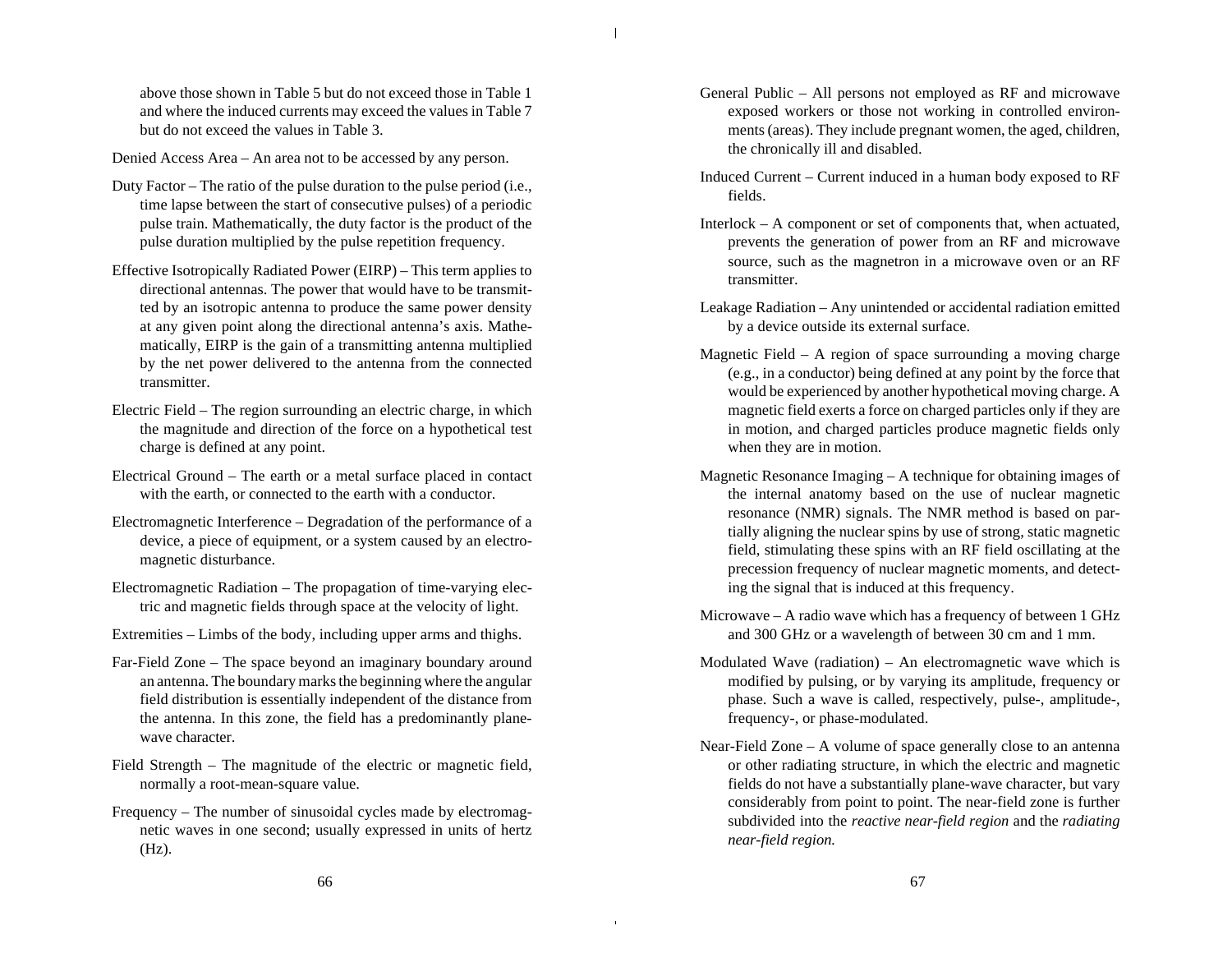- Occupationally Exposed Persons Workers who are exposed to RF fields and microwaves in the course of their regular employment.
- Organ-averaged *SAR* for the eye *Specific Absorption Rate* (*SAR*) averaged throughout the whole eye ball.
- Owner A person, organization or institution having title to, or, an administrative control over a given RF emitting device.
- Plane Wave Character Nature of the angular field distribution in the far-field region of a source antenna, in which the electric field vector is perpendicular to the magnetic field vector, and they are both perpendicular to the direction of propagation.
- Power Density The rate of flow of electromagnetic energy per unit surface area usually expressed in W/m<sup>2</sup> or mW/cm<sup>2</sup> or  $\mu$ W/cm<sup>2</sup>.
- Portable Transmitter A mobile device that radiates electromagnetic waves for the purpose of communication, examples of which are cellular telephones and walkie-talkies.
- Radiofrequency The frequency in the portion of the electromagnetic spectrum that is between 3 kHz and 300 GHz.
- Radiation (electromagnetic) The emission or transfer of energy through space in the form of electromagnetic waves.
- Radiating Near-Field Region The region between the reactive near-field and the far-field wherein the radiation field dominates the reactive field, but lacks substantial plane-wave character.
- Reactive Near-Field Region The region that is closest to an antenna or other radiating structure and contains most or nearly all of the stored energy.
- Responsible User A person who is authorized to operate an RF device properly and safely with respect to RF radiation.
- Restricted Occupancy An area where access is restricted to RF and microwave exposed workers for a prescribed time duration.
- RF Device A device which generates and/or utilizes RF energy.
- RF Survey An evaluation of the actual or potential RF field levels in any area, specifically in the vicinity of RF devices, and an evaluation of induced and contact currents.
- RF Worker An employee or a person (including a pregnant woman) who because of his/her knowledge, training and experience with RF devices is qualified to work with these devices properly and safely with respect to RF exposure.
- RF and Microwave Exposed Workers Persons who are exposed to RF fields and microwaves in the course of their daily work (e.g., those who may work near an RF device but may not be RF workers).
- rms Root mean square. Mathematically, it is the square root of the average of the square of the instantaneous field or current taken throughout one period.
- Safety The absence of detrimental health effects from RF exposures.
- Safety Officer A person who is appointed to ensure safety of working within an RF environment.
- *Specific Absorption Rate* (*SAR*) The rate of radiofrequency energy absorbed in tissue per unit mass. Quantitatively, it is the time derivative (rate) of the incremental energy (dW) absorbed by an incremental mass (dm) contained in a volume element (dV) of given mass density  $(\rho)$ .

$$
SAR = \frac{d}{dt} \left[ \frac{dW}{dm} \right] = \frac{d}{dt} \left[ \frac{dW}{\rho dV} \right]
$$

*SAR* is expressed in units of watts per kilogram (W/kg). Also

$$
SAR = \sigma E^2/\rho
$$

where  $\sigma$  is the tissue conductivity (S/m), *E* is the rms electric field strength induced in the tissue (V/m) and  $\rho$  is the mass density  $\text{(kg/m}^3)$ .

- SI An acronym of Système International d'Unités (International System of Units).
- Transceiver A combination of transmitter and receiver in a single housing, with some components being used by both parts.
- Uncontrolled Area Any area that is neither a Restricted Occupancy Area, nor a Denied Access Area.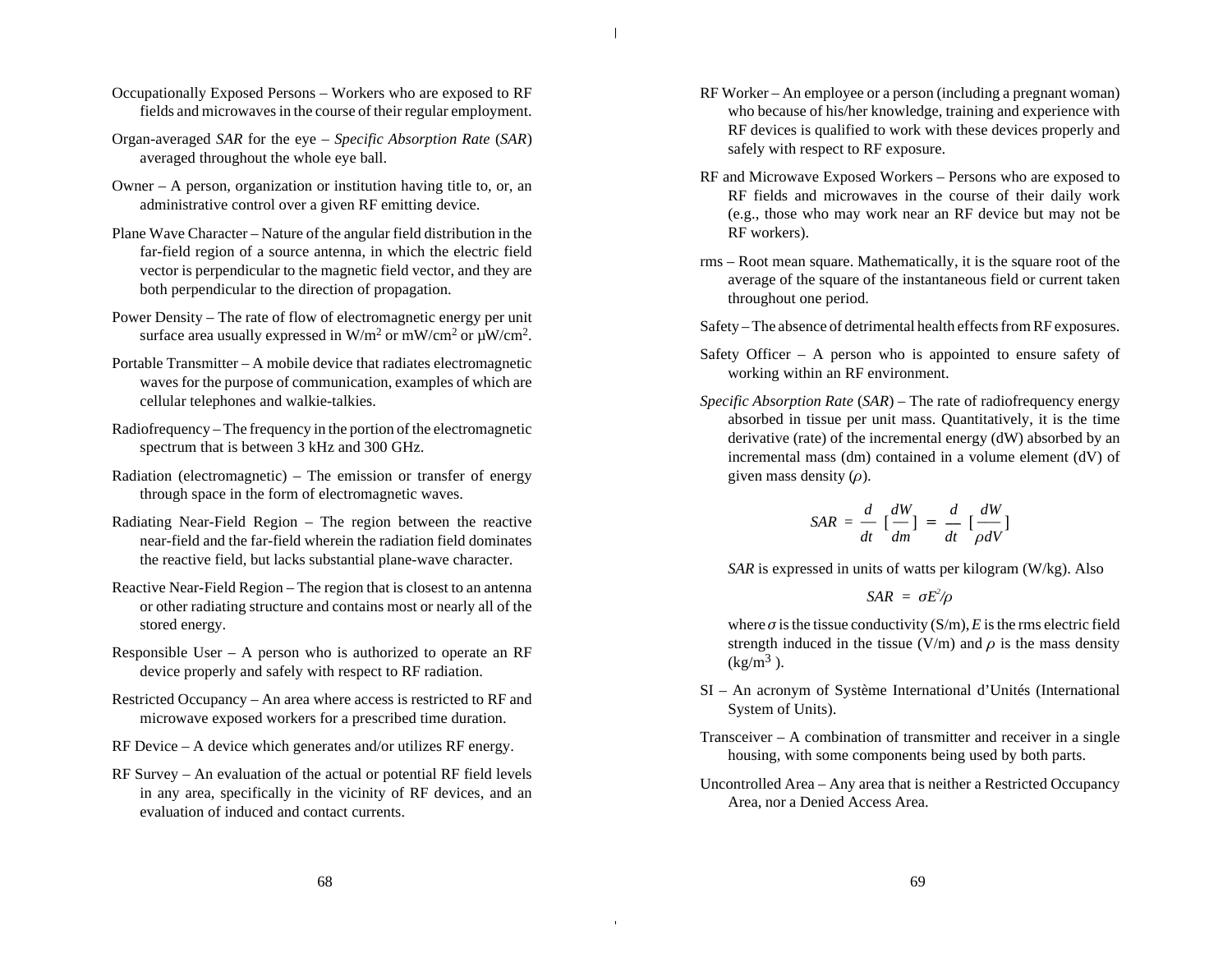- <span id="page-37-0"></span>Visible Warning Indicator – A display such as flashing lights and signs to warn people of the fact that the power of an RF device is on.
- Wavelength The distance travelled by a propagating wave in one cycle of oscillation.
- X-Radiation Electromagnetic radiation having a wavelength in the range of 0.0001 to less than 1 nm.

# **[References](#page-4-0)**

- 1. M.A. Stuchly. Proposed Revision of the Canadian Recommendations on Radiofrequency – Exposure Protection, Health Physics, Vol. 53, pp. 649-665, 1987.
- 2. M.A. Stuchly. Review of Current Literature on Biological Effects of Electromagnetic Fields in the Frequency Range 300 Hz to 300 GHz. A contract report submitted to Health Canada, October 1994 (Available at cost from the Radiation Protection Bureau, Health Canada, Ottawa, Ontario K1A 1C1).
- 3. World Health Organization. Environmental Health Criteria 137: Electromagnetic Fields (300 Hz – 300 GHz), 1993 (Available from: WHO, Geneva, or Canadian Public Health Association, Ottawa, Ontario).
- 4. International Commission on Non-Ionizing Radiation Protection. ICNIRP Guidelines: Guidelines for Limiting Exposure to Time-Varying Electric, Magnetic, and Electromagnetic Fields (up to 300 GHz). Health Physics, Vol. 74, pp. 494-522, 1998.
- 5. IEEE Std C95.1-1991 1999 Edition. IEEE Standard for Safety Levels With Respect to Human Exposure to Radiofrequency Electromagnetic Fields, 3 kHz to 300 GHz (available from the Institute of Electrical and Electronics Engineers, Inc., Service Center, 445 Hoes Lane, Piscataway, NJ 08854-1331, U.S.A.).
- 6. M.H. Repacholi. Low-Level Exposure to Radiofrequency Fields: Health Effects and Research Needs. Bioelectromagnetics, Vol. 19, pp. 1-19, 1998.
- 7. J.-Y. Chen and O.P. Gandhi. Thermal Implications of High *SARs* in the Body Extremities at the ANSI-Recommended MF-VHF Safety Levels, IEEE Trans. Biomed. Eng., Vol. 35, pp. 435-441, 1988.
- 8. S. Tofani, G. d'Amore, G. Fiandino, A. Benedetto and O.P. Gandhi. Induced Foot-Current in Humans Exposed to VHF Radio-Frequency EM Fields, IEEE Trans. Electromag. Compat., Vol. EMC-37, pp. 96-99, 1995.
- 9. O.P. Gandhi. ANSI Radiofrequency Safety Guide: Its Rationale, Some Problems, and Suggested Improvements. In Biological Effects and Medical Applications of Electromagnetic Energy. Ed. O.P. Gandhi, Prentice-Hall, Englewood Cliffs, pp. 28-46, 1990.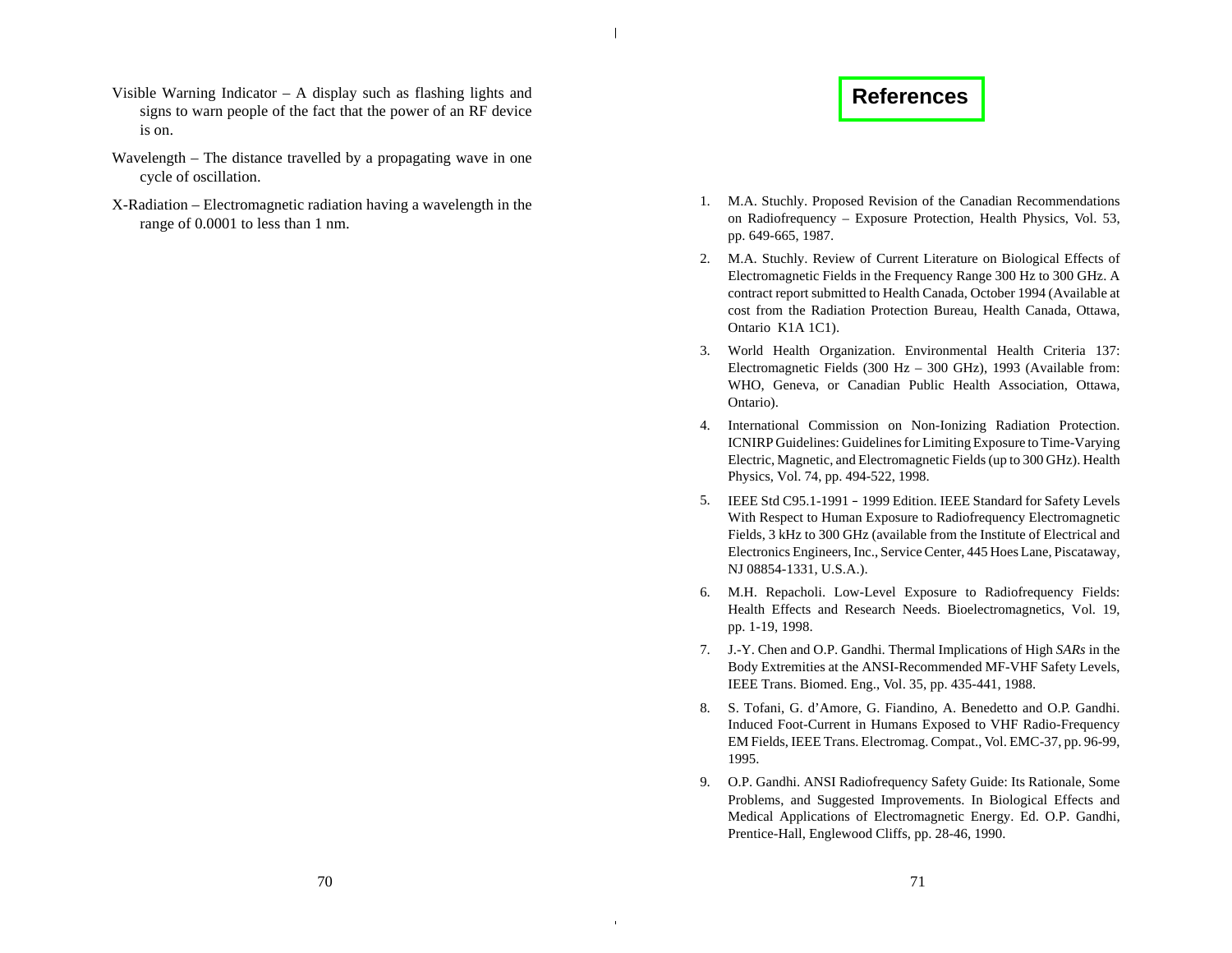- 10. International Labour Office. Occupational and Health Safety Series No. 71: Safety in the Use of Radiofrequency Dielectric Heaters and Sealers – A Practical Guide, 1998 (Available from: the Publications Bureau, ILO, CH-1211 Geneva 22, Switzerland).
- 11. H.I. Bassen.. RF Interference (RFI) of Medical Devices by Mobile Communications Transmitters. In Mobile Communications Safety. Eds. N. Kuster, Q. Balzano and J.C. Lin, Chapman & Hall, London, pp. 65-94, 1997.
- 12. Committee on Man and Radiation (COMAR) Reports. Radiofrequency Interference with Medical Devices: A Technical Information Statement. IEEE Engineering in Medicine and Biology Magazine, Vol. 17, pp. 111-114, 1998.
- 13. Microwave Ovens, Part III, Schedule II to the Radiation Emitting Devices Regulations, Chapter 1370, Consolidated Regulations of Canada, 1978.
- 14. Institute of Makers of Explosive. Safety Library Publication No. 20: Safety Guide for the Prevention of Radiofrequency Radiation Hazards in the Use of Commercial Electric Detonators (Blasting Caps), December 1988 (Available from the Institute of Makers of Explosive, 1120 Nineteenth Street, N.W., Suite 310, Washington, DC 20036-3605).
- 15. ANSI C95.3-1991. American National Standard. Recommended Practice for the Measurement of Potentially Hazardous Electromagnetic Fields – RF and Microwave.
- 16. Industry Canada. Guidelines for the Measurement of Radiofrequency Fields at Frequencies from 10 kHz to 300 GHz, January 1994 (Available at cost from Industry Canada, Ottawa, Ontario K1A 0C8).
- 17. Health Aspects of Radio-Frequency and Microwave Radiation Exposure, Part I, Environmental Health Criteria Document, Health Protection Branch, National Health and Welfare, Report No. 77-EHD-13, 1977. Available through interlibrary loan from the Radiation Protection Bureau Library, 775 Brookfield Road, Ottawa, Ontario K1A 1C1, Tel. (613) 941-8911.
- 18. Australian Standard 2772.2 1988. Radiofrequency Radiation, Part 2. Principles and Methods of Measurements – 300 kHz to 100 GHz, Standards Association of Australia. Standards House, 80 Arthur Street, North Sydney, N.S.W.
- 19. W.L. Stutzman and G.A. Thiele. Antenna Theory and Design, 1998 (Available from: John Wiley and Sons, New York).
- 20. D.H. Shinn. Avoidance of Radiation Hazards from Microwave Antennas, The Marconi Review, Vol. XXXIX, No. 201, pp. 61-80, 1976.
- 21. National Council on Radiation Protection and Measurements. NCRP Report No. 19: A Practical Guide to the Determination of Human Exposure to Radiofrequency Fields, 1993 (Available from: NCRP Publications, Bethesda, Maryland 20814, Tel. 1-800-229-2652).
- 22. J.C. Lin and O.P. Gandhi. Computational Methods for Predicting Field Intensity. In CRC Handbook of Biological Effects of Electromagnetic Fields. Eds. C. Polk and E. Postow, Second Edition, CRC Press, Boca Raton, pp. 337-402, 1996.
- 23. P.J. Dimbylow and S.M. Mann. *SAR* Calculations in an Anatomically Realistic Model of the Head for Mobile Communication Transceivers at 900 MHz and 1.8 GHz, Phys. Med. Biol., Vol. 39, pp. 1537-1553, 1994.
- 24. O.P. Gandhi. Some Numerical Methods for Dosimetry: Extremely Low Frequencies to Microwave Frequencies, Radio Science, Vol. 30, pp. 161-177, 1995.
- 25. M. A. Jensen and Y. Rahmat-Samil. EM Interaction of Handset Antennas and a Human in Personal Communications, Proc. IEEE, Vol. 83, No. 1, pp. 7-17, 1995.
- 26. M.A. Stuchly and S.S. Stuchly. Measurements of Electromagnetic Fields in Biomedical Applications, CRC Crit. Rev. Biomed. Eng., Vol. 14, pp. 241-288, 1986.
- 27. M.A. Stuchly and S.S. Stuchly. Experimental Radio and Microwave Dosimetry. In CRC Handbook of Biological Effects of Electromagnetic Fields. Eds. C. Polk and E. Postow, Second Edition, CRC Press, Boca Raton, pp. 295-336, 1996.
- 28. Q. Balzano, O. Garay and T. J. Manning, Jr. Electromagnetic Energy Exposure of Simulated Users of Portable Cellular Telephones, IEEE Trans. Vehicular Tech., Vol. VT-44, pp. 390-403, 1995.
- 29. T. Schmid, O. Egger and N. Kuster. Automated E-Field Scanning System for Dosimetric Assessments, IEEE Trans. Microwave Theory Tech., Vol. 44, No. 1, pp. 105-113, 1996.
- 30. S.S. Stuchly, A. Kraszewski, M.A. Stuchly, G. Hartsgrove and D. Adamski. Energy Deposition in a Model of Man in the Near-Field, Bioelectromagnetics, Vol. 6, pp. 115-129, 1985.
- 31. M.A. Stuchly, A. Krazewski, and S.S. Stuchly. Exposure of Human Models in the Near- and Far-Field: A Comparison, IEEE Trans. Biomed. Eng., Vol. BME-32, pp. 609-616, 1985.
- 32. S.S. Stuchly, M.A. Stuchly, A, Kraszewski and G. Hartsgrove. Energy Deposition in a Model of Man: Frequency Effects, IEEE Trans. Biomed. Eng., Vol, BME-33, pp. 702-711, 1986.